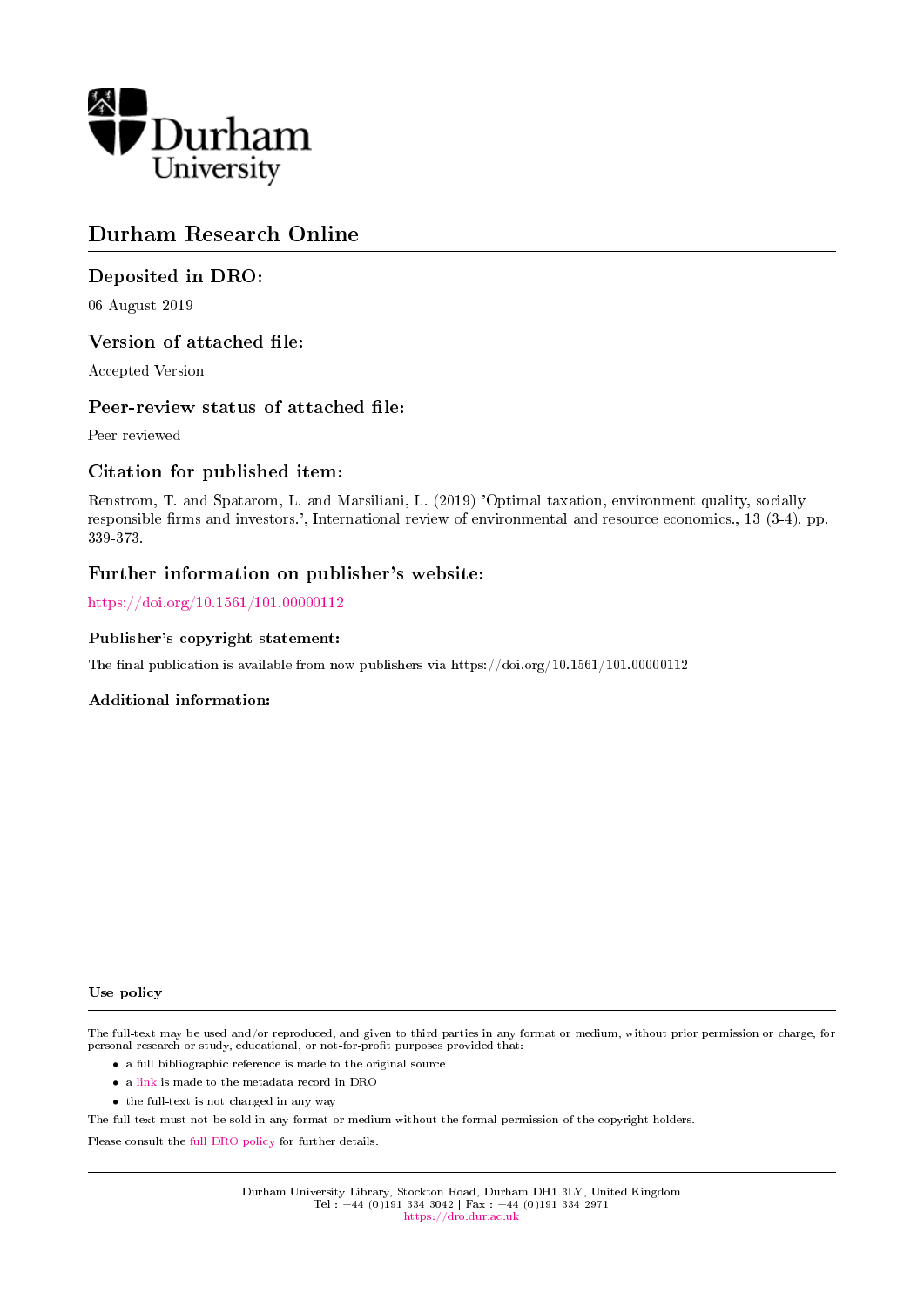#### **Optimal taxation, environment quality, socially responsible firms and investors**

by Thomas I. Renström\*, Luca Spataro‡, Laura Marsiliani\*\*

#### *Abstract*

We characterize the optimal pollution-, capital- and labour-tax structure in a continuous-time model in the presence of pollution (resulting from production), both in the first- and second-best, allowing investors to be driven by social responsibility objectives. The social responsibility objective takes the form of warm-glow, as in Andreoni (1990) and Dam (2011), inducing firms to reduce pollution through increased abatement activity. Among the results, the second-best pollution tax displays an additivity property and the Chamley-Judd zero capital-income tax can be violated under warm-glow preferences. We also show that first- and second-best pollution taxes are positive, under warm-glow preferences, and, under mild assumptions, the latter yield lower first-best pollution taxes and lower pollution intensity.

**JEL Classification:** D21, D53, G11, H21, H23, M14, Q58.

**Keywords:** Socially responsible investment, corporate social responsibility, environmental quality, optimal taxation, pollution.

\* Durham University Business School, Durham (UK). Email: [t.i.renstrom@durham.ac.uk.](mailto:t.i.renstrom@durham.ac.uk) ‡Corresponding author. Dipartimento di Economia e Management, University of Pisa (Italy). Email: [luca.spataro@unipi.it,](mailto:luca.spataro@unipi.it) tel: +39 050 2216217

\*\* Durham University Business School, Durham (UK). Email[: laura.marsiliani@durham.ac.uk.](mailto:laura.marsiliani@durham.ac.uk)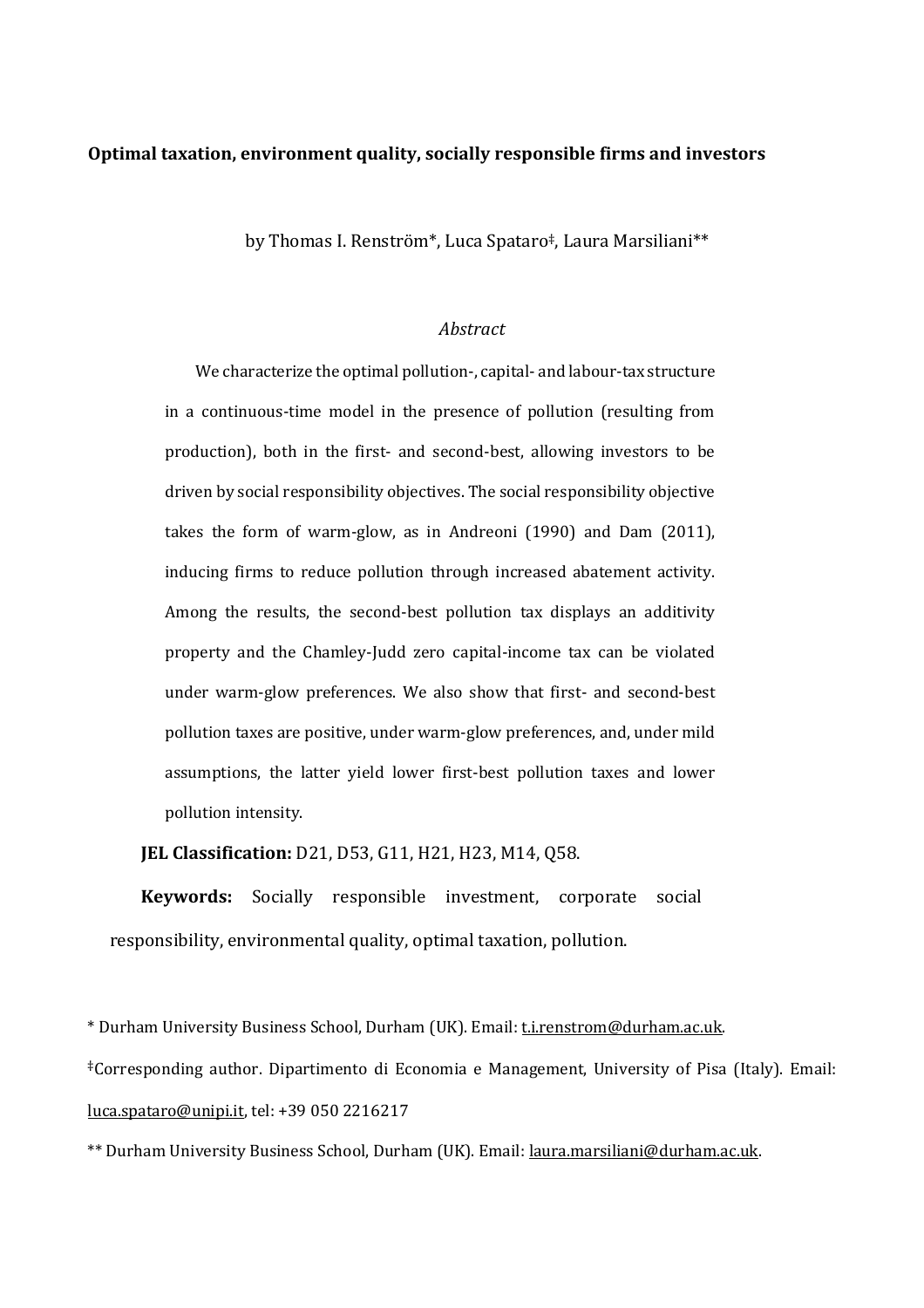#### **1. Introduction**

In the present paper we ask how optimal pollution taxes, as well as capital and labour taxes are affected by socially responsible objectives of investors, both in the first- and secondbest. More precisely, to the extent to which socially responsible investors manage to induce firms to reduce pollution, what is then the structure of optimal taxes and, in particular, pollution taxes?

The issue of environmental quality has been increasingly debated in the last decades. Many international summits (from Kyoto in 1997 to Paris 2015), the diffusion of credit rating agencies, shareholder activism, mobilization of NGOs and social media prove this growth of environmental concerns (Ballestrero et al. 2015). Socially responsible investment (SRI) has been argued to be a possible instrument to improve environmental quality through a market mechanism.

According to Eurosif, SRI "is a long-term oriented investment approach, which integrates ESG [i.e. Environmental, Social, Governance] factors in the research, analysis and selection process of securities within an investment portfolio. It combines fundamental analysis and engagement with an evaluation of ESG factors in order to better capture long term returns for investors, and to benefit society by influencing the behaviour of companies." (Eurosif 2016, p. 9). Hence, SRI is a process of identifying and investing in companies that meet certain standards of Corporate Social Responsibility  $(CSR)^1$  through such activities and strategies as positive or negative screening, shareholder advocacy, impact and community investing (for more details see GSIA, 2016).

As a matter of fact, according to the latest Global Sustainable Investment Alliance report (GSIA, 2016) global SRI assets amounted to \$22.89 trillion at the start of 2016 (an increase of

<u>.</u>

<sup>1</sup> For a recent review of economic literature on CSR, see Brekke and Pekovic (2018).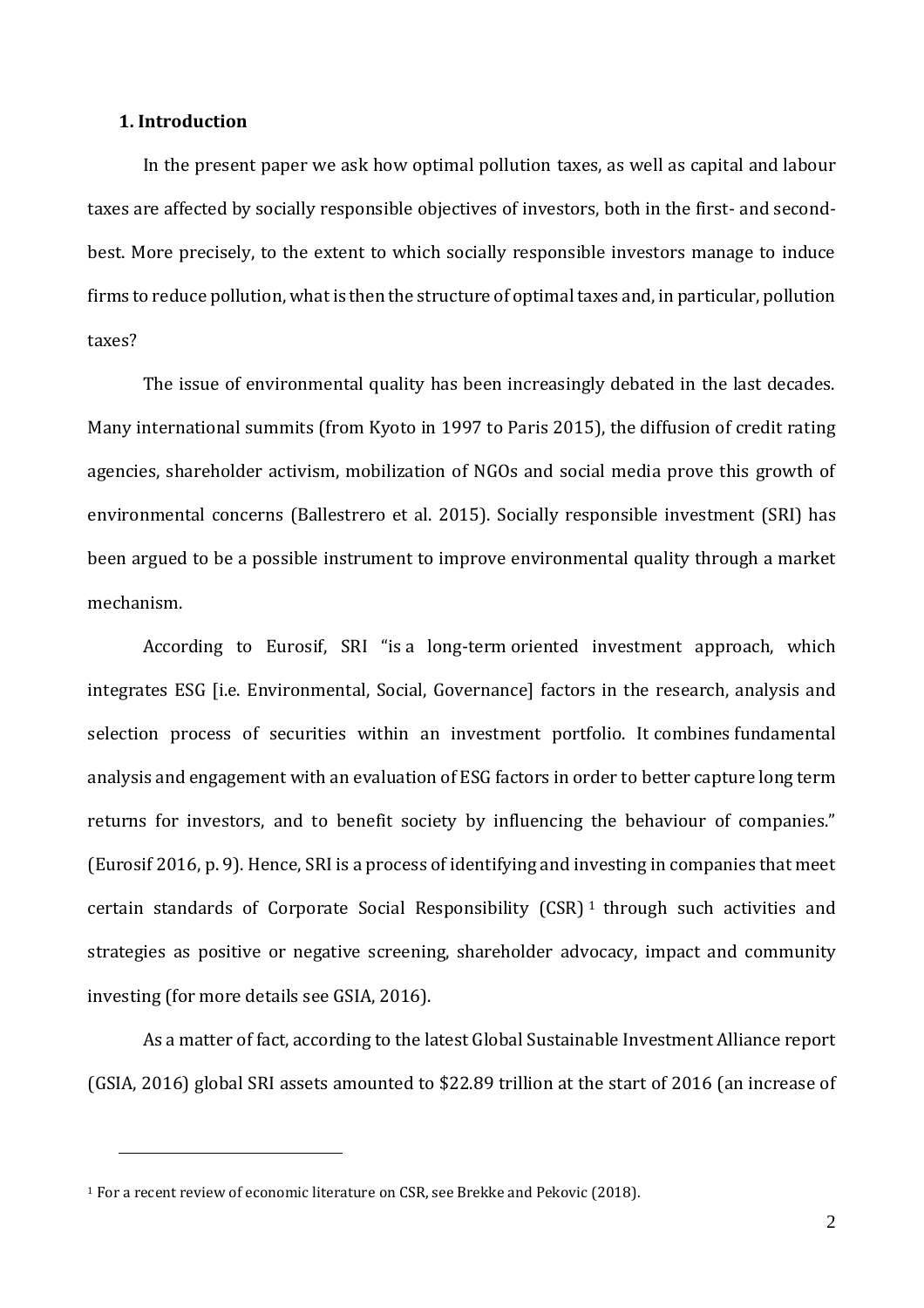25% since 2014), and represented 26% of total assets managed in the world, with \$8.72 trillion in total assets managed in the US (10% in 2001), \$12.04 trillion in Europe, \$6.7 billion in Canada, \$515.7 billion in Australia and New Zealand, \$52.1 billion in Asia.

In light of this recent trend and for its wide potential implications concerning, for example, the design of pollution abatement policies and of fiscal incentives for green initiatives<sup>2</sup>, several scholars have started analysing the phenomenon from an economic perspective. However, while the literature on pollution taxes has been flourishing <sup>3</sup> , the economic literature on SRI and on its consequences on taxation is still embryonic and results are mixed.

As for the existing economic literature on SRI<sup>4</sup>, Hainkel et al. (2001), in a one-period model, show that negative screening on polluting firms by fund managers can induce these firms to adopt cleaner technologies, in that otherwise they would incur higher costs of capital. The positive effects of financial markets are also stressed by Dam (2011), who argues that SRI creates a role for the stock market to deal with intergenerational environmental externalities, consisting in the fact that short-lived individuals fail to account for the long-term effects of pollution. The author shows that, although socially responsible investors are short-lived, the

 $\overline{a}$ 

<sup>2</sup> For example, in 1995 the Dutch government has launched the Green Funds Scheme, a tax incentive scheme for investors into green initiatives. In the U.S. there are examples of tax-credit bonds, (bond investors receive tax credits instead of interest payments so issuers do not have to pay interest on their green bond issuances) or taxexempt bonds. More in general, developed countries have committed under the international negotiations to mobilising USD 100 billion per year by 2020 for climate change mitigation and adaptation in developing countries (see OECD 2015). However, how to count and track climate finance is still an open question.

<sup>3</sup> The seminal work is Sandmo (1975). See also Cremer et al. (2001) and the survey by Bovenberg and Goulder (2002). More recent works on this subject are Bontems and Bourgeon (2005), Goulder and Parry (2008), Gahvari (2014), Jacobs and De Mooij (2015), Kampas and Horan (2016), Belfiori (2018), Aronsson and Sjögren, (2018).

<sup>4</sup> For a survey on the topic, see Renneboog et al. (2008).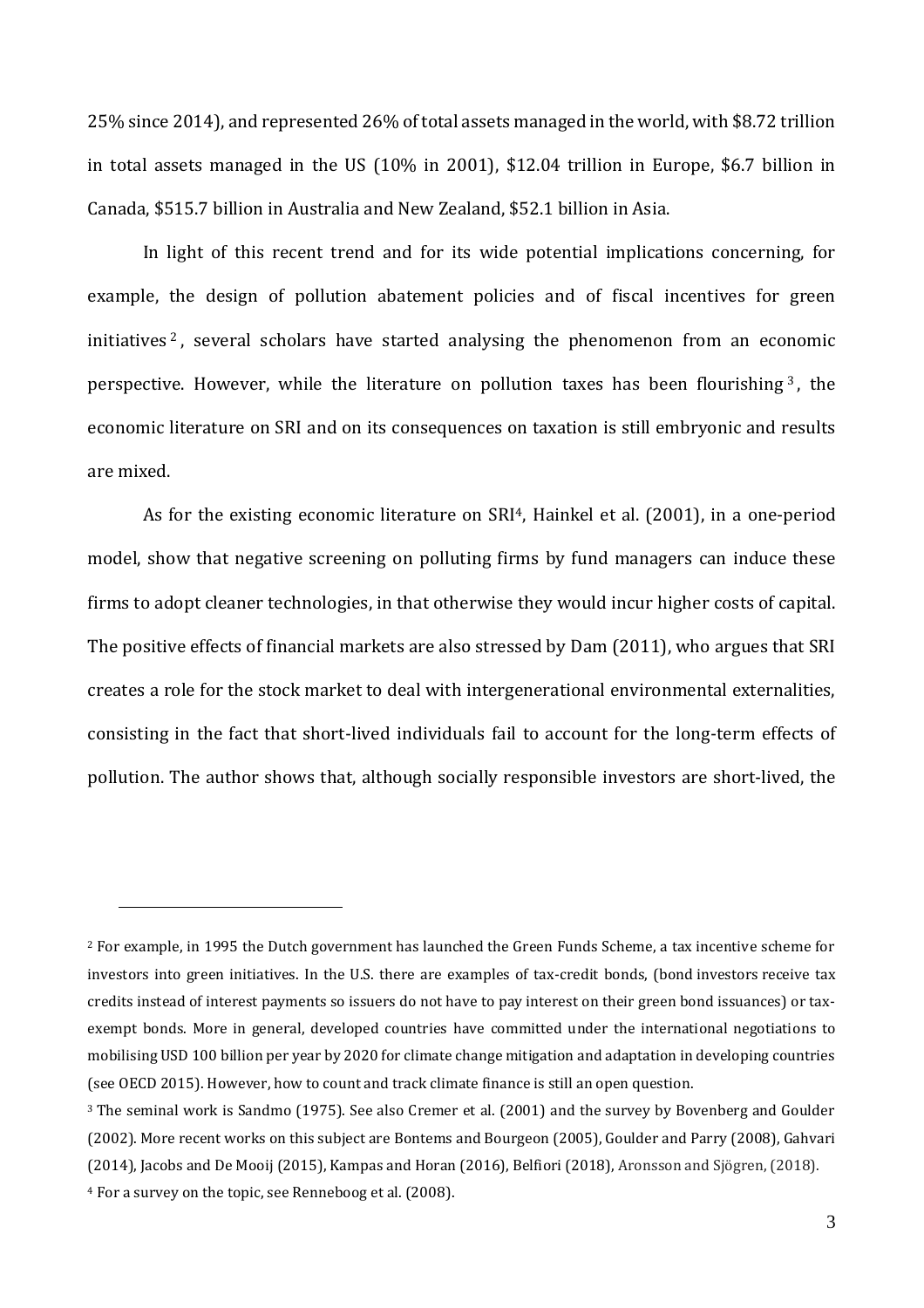forward-looking nature of stock prices, reflecting the warm-glow motive, can help to mitigate the conflict between current and future generations.

Dam and Scholtens (2015) develop a model that links SRI and CSR, showing that responsible firms have higher returns on assets, although the overall effect on stock market returns depends on the relative strength of supply and demand side effects. On the other hand, Barnea et al. (2005) argue that negative screening reduces the incentives of polluting firms to invest, but also the total level of investment in the economy. Dam and Heijdra (2011) analyse the effects of SRI and public abatement on environmental quality in a growth model where investors feel partly responsible for environmental pollution when holding firm equity (due to a warm-glow mechanism as in Andreoni 1990). In this scenario, the authors show that SRI behaviour by households partially offsets the positive effects on environmental quality of public abatement policies.

Finally, according to Vanwalleghem (2017), SRI may have a mixed effect on firms' incentives to remove negative externalities. Whereas SRI screening incentivizes the removal of externalities (as predicted by Heinkel et al. 2001 and confirmed by the empirical work of Hong and Kacperczyk 2009), SRI trading can disincentivise it when traders disagree on the externality removal's cash flow effects.<sup>5</sup>

While providing interesting results, the above-mentioned literature has not analysed the optimal structure of taxes in presence of both socially responsible investors and firms.

Hence, in this paper we specify a continuous-time model, where pollution is a byproduct of production, but firms can engage in abatement, reducing net pollution. We model investors' social-responsibility objective through a warm-glow mechanism as in Andreoni

<u>.</u>

<sup>5</sup> Other works focusing on socially responsible firms and financial markets are Graff Zivin and Small (2005) and Baron (2007). However, these are partial-equilibrium and static models, in which social responsibility is concerned with charitable giving and not with abatement of externalities or public bads.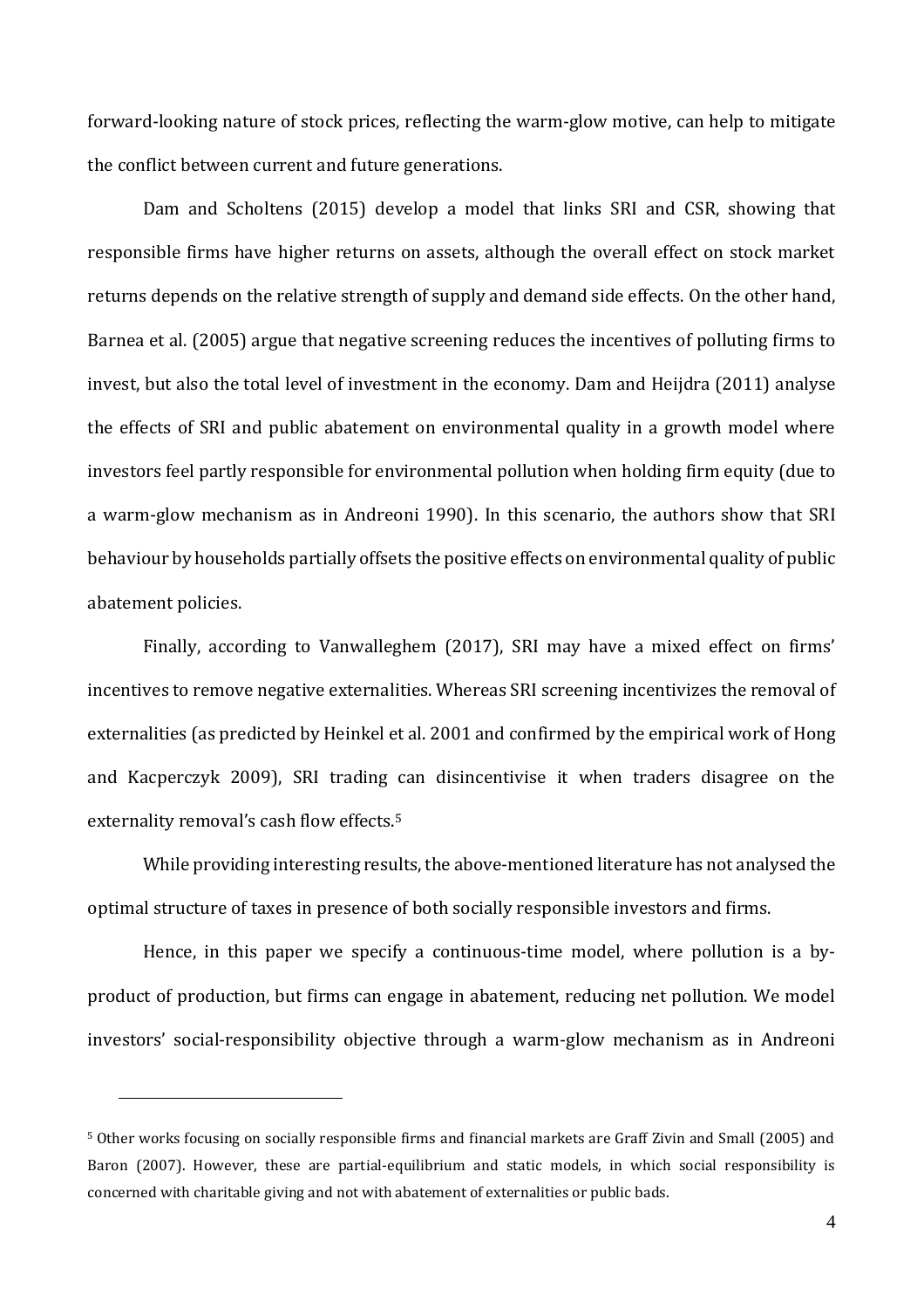(1990) and Dam (2011). Through investors' portfolio choice, firms are induced to engage in socially responsible activities (abatement). By allowing for different specifications of the warmglow function<sup>6</sup>, we show the circumstances under which the well-established zero capitalincome tax result, Chamley (1986) and Judd (1985) can be violated.

In this paper we show that pollution tax is positive for any specification of the warm-glow and, in the second-best, displays an additive property.

Taxes on production-factor incomes, in the first-best, are either zero or negative (negative taxation arising in case the perceived pollution content of firms is negatively related to the total scale of economic activity). Hence, in the latter case a violation of the zero-capital income tax result occurs. Finally, for illustrative purposes we provide an example with specific utility function, to show that that the presence of warm-glow implies lower pollution taxes, lower pollution intensity and lower installed capital in comparison to an economy without warmglow preferences.

<u>.</u>

<sup>6</sup> While there is increasing evidence of the very existence of warm-glow preferences (see Andreoni et al. 2017), the exact shape is far from being clear. Although some recent works have produced axiomatizations of the warm glow that can help to characterize its shape (see Evren and Minardi 2017 and the literature therein), we believe that the argument of Bernehim and Rangel (2005) is still valid, as they write: "Unfortunately, in the context of warm glow giving and public goods, these processes are not yet well understood. The warm glow model remains a "black box", and one can interpret it as a reduced form for a variety of mechanisms with starkly differing welfare implications" (p. 63). Moreover, Diamond (2006), while recognizing that warm glow may improve our description of how individuals behave, argues for ignoring the effects of warm–glow utility on social welfare when considering optimal tax structures. The reason being that warm glow amounts to preferences over how the public good is produced (see also Andreoni 2006). In the light of these issues, in this paper we undertake the following choices: given that in our model the presence of warm-glow has testable implications, in that it produces an extra-cost of capital to polluting firms that could be empirically estimated, we analyse optimal taxes under different specifications of the warm-glow, leaving the choice of the exact shape to future research. Second, following Allgood (2009), in the last section we also provide results for the case in which the warm-glow is set arbitrarily close to zero.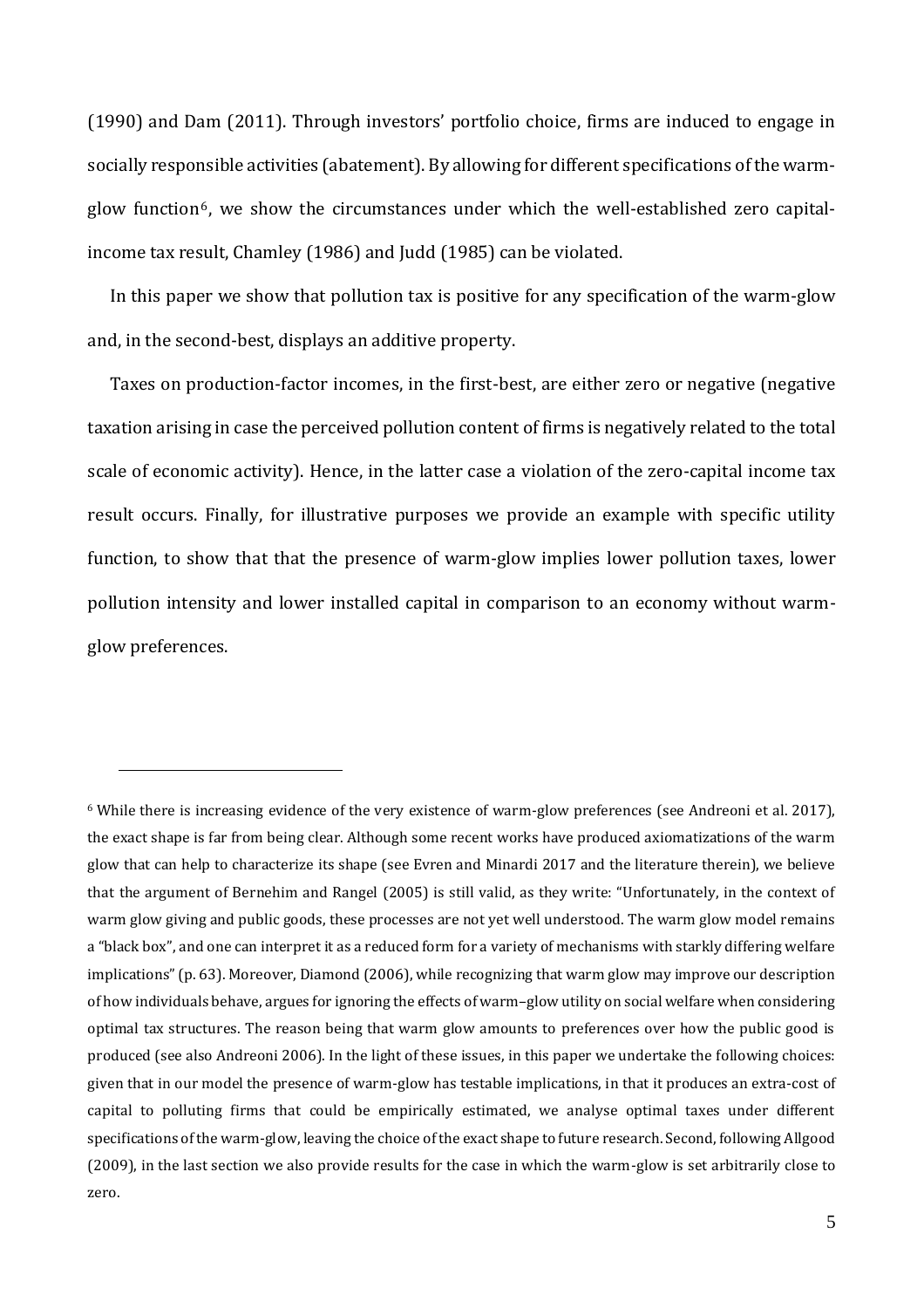The paper is organized as follows: in section 2 we specify the model and characterize the decentralized equilibrium; in section 3 we present the Ramsey problem of optimal taxation and provide the solutions; in section 4 we discuss the results and in section 5 we illustrate the role of the warm-glow in affecting the first-best pollution tax. Section 5 concludes.

#### **2. The model setup**

In this section, we specify the benchmark model. The model contains H identical households and J identical firms. We assume that an infinitely lived consumer-investor in each period is endowed with a unit of time that can be allocated either to leisure or to work. Moreover, individuals are endowed with an instantaneous utility function  $u(c(t), l(t), p(t), Q(t))$ , where  $c(t)$ , is consumption for that individual at period *t*,  $l(t)$  is labour supply,  $p(t)$  is an index of the responsibility that the individual feels for the pollution caused by firms that it holds shares in (*warm-glow*) and  $Q(t)$ , is the environmental quality. This utility is assumed to be increasing in  $c(t)$  and  $Q(t)$ , decreasing in  $l(t)$  and  $p(t)$  and strictly concave. Hence, in each period an individual chooses consumption, labour supply and saving allocation.

As for firms, we assume perfectly competitive markets and constant return to scale technology. As a consequence, we can retain the "standard" second-best framework, in the sense that there are no rents.

Finally, we assume the government finances an exogenous stream of per-capita expenditure *g* by issuing debt (which is the only clean asset in the market) and levying taxes. To retain the second-best, we levy taxes on the choices made by the families, i.e. savings, labour supply and by firms (pollution). Consequently, we introduce a capital-income tax, a labour income tax and a tax on pollution.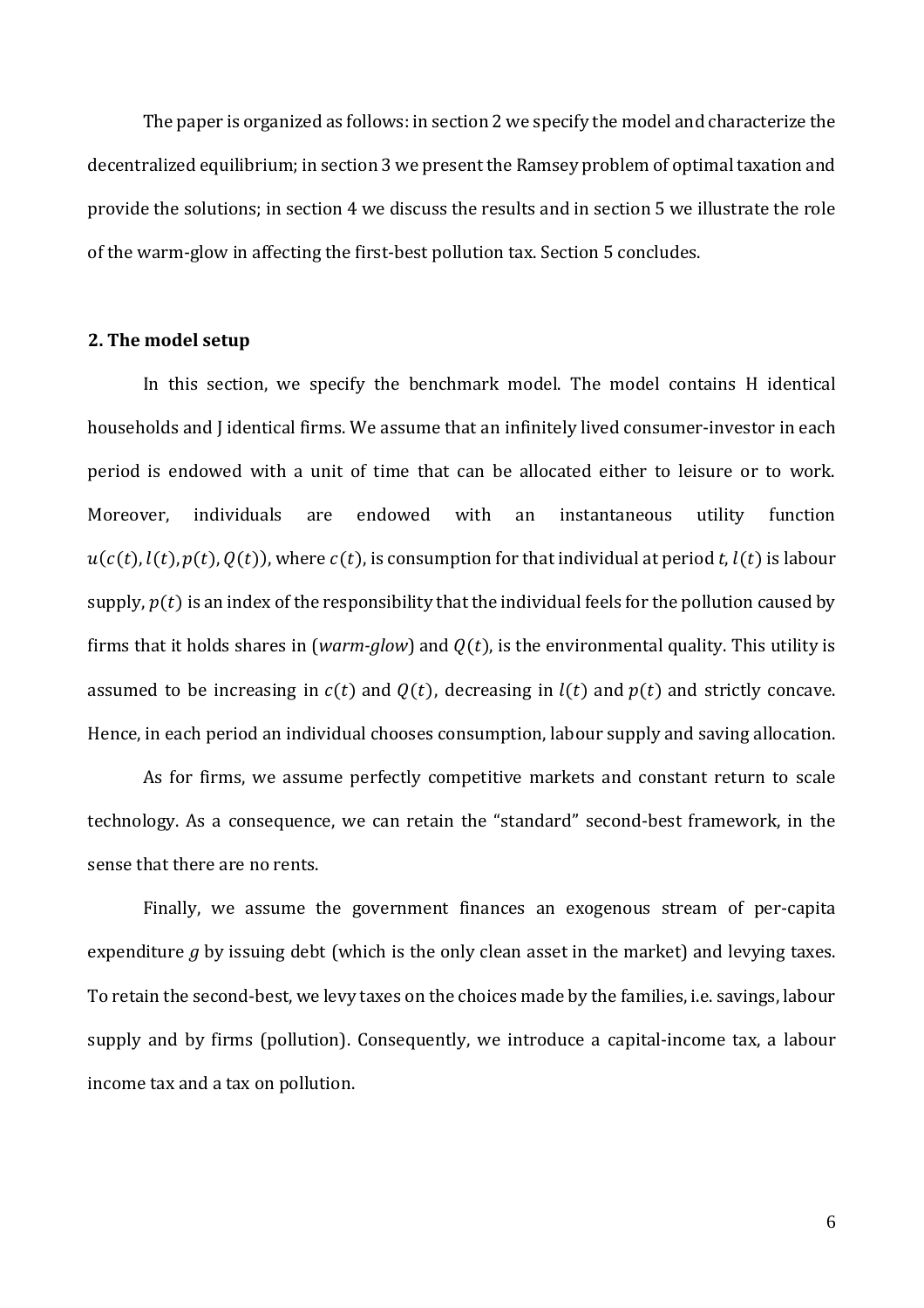#### *2.1. Households*

The lifetime utility function of an individual household, at period 0, is:

$$
U(0) = \int_0^\infty e^{-\rho t} u(c(t), l(t), p(t), Q(t)) dt
$$
 (1)

with  $u_c$ ,  $u_q > 0$ ,  $u_l$ ,  $u_p < 0$ ,  $u_{cc}$ ,  $u_{ll}$ ,  $u_{pp}$ ,  $u_{QQ} < 0$  and  $\rho > 0$  the intertemporal discount rate. Population size, H, is assumed to be constant. Individual household takes the path of Q as given. In line with Dam and Scholtens (2015), the warm-glow  $p(t)$  is assumed to be a function of the individual's portfolio invested in polluting firms:

$$
p(t) \equiv \sum_{j=1}^{J} \frac{e^{j}(t)}{\bar{E}^{j}} \bar{p}^{j}(t)
$$
 (2)

where  $e^{j}(t)$  is the number of shares of firm j owned by the individual,  $\bar{E}^{j}$  is number of total shares of firm j, assumed to be constant,  $\bar{p}^j(t)$  is the "pollution content" of firm j as perceived by the individual. The idea is that the household feels responsible for the pollution associated with its share ownership, even though the pollution is not directly felt. We allow the latter to be a function of other potentially relevant variables:

$$
\bar{p}^j(t) \equiv \bar{p}(x^j(t); X(t), F(t), Q(t)) \tag{3}
$$

where  $x^{j}(t)$  is the flow of pollution produced by the jth firm,  $X(t) \equiv \sum_{i=1}^{J} x^{j}(t)$  $\int_{j=1}^{J} x^{j}(t)$  the aggregate flow of pollution,  $F(t)$  is the aggregate gross production of the homogenous good. We assume that  $\bar p^j$  is linear in  $x^j$  (as any non-linearity can be captured by  $u$ ). Notice that  $x^j(t)$  is controlled by the firm j, i.e. each firm can affect its "rating" through its decision, while aggregate variables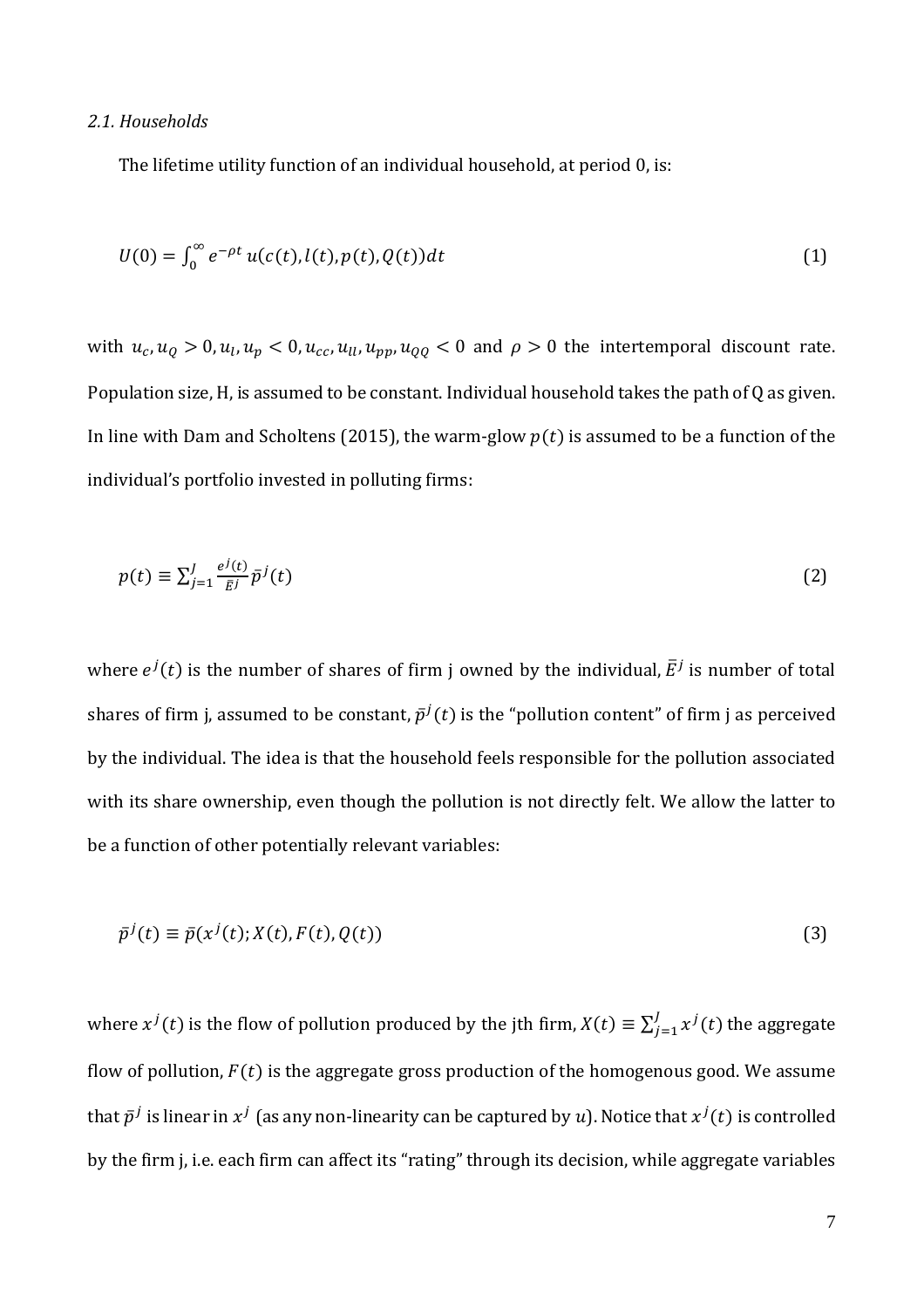are taken as given by each firm. While our analysis and results are quite general, in order to better characterize their economic content, we can focus on some specifications of the perceived pollution content function  $\bar{p}^j(t)$ :

 ${\bf Assumption~H1:}$  The warm-glow perceived pollution content function  $\bar{p}^j(t)$  assumes one of the *following forms:*

$$
\bar{p}^j(t) = \gamma \cdot x^j(t) \tag{S.1}
$$

$$
\bar{p}^j(t) = \gamma \cdot \frac{x^j(t)}{Q(t)}\tag{S.2}
$$

$$
\bar{p}^j(t) = \gamma \cdot \frac{x^j(t)}{F(t)}
$$
\n(S.3)

$$
\bar{p}^j(t) = \gamma \cdot \frac{x^j(t)}{x(t)}
$$
\n(S.4)

with  $\gamma > 0$ . The first and the second specification for  $\bar{p}^j(t)$  are in line with the existing literature (Dam 2011 and Dam and Heijdra 2011), while the others, to the best of our knowledge, are new and are meant to represent a situation in which the pollution content of firms, as perceived by the individual for warm-glow purposes, is relative to either aggregate economic activity (gross GDP) (  $\bar{p}^j(t) = \gamma \cdot \frac{x^j(t)}{E(t)}$  $\frac{x^j(t)}{F(t)}$ ), or aggregate total pollution  $(\bar{p}^j(t) = \gamma \cdot \frac{x^j(t)}{X(t)})$  $\frac{X^{2}(t)}{X(t)}$ ).

In particular, Assumption S.3 can be interpreted by stating that, ceteris paribus (i.e. for a given flow of pollution produced by owned firms), the bigger the economy's scale or dimension (proxied by total GDP), the lower the pain the individual will suffer from (indirectly) being responsible for producing that amount of pollution. Put it differently, a given flow of pollution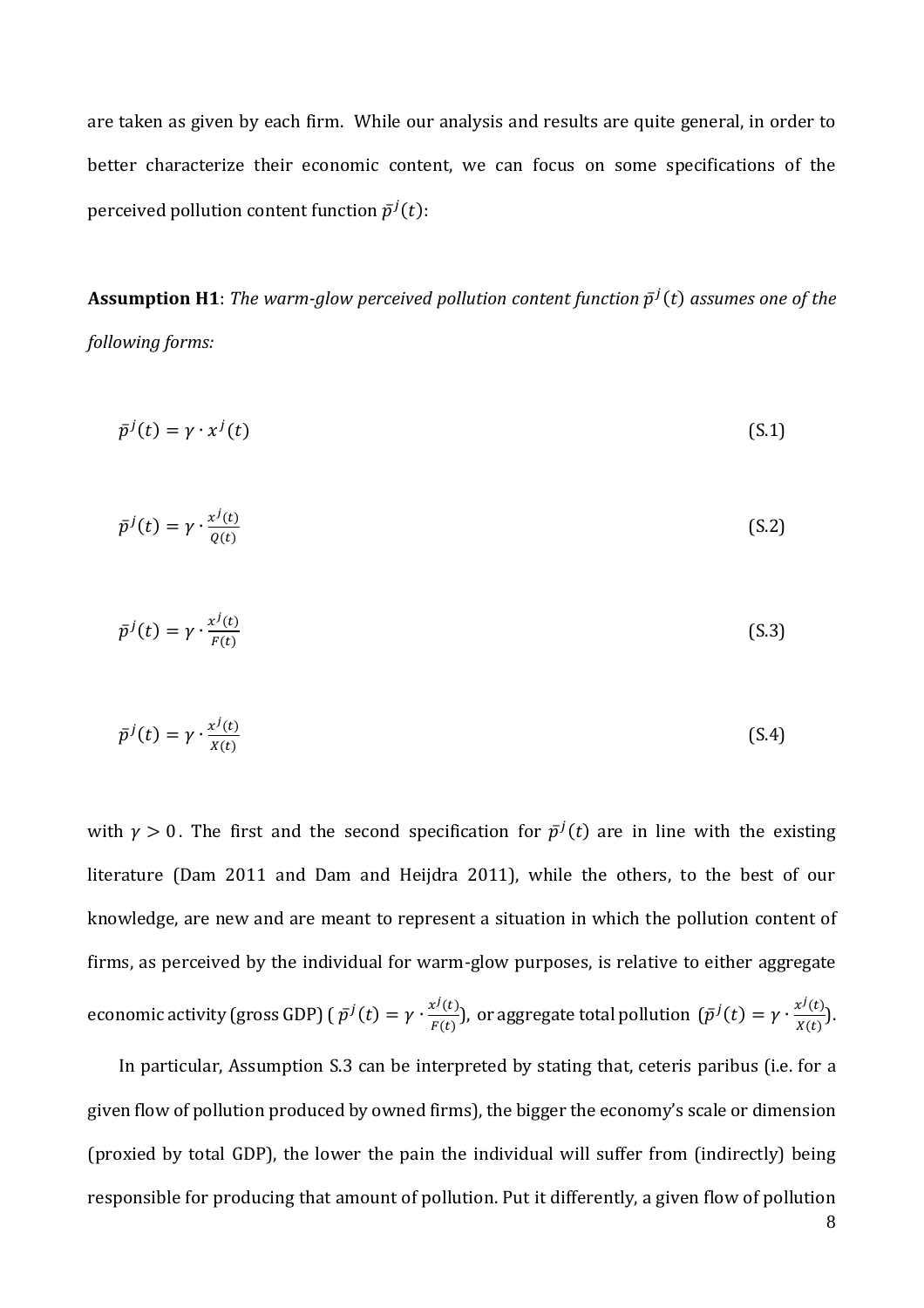will produce a different perceived damage to the individual and the latter perceived damage will be higher the smaller the economy is: the individual feels less responsible for generating a certain pollution flow the higher the level of GDP generated by those polluting firms.<sup>7</sup>

At each instant of time t, individual's wealth is

$$
a(t) \equiv b(t) + \sum_{j=1}^{J} e^{j}(t) P_e^{j}(t)
$$
\n(4)

where  $b(t)$  is per-capita public debt,  $P_e^j(t)$  the stock market price of shares. By defining  $\omega^{j}(t) \equiv \frac{e^{j}(t)P_{e}^{j}(t)}{q(t)}$  $\frac{dD P_e(t)}{d(t)}$  as the portfolio share invested in firm j, and  $V^j(t) \equiv \bar{E}^j P_e^j(t)$  as the stock market value of firm j, we have:

$$
p(t) \equiv \sum_{j=1}^{J} \frac{\omega^j(t)a(t)}{V^j(t)} \bar{p}^j(t) \tag{5}
$$

and the individual budget constraint reads as<sup>8</sup>:

$$
\dot{a}(t) = \sum_{j=1}^{J} \omega^j(t) \bar{r}_e^j(t) a(t) + [1 - \sum_{j=1}^{J} \omega^j(t)] \bar{r}(t) a(t) + \bar{w}(t)l(t) - c(t) - z(t) \tag{6}
$$

<u>.</u>

 $7$  As already mentioned in footnote 6, we decided to analyse different specifications of the warm-glow preferences, given that there is little or no empirical evidence on the exact shape of the warm-glow function. A recent empirical work on this issue is Carpenter (2018) (see also the empirical literature mentioned therein). However, the latter studies focus on the warm-glow concerning private donation to a public good, and do not consider the issue of environmental externalities and capital markets, as in our case. In any case, we follow their suggestion to assume the warm-glow as a concave function (in fact, after equation (1) we assume that  $u_p < 0$  and  $u_{pp} < 0$ ). Finally, linearity of  $\bar p(\cdot)$  in  $x^j(\cdot)$ , besides being in line with the existing literature, allows also for aggregation. See also our comments after eq. (30).

<sup>8</sup> We follow Merton (1971).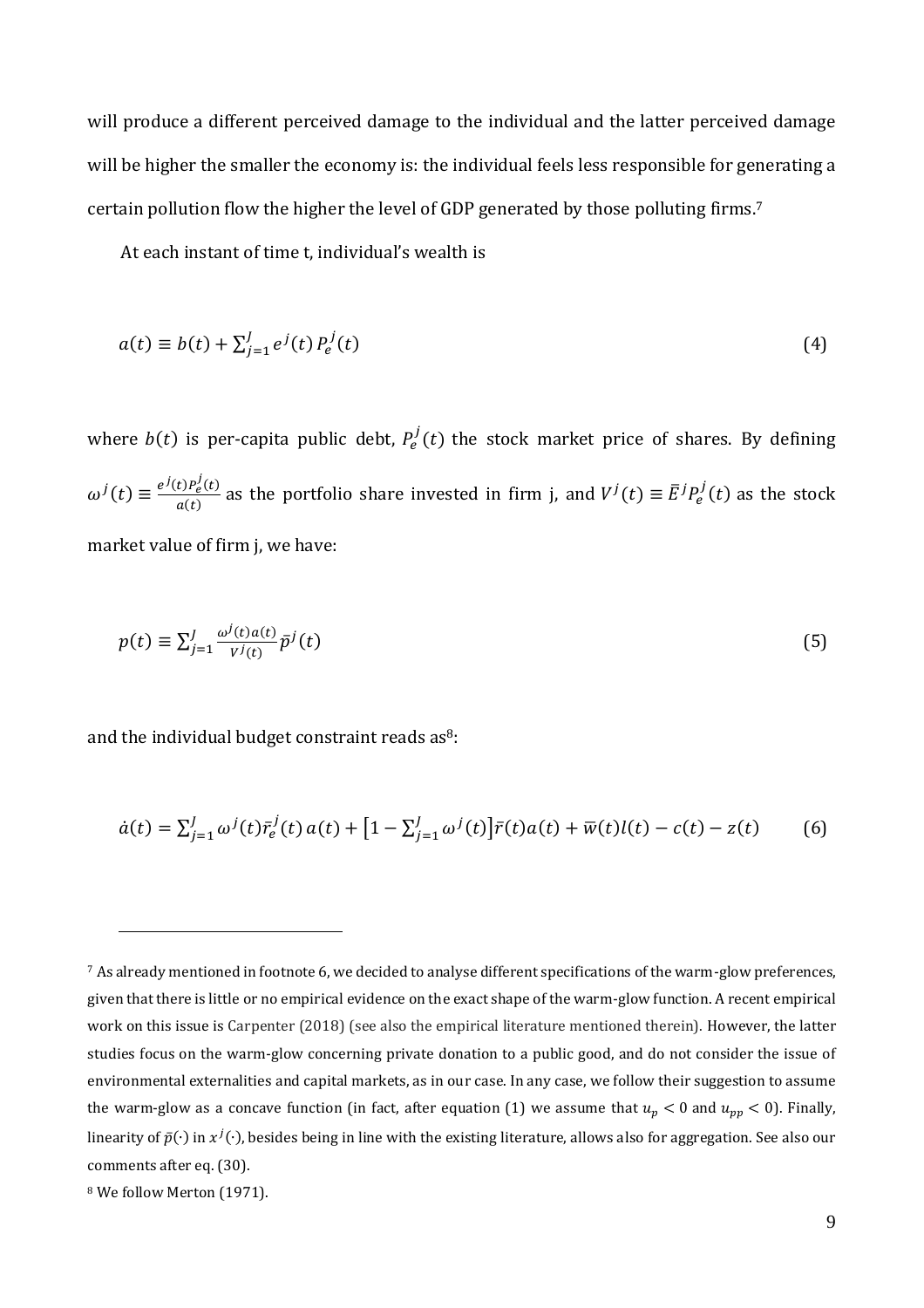where  $\bar{r}_e^j \equiv r_e^j(1-\tau^a(t))$  is net-of-tax return on share j,  $\bar{r}(t) \equiv r(t)(1-\tau^a(t))$  is net-of-tax interest rate on public debt,  $\overline{w}(t) \equiv w(t) \big(1 - \tau^l(t)\big)$  is the net-of-tax wage,  $z(t)$  a lump sum tax (which we will set to zero in the second-best analysis) and  $\tau^a(t)$ ,  $\tau^l(t)$  are the tax rates on capital income and labour income, respectively. Returns on shares of firm j are:

$$
r_e^j(t) \equiv \frac{\dot{v}^j(t)}{v^j(t)} e^j(t) + \frac{d^j(t)}{v^j(t)}
$$
\n
$$
\tag{7}
$$

where  $\frac{d^{j}(t)}{V^{j}(t)}$  $\frac{d^j(t)}{V^j(t)}$  is the dividend pay-out ratio and  $d^j(t)$  total dividend payments by firm j.

The individual's problem is to maximize (1) w.r.t.  $c(t)$ ,  $l(t)$ ,  $\omega^{j}(t)$  subject to (4) and (6). The associated current value Hamiltonian is:

$$
\Lambda(t) = u(t) + q(t)\dot{a}(t) \tag{8}
$$

with  $q(t)$  the shadow price of wealth. FOCs yield:

$$
u_c(t) - q(t) = 0 \tag{9}
$$

$$
u_l(t) + q(t)\overline{w}(t) = 0 \tag{10}
$$

$$
u_p(t)\frac{\bar{p}^j(t)}{v^j(t)}a(t) + q(t)a(t)[1 - \tau^a(t)][r_e^j(t) - r(t)] = 0
$$
\n(11)

$$
q(t)[[1 - \tau^{a}(t)][\sum_{j=1}^{J} \omega^{j}(t)r_{e}^{j} + (1 - \sum_{j=1}^{J} \omega^{j}(t))r(t)] + u_{p}(t)\sum_{j=1}^{J} \frac{\omega^{j}(t)\bar{p}^{j}(t)}{V^{j}(t)} = \rho q(t) - \dot{q}(t)
$$
\n(12)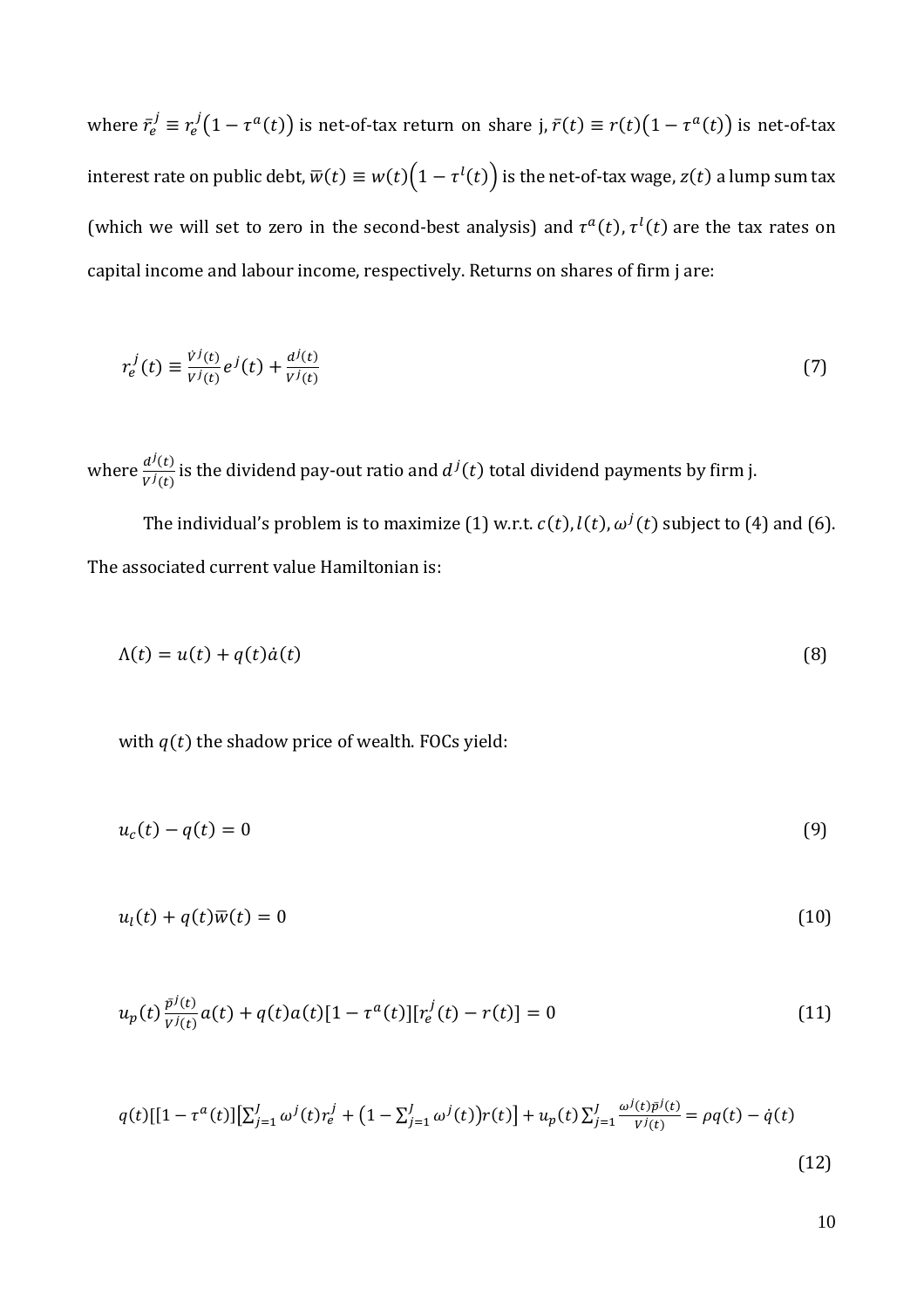Note that eq. (9) and eq. (11) provide:

$$
-\frac{u_p(t)}{u_c(t)}\bar{p}^j(t) = [1 - \tau^a(t)]V^j(t)[r_e^j(t) - r(t)]
$$
\n(13)

Equations (9)-(10) provide the usual optimality conditions for consumption and labour supply; eq. (13) is the no-arbitrage condition for shares and bonds. Intuitively, since  $u_p < 0$ ,  $u_c > 0$  and  $\bar{p}(\cdot) > 0$ , the equation states that the individual investor demands a higher rate of return on shares than on clean bonds, because the former produces an undesirable side effect in the form of perceived pollution: in fact, the left hand side measures the marginal willingness to pay for avoiding the responsibility of owning shares in a polluting firm times the (perceived) pollutioncontent of the firm, while the right hand side is the marginal post-tax benefit of owning shares in the same firm measured as the excess return compared to government bonds. Notice that the return on assets in production is greater than the return on government bonds and the difference is proportional to the pollution content by the firm, thus there is a pollution premium, a compensation required by the household for holding "dirty assets". Exploiting (7), (13) becomes:

$$
\frac{u_p(t)}{u_c(t)} \frac{\bar{p}^j(t)}{[1 - \tau^a(t)]} + \dot{V}^j(t) + d^j(t) - r(t)V^j(t) = 0
$$
\n(14)

Finally, pre-multiplying (11) by  $\omega^{j}(t)$  and summing from j=1 to J and using (12) we have:

$$
q(t)[1 - \tau^{a}(t)]r(t) = \rho q(t) - \dot{q}(t).
$$
\n(15)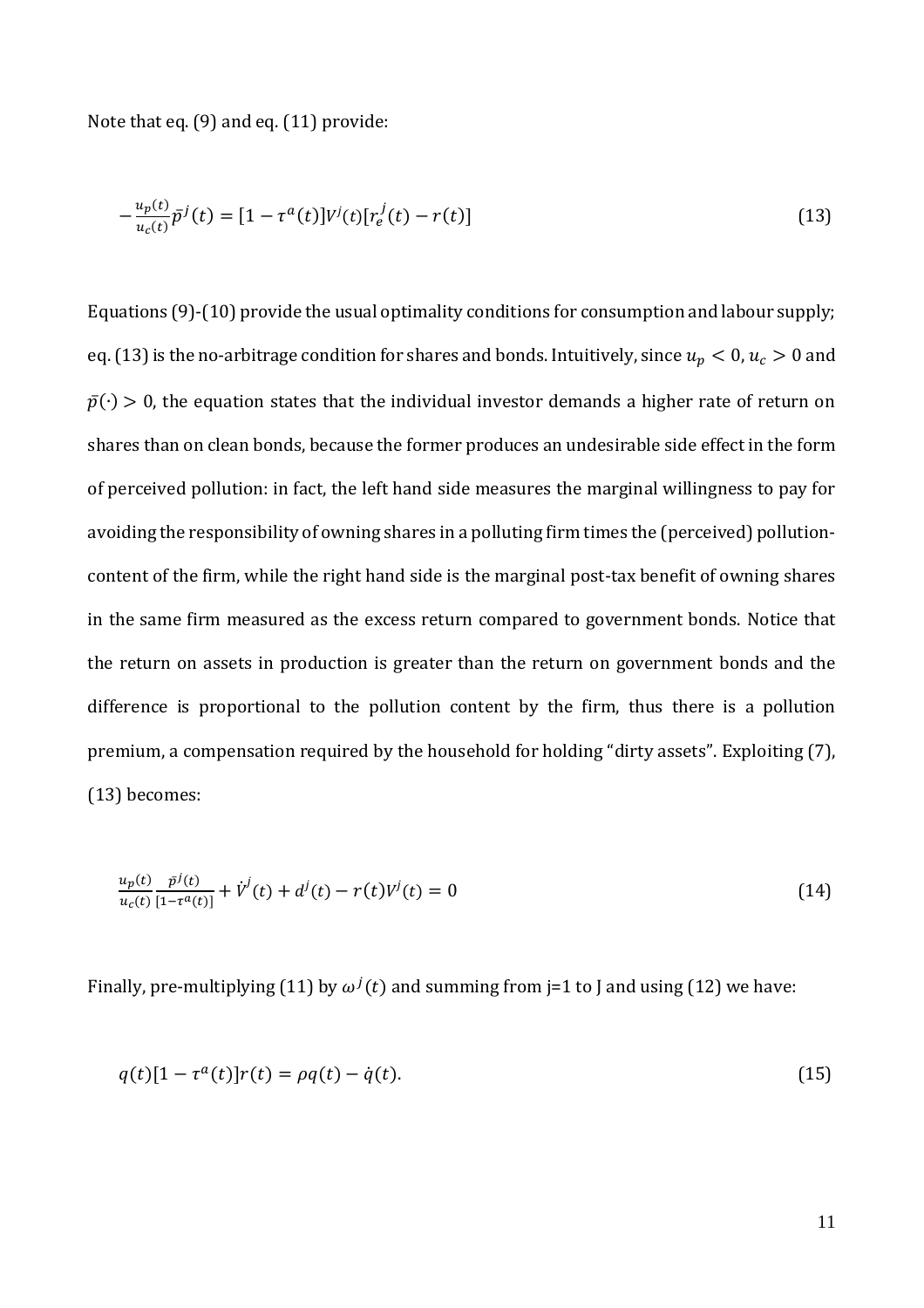#### *2.2. Firms*

We assume that each firm runs its business in a perfectly competitive market, endowed with constant-returns-to-scale production technology that uses capital and labour inputs to produce a homogenous good. We shall also assume that each firm's technologies are the same. Hence, it will be possible to aggregate the firms to obtain a representative firm. The production function for firm j is:

$$
y^{j}(t) = f^{j}(k^{j}(t), l^{j}(t))
$$
\n<sup>(16)</sup>

with  $k^j(t)$  physical capital input and  $l^j(t)$  labour input, respectively. We follow Brock and Taylor (2005) by assuming that, at any time t, every unit of output generates  $\varepsilon$  units of pollution as a joint product of output and that pollution can be reduced by abatement activity by the firm,  $\alpha(t)$ . The latter is supposed to be carried out through a CRS technology that is an increasing function of the total scale of firm activity  $f(t)$  and of the firm's efforts at abatement,  $f^{\alpha}(t)$ . If abatement at level  $\alpha(t)$  removes  $\varepsilon \cdot \alpha(t)$  units of pollution, we have that total emissions (pollution)  $x(t)$  by firm j is equal to:

$$
x^{j}(t) = \varepsilon \cdot f^{j}(t) - \varepsilon \cdot \alpha(f^{j}(t), f^{\alpha j}(t))
$$
\n(17)

Defining  $\psi^j(t) \equiv \frac{f^{ai}(t)}{f^{j}(t)}$  $\frac{d}{f^j(t)}$  as the fraction of output devoted to abatement activity and exploiting CRS, we get:

$$
\frac{x^j(t)}{f^j(t)} = \varepsilon \cdot [1 - \alpha(1, \psi^j(t))] = \varepsilon \cdot [1 - \alpha(\psi^j(t))]
$$
\n(18)

12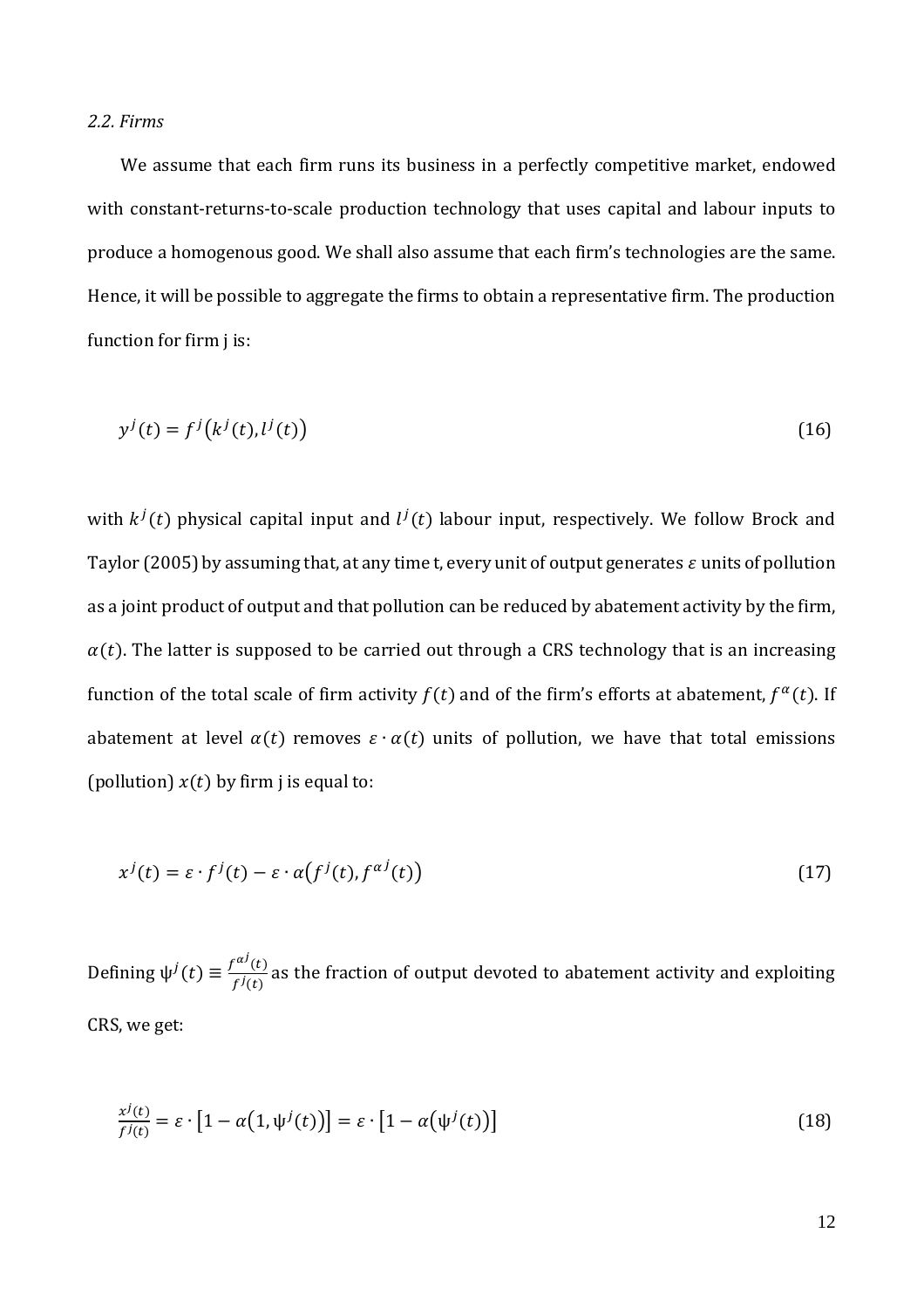with  $\alpha$  increasing in  $\psi^j$  and, thus, eq. (18) gives  $\psi^j(t) = \Psi\left(\frac{x^j(t)}{f(t)}\right)$  $\left(\frac{x\cdot(t)}{f^j(t)}\right)^9$ , with  $\Psi' < 0$ ,  $\Psi'' > 0$ . Gross operating profits of the firms are:

$$
\pi^{j}(t) \equiv \left[1 - \Psi\left(\frac{x^{j}(t)}{f^{j}(t)}\right)\right] f^{j}\left(k^{j}(t), l^{j}(t)\right) - w(t)l^{j}(t) - \tau^{x}(t)x^{j}(t)
$$
\n(19)

where  $\tau^x(t)$  is the tax on pollution at time t. Given that we assume that the number of shares remains constant and that we abstract from corporate bonds $^{10}$ , new investments,  $i^j(t)$ , can only by financed via retained earnings,  $Re(t)$ , i.e.  $\pi^{j}(t) = d^{j}(t) + Re^{j}(t)$ . That is, by exploiting the capital accumulation identity:

$$
\dot{k}^j(t) = i^j(t) - \delta k^j(t) \tag{20}
$$

with  $\delta$  the (constant) instantaneous depreciation rate, we get:

$$
\dot{k}^{j}(t) = \pi^{j}(t) - d^{j}(t) - \delta k^{j}(t)
$$
\n(21)

and, exploiting (19), (21) becomes:

 $\overline{a}$ 

$$
\dot{k}^{j}(t) = \left[1 - \Psi\left(\frac{x^{j}(t)}{f^{j}(t)}\right)\right] f^{j}\left(k^{j}(t), l^{j}(t)\right) - w(t)l^{j}(t) - \tau^{x}(t)x^{j}(t) - d^{j}(t) - \delta k^{j}(t) \tag{22}
$$

<sup>9</sup> From (18),  $\alpha(\psi^{j}(t)) = 1 - \frac{1}{s}$  $\frac{1}{\varepsilon} \cdot \frac{x^j(t)}{f^j(t)}$  $\frac{x^j(t)}{f^j(t)}$  gives  $\psi^j(t) = \alpha^{-1} \left(1 - \frac{1}{\varepsilon}\right)$  $\frac{1}{\varepsilon} \cdot \frac{x^j(t)}{f^j(t)}$  $\left(\frac{x^j(t)}{f^j(t)}\right) \equiv \Psi\left(\frac{x^j(t)}{f^j(t)}\right)$  $\frac{x^{2}(t)}{f^{j}(t)}$ .

<sup>&</sup>lt;sup>10</sup> Corporate bonds would be equivalent to shares in our model, as they would also carry the same pollution premium as shares.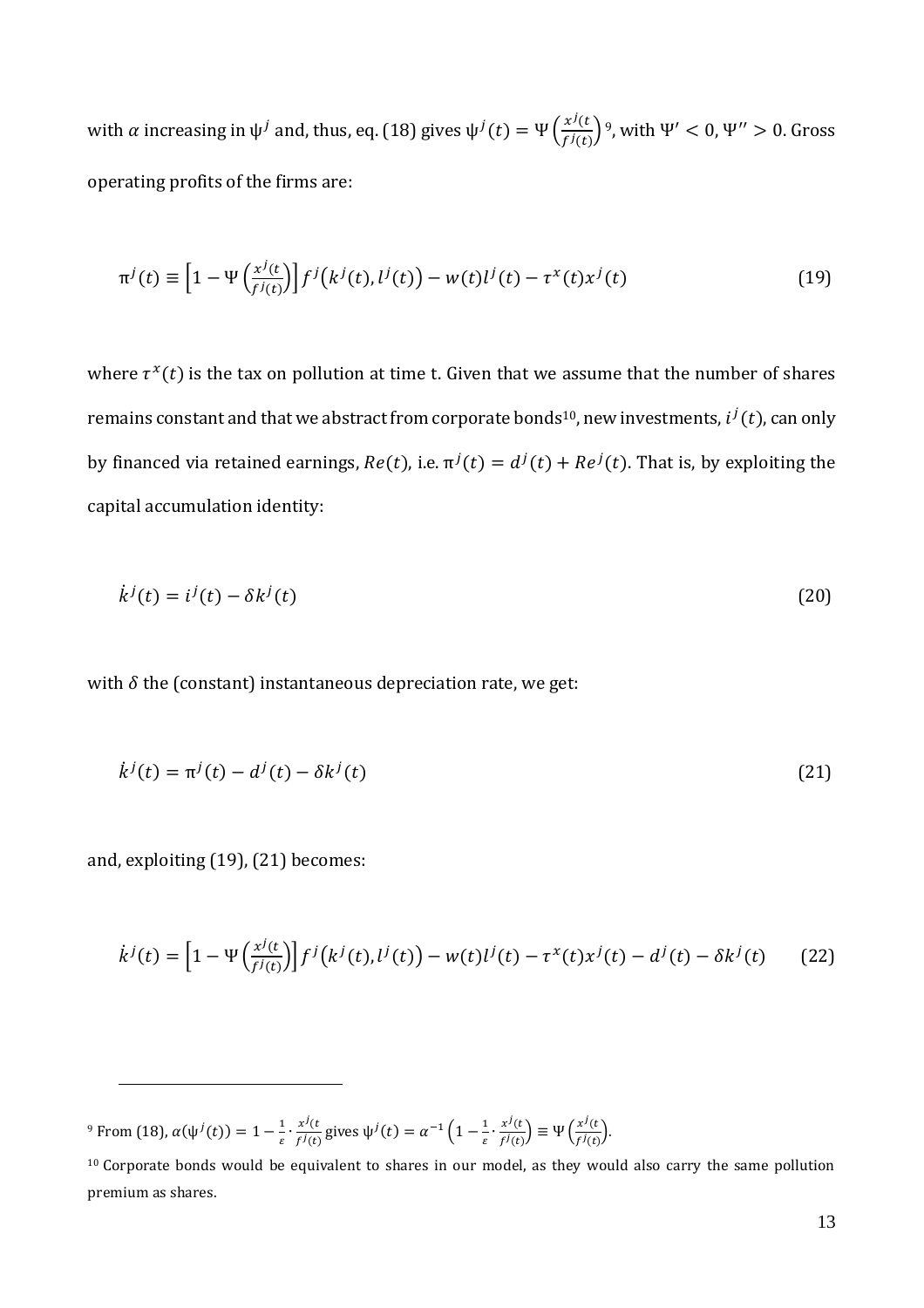Now, integrating (14) we get:

$$
V^{j}(0) = \int_{0}^{\infty} e^{-\int_{0}^{t} r(s)ds} \left[ d^{j}(t) + \frac{u_{p}(t)}{u_{c}(t)} \frac{\bar{p}^{j}(t)}{[1 - \tau^{a}(t)]} \right] dt \tag{23}
$$

which provides the value of the firm at time 0. Substituting for  $d^{\,j}(t)$  from (22), (23) reads as:

$$
V^{j}(0) = \int_{0}^{\infty} e^{-\int_{0}^{t} r(s)ds} \left\{ \left[ 1 - \Psi\left(\frac{x^{j}(t)}{f^{j}(t)}\right) \right] f^{j}(k^{j}(t), l^{j}(t)) - w(t)l^{j}(t) - \tau^{x}(t)x^{j}(t) - \delta k^{j}(t) + \frac{u_{p}(t)}{u_{c}(t)} \frac{\bar{p}^{j}(t)}{[1 - \tau^{a}(t)]} - k^{j}(t) \right\} dt
$$
\n(24)

Given the assumption of perfect competition, the firm hires labour,  $l^j(t)$ , on the spot market and remunerates it according to its marginal productivity. In fact, FOCs on (24) w.r.t.  $l^j(t)$  and  $x^j(t)$  yield, respectively:

$$
\left[1 - \Psi\left(\frac{x^j(t)}{f^j(t)}\right) + \Psi'\left(\frac{x^j(t)}{f^j(t)}\right)\frac{x^j(t)}{f^j(t)}\right] f_l^j(t) - w(t) = 0\tag{25}
$$

$$
\frac{u_p(t)}{u_c(t)} \frac{1}{\left[1 - \tau^a(t)\right]} \frac{\partial \bar{p}^j(t)}{\partial x^j(t)} - \Psi'\left(\frac{x^j(t)}{f^j(t)}\right) - \tau^x(t) = 0 \tag{26}
$$

The optimality condition for  $k^{j}(t)$ ,  $\frac{dV^{j}(0)}{dt^{j}(t)}$  $\frac{dV^j(0)}{dk^j(t)} = \frac{d}{dt}$  $dt$  $dV^j(0)$  $\frac{dV^{2}(0)}{dk^{j}(t)}$ , classical calculus of variation, gives:

$$
\int_0^\infty e^{-\int_0^t r(s)ds} \left\{ \left[ 1 - \Psi\left(\frac{x^j(t)}{f^j(t)}\right) + \Psi'\left(\frac{x^j(t)}{f^j(t)}\right) \frac{x^j(t)}{f^j(t)} \right] f_k^j(t) - \delta \right\} dt = \frac{d}{dt} \int_0^\infty e^{-\int_0^t r(s)ds} dt \Rightarrow
$$

$$
\left[1 - \Psi\left(\frac{x^j(t)}{f^j(t)}\right) + \Psi'\left(\frac{x^j(t)}{f^j(t)}\right)\frac{x^j(t)}{f^j(t)}\right] f_k^j(t) - \delta = r(t) \tag{27}
$$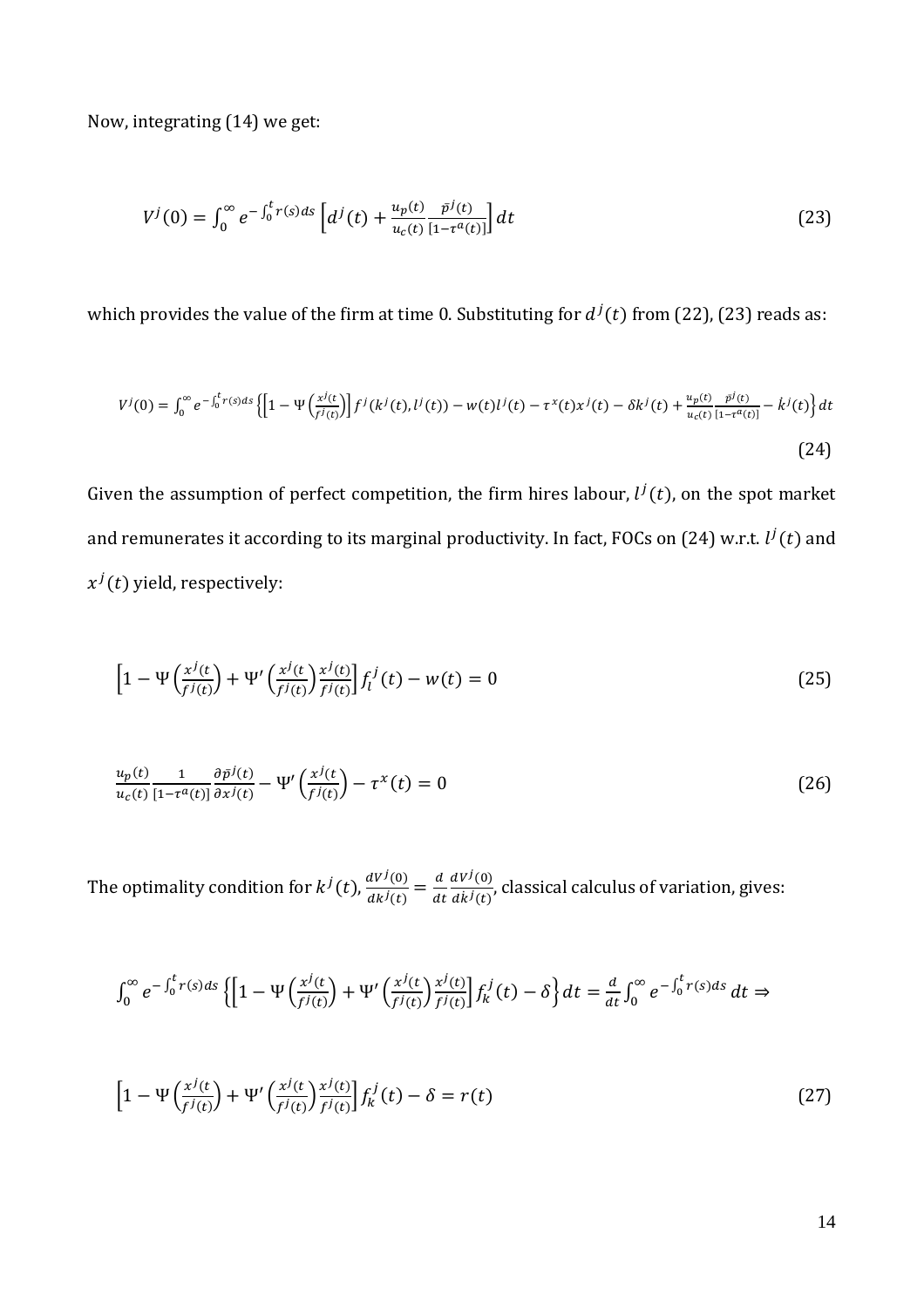Finally, it can be shown that, by plugging (25)-(27) into (24) and exploiting CRS in  $f^{j}(t)$ , then  $maxV^{j}(0) \equiv \bar{E}^{j}P_{e}^{j}(0) = k^{j}(0).$ 

#### **3. The Ramsey problem**

We now solve the optimal tax problem (Ramsey problem). In doing so, we adopt the primal approach, consisting of the maximization of a direct social welfare function through the choice of quantities (i.e. allocations; see Atkinson and Stiglitz 1972). For this purpose, we must restrict the set of allocations among which the government can choose to those that can be decentralized as a competitive equilibrium. We now provide the constraints that must be imposed on the government's problem in order to comply with this requirement.

In our framework there is an implementability constraint associated with the individual's intertemporal choice plan. More precisely this constraint is the individual budget constraint with prices substituted for by using the individual's first order conditions, which yields (see Appendix A.1):

$$
a(0)q(0) = \int_0^\infty e^{-\rho t} \left[ u_p(t)p(t) + u_l(t)l(t) + u_c(t)c(t) + u_c(t)z(t) \right] dt \tag{28}
$$

Finally, there are two feasibility constraints, one requires that, under the assumption that firms are equal, private and public consumption plus investment be equal to aggregate output, i.e. $^{11}$ 

$$
\dot{K}(t) = \left[1 - \Psi\left(\frac{X(t)}{F(t)}\right)\right] F\left(K(t), L(t)\right) - c(t)H - \delta K(t) - G(t). \tag{29}
$$

 $\overline{a}$ 

 $\sum_{i=1}^{J} \left[1 - \Psi^{j}\left(\frac{x^{j}(t)}{s^{j}(t)}\right)\right]$  $\int_{j=1}^{J} \left[1 - \Psi^j\left(\frac{x^j(t)}{f^j(t)}\right)\right] f^j(k^j(t), l^j(t)) = \sum_{j=1}^{J} \left[1 - \Psi\left(\frac{x(t)}{f(t)}\right)\right]$  $\int_{j=1}^{J} \left[1 - \Psi\left(\frac{x(t)}{f(t)}\right)\right] f(k(t), l(t)) = \left[1 - \Psi\left(\frac{x(t)}{F(t)}\right)\right]$  $\left[\frac{K(t)}{F(t)}\right]$   $F(K(t), L(t)),$ with  $L(t) = l(t)H$ .

<sup>&</sup>lt;sup>11</sup> In fact, aggregating over firms we get: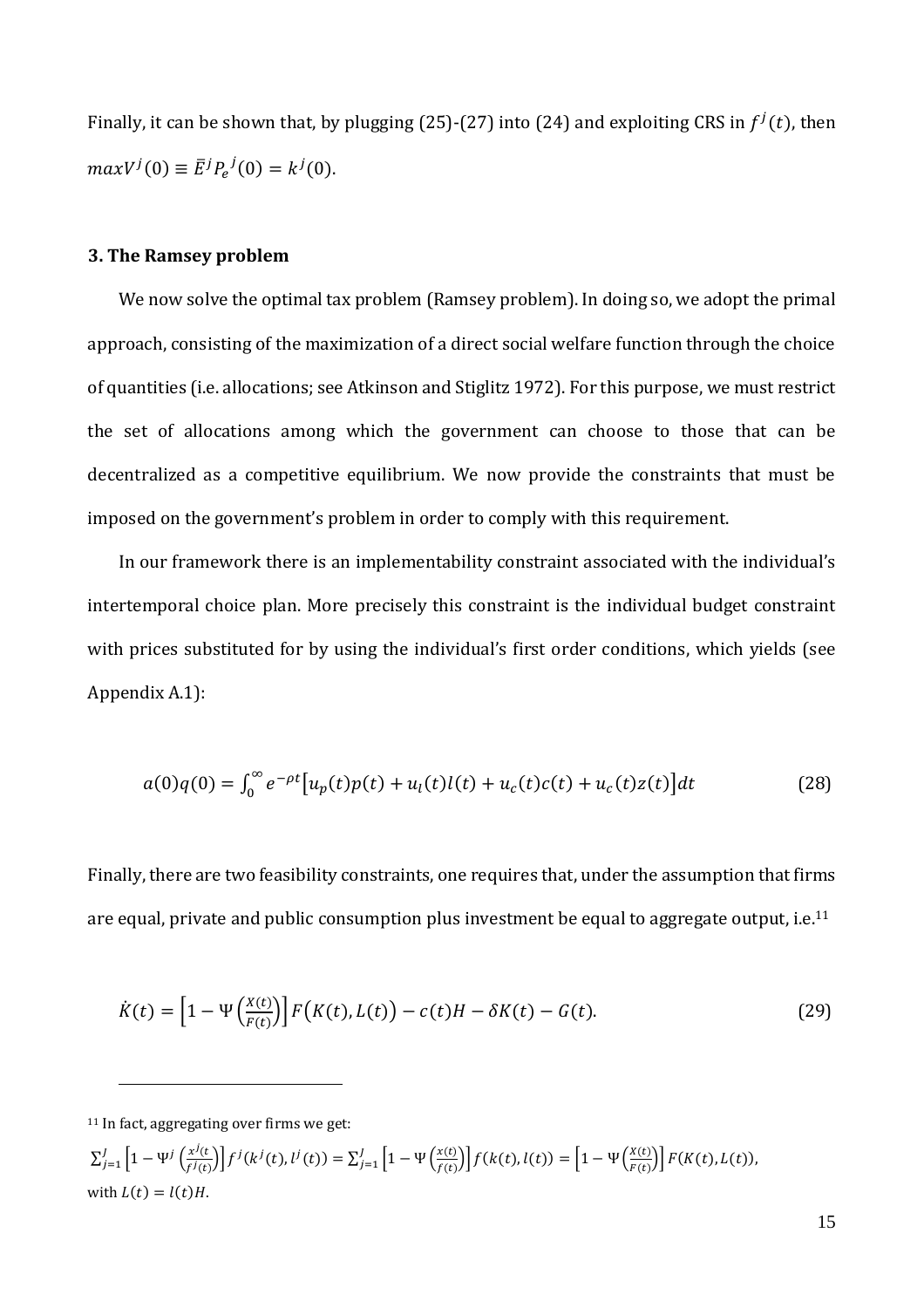with  $L(t) = l(t)H$ . The other one is given by the dynamics of environmental quality, which we assume, as in Dam and Heijdra (2011):

$$
\dot{Q}(t) = -\mu Q(t) - \eta X(t) + \phi \tag{30}
$$

This formulation captures the idea that there is a natural level of environmental quality, which the environment converges to in absence of pollution,  $\frac{\phi}{\mu}$ . Moreover, from (30)  $X(t)$  can be thought of as the negative of decentralized provision of additions to a public good  $Q(t)$  (as in Besley and Gathak 2007).

Notice that in equilibrium  $\omega^{j}(t) \equiv \frac{V^{j}(t)}{H_{\text{tot}}(t)}$  $\frac{\sqrt{v^2(t)}}{H^2a(t)}$ ; then, by (4):

$$
p(t) \equiv \sum_{j=1}^{J} \frac{\omega^{j}(t)a(t)}{V^{j}(t)} \bar{p}^{j}(t) = \sum_{j=1}^{J} \frac{\bar{p}^{j}(x^{j}(t); F(t), X(t), Q(t))}{H} = \frac{\bar{p}(X(t); F(t), X(t), Q(t))}{H}
$$

where the last equality follows from  $\bar{p}^j(t)$  being linear in  $x^j(t)$ . Hence, at the equilibrium:

$$
\bar{p}(t) = \gamma \cdot X(t) \quad \text{in specification (S.1)}
$$

$$
\bar{p}(t) = \gamma \cdot \frac{x(t)}{Q(t)}
$$
 in specification (S.2)

 $\bar{p}(t) = \gamma \cdot \frac{X(t)}{F(t)}$  $\frac{dE(t)}{F(t)}$  in specification (S.3)

$$
\bar{p}(t) = \gamma \qquad \qquad \text{in specification (S.4)}
$$

Suppose that the tax programme is chosen in period 0, so the problem of the policymaker is to maximize (1) subject to eq. (28) and,  $\forall t \ge 0$ , (29) and (30). The current value Hamiltonian is: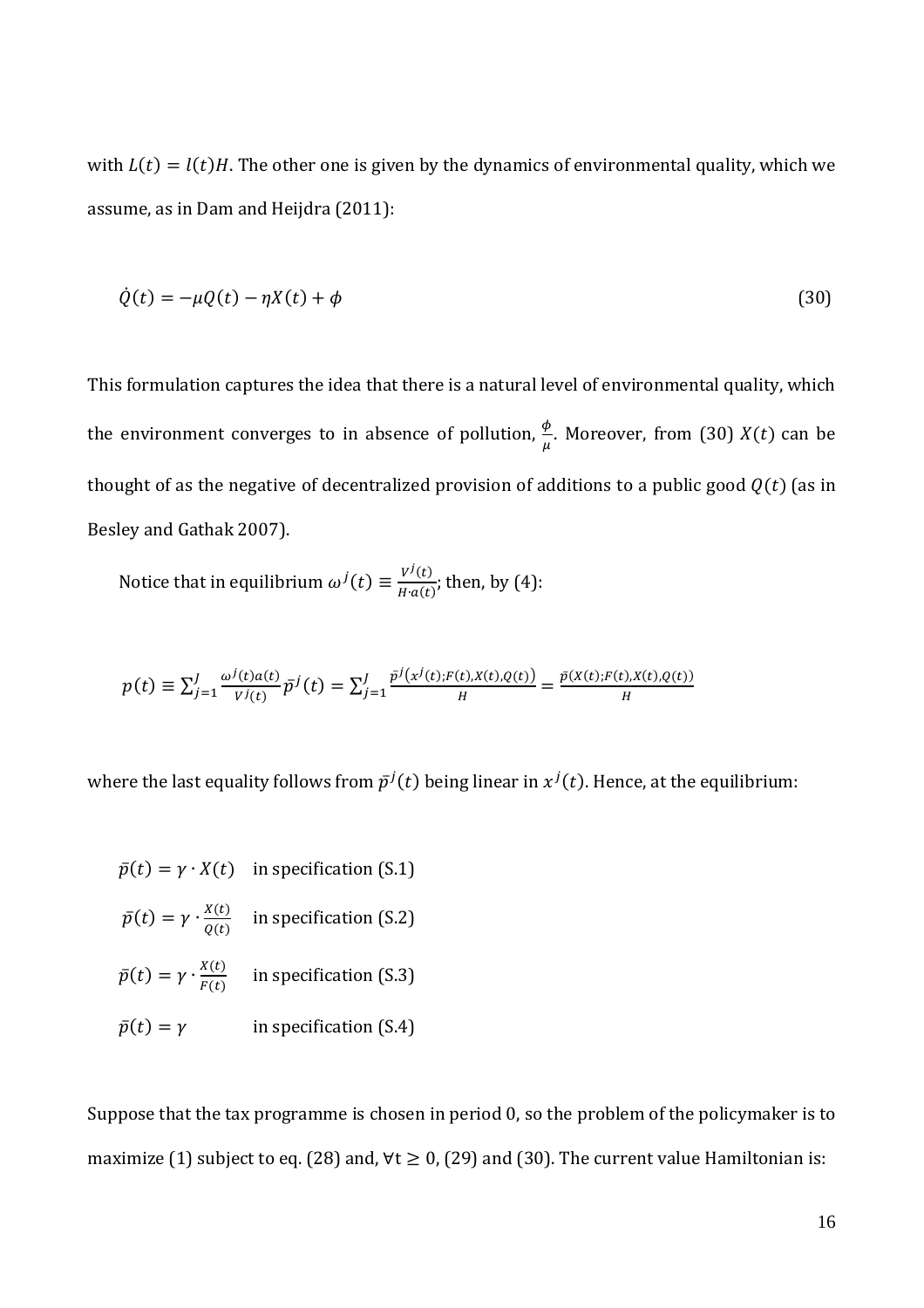$$
\Lambda(t) = Hu\left(c(t), l(t), \frac{\bar{p}(t)}{H}, Q(t)\right) + \lambda H\left[u_p(t)p(t) + u_l(t)l(t) + u_c(t)c(t) + u_c(t)z(t)\right] +
$$
  
\n
$$
q^k(t)\left\{\left[1 - \Psi\left(\frac{X(t)}{F(t)}\right)\right]F(K(t), l(t)H) - c(t)H - \delta K(t) - G(t)\right\} + q^Q(t)\{-\mu Q(t) - \eta X(t) + \phi\}
$$
\n(31)

where  $\lambda$  is the multiplier associated with the implementability constraint and  $q^k(t)$  and  $q^Q(t)$ are the co-states associated with the other constraints and where we have made use of the equilibrium condition  $L(t) = l(t)H$ .

Preliminarily, notice that, by eq. (3), we allow the warm-glow to be a function of other variables, say  $S_i$ , so that the partial derivative of the Hamiltonian with respect to any such variable will be (omitting time subscripts):

$$
\frac{d\Lambda}{dS_i} = \frac{\partial \Lambda}{\partial S_i} + \frac{\partial \Lambda}{\partial p} \frac{\partial p}{\partial S_i'},
$$

with

$$
\frac{\partial \Lambda}{\partial p} = H u_p (1 + \lambda \Delta_p) \tag{32}
$$

and  $\Delta_p \equiv 1 + \frac{u_{pp}p}{u_p}$  $\frac{u_{pp}p}{u_p} + \frac{u_{lp}l}{u_p}$  $\frac{u_{lp}l}{u_p} + \frac{u_{cp}c}{u_p}$  $\frac{\partial^2 C_{PP}}{\partial u_p}$ , referred to as the "general equilibrium elasticity" of the warmglow. The first order conditions of the Ramsey problem are (omitting time subscripts):

$$
\frac{\partial \Lambda}{\partial c} = 0 \implies u_c (1 + \lambda \Delta_c) = q^k \tag{33}
$$

$$
\frac{\partial \Lambda}{\partial l} = 0 \Longrightarrow u_p \left( 1 + \lambda \Delta_p \right) \frac{\partial \bar{p}}{\partial F} F_L + u_l (1 + \lambda \Delta_l) + q^k \left[ 1 - \Psi \left( \frac{X}{F} \right) + \Psi' \left( \frac{X}{F} \right) \frac{X}{F} \right] F_L = 0 \tag{34}
$$

17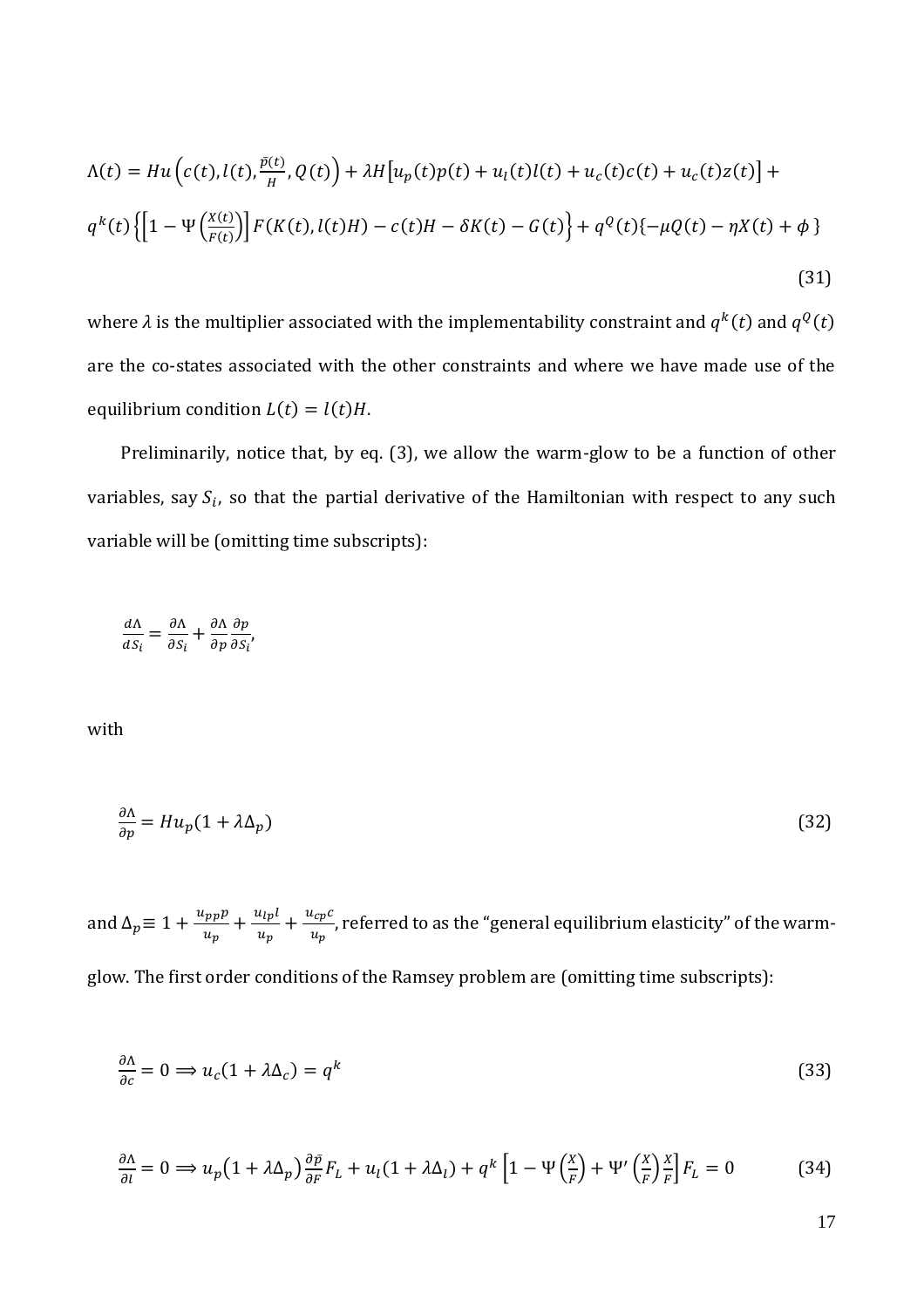$$
\frac{\partial \Lambda}{\partial K} : u_p \left( 1 + \lambda \Delta_p \right) \frac{\partial \bar{p}}{\partial F} F_K + q^k \left\{ \left[ 1 - \Psi \left( \frac{X}{F} \right) + \Psi' \left( \frac{X}{F} \right) \frac{X}{F} \right] F_K - \delta \right\} = \rho q^k - \dot{q}^k \tag{35}
$$

$$
\frac{\partial \Lambda}{\partial x} = 0 \Longrightarrow u_p \left( 1 + \lambda \Delta_p \right) \frac{\partial \bar{p}}{\partial x} - q^k \Psi' \left( \frac{x}{F} \right) - \eta q^Q = 0 \tag{36}
$$

$$
\frac{\partial \Lambda}{\partial q} : u_p \left( 1 + \lambda \Delta_p \right) \frac{\partial \bar{p}}{\partial q} + H u_Q \left( 1 + \lambda \Delta_Q \right) = (\rho + \mu) q^Q - \dot{q}^Q \tag{37}
$$

with  $\Delta_c \equiv 1 + \frac{u_{cc}c}{u_{cs}}$  $\frac{u_{cc}c}{u_c} + \frac{u_{lc}l}{u_c}$  $\frac{u_{lc}l}{u_c} + \frac{u_{pc}p}{u_c}$  $\frac{u_{pc}p}{u_c}$ ,  $\Delta_l \equiv 1 + \frac{u_{ll}l}{u_l}$  $\frac{u_{ll}l}{u_{l}}+\frac{u_{lc}c}{u_{l}}$  $\frac{u_{lc}c}{u_l} + \frac{u_{pl}p}{u_l}$  $\frac{p_l p_l}{u_l}$ , usually referred to as the "general equilibrium elasticities" of consumption and labour, respectively and  $\Delta_Q \equiv \frac{u_{PQ}p}{\mu_Q}$  $\frac{u_{pQ}p}{u_Q} + \frac{u_{lQ}l}{u_Q}$  $\frac{u_{lQ}l}{u_Q} + \frac{u_{cQ}c}{u_Q}$  $\frac{c_{\mathcal{Q}}c}{u_{\mathcal{Q}}}$ . By dividing (34) by (33), exploiting (25) (recognizing that  $f_l^j(t) = F_L$ ) and the equilibrium condition stemming from (9) and (10) (i.e.  $u_c\overline{w} = -u_l$ ) we get:

$$
\frac{\tau^l}{1-\tau^l} = \frac{u_p}{u_l} \frac{\partial \bar{p}}{\partial F} F_L + \lambda \frac{u_p}{u_l} \frac{(\Delta_p - \Delta_c)}{(1+\lambda\Delta_c)} \frac{\partial \bar{p}}{\partial F} F_L + \lambda \frac{(\Delta_l - \Delta_c)}{(1+\lambda\Delta_c)}
$$
(38)

which provides the implicit expression for the labour-income tax. As for the capital income tax, plugging (27) into (35) (recognizing that  $f_k^j(t) = F_K$ ) and dividing by (33) we get:

$$
\frac{q^k}{q^k} = -\frac{u_p(1+\lambda\Delta_p)}{u_c(1+\lambda\Delta_c)}\frac{\partial \bar{p}}{\partial F}F_K + \rho - r\tag{38'}
$$

Next, plugging (9) into (33), time-differentiating and exploiting (15) we obtain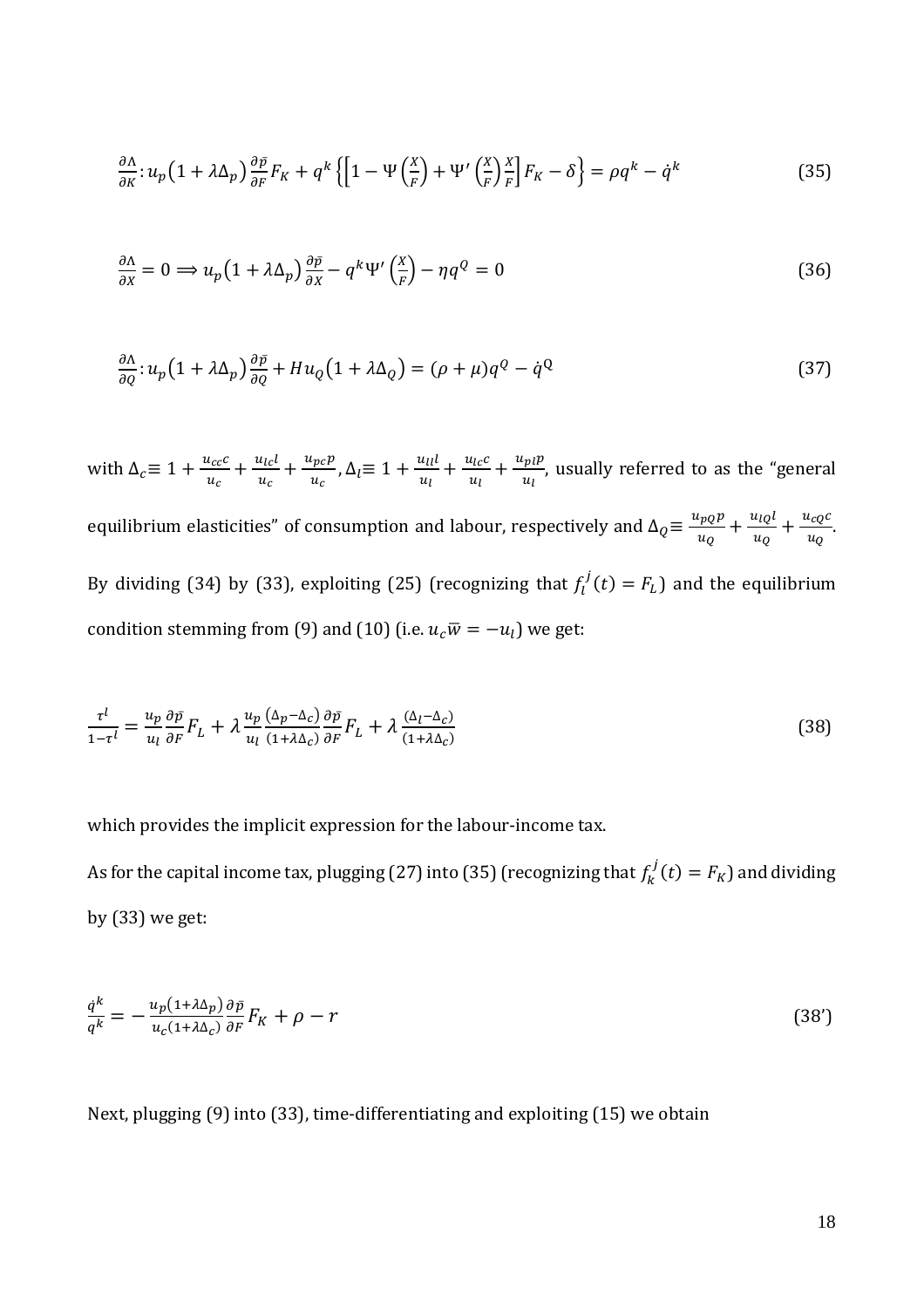$$
\frac{\dot{q}^k}{q^k} = \frac{\dot{q}}{q} + \lambda \frac{\dot{\Delta}_c}{1 + \lambda \Delta_c} = \rho - [1 - \tau^a]r + \lambda \frac{\dot{\Delta}_c}{1 + \lambda \Delta_c} \tag{38'}
$$

Equating (38') and (38'') and simplifying yields:

$$
\tau^{a} = -\frac{u_{p}}{u_{c}} \frac{\partial \bar{p}}{\partial F} \frac{F_{K}}{r} + \frac{u_{p}}{u_{c}} \lambda \frac{(\Delta_{c} - \Delta_{p})}{(1 + \lambda \Delta_{c})} \frac{\partial \bar{p}}{\partial F} \frac{F_{K}}{r} - \frac{\lambda}{r} \frac{\dot{\Delta}_{c}}{1 + \lambda \Delta_{c}}
$$
(39)

Preliminarily, notice that if the implementability constraint does not bind, then its associated multiplier  $\lambda$  is equal to zero. This means that, given that only the resource constraints are binding, the government is able to implement the first best allocation, thus correcting for the presence of market failures (the usual conditions for Pareto optimality apply). On the other hand, if the implementability constraint binds, then  $\lambda$  is different from zero and the Lipsey-Lancaster (1956) second-best theorem applies. In particular, we assume that this case occurs because the Government cannot raise the amount of (per capita) lump-sum taxes that are needed to implement the first best allocation (say,  $z^*$ ), but only the amount  $\bar{z}$  (with  $0 \le \bar{z} < z^*$ ). Given the second-best suboptimality of this situation, the first derivative of the current value Hamiltonian with respect to z, evaluated at the upper bound  $\bar{z}$ , must be positive. From (31),  $\frac{\partial \Lambda}{\partial z}\Big|_{z=\bar{z}} = \lambda Hu_c > 0$  only if  $\lambda > 0$ . For this reason,  $\lambda$  is usually interpreted as a measure of the deadweight loss brought about by distortionary taxation.<sup>12</sup>

As for the capital income tax, eq. (39) shows that, at the steady state (i.e. when all per-capita variables are constant and hence  $\dot{\Delta}_c=0$ ), it is different from zero only if  $\frac{\partial \bar{p}}{\partial F}\neq 0$ , both in the first and second best (i.e. when  $\lambda = 0$  and  $\lambda > 0$ , respectively). The reason is that, in this case, the

<u>.</u>

<sup>&</sup>lt;sup>12</sup> For the sake of simplicity, we will set  $\bar{z} = 0$  in the analysis that follows.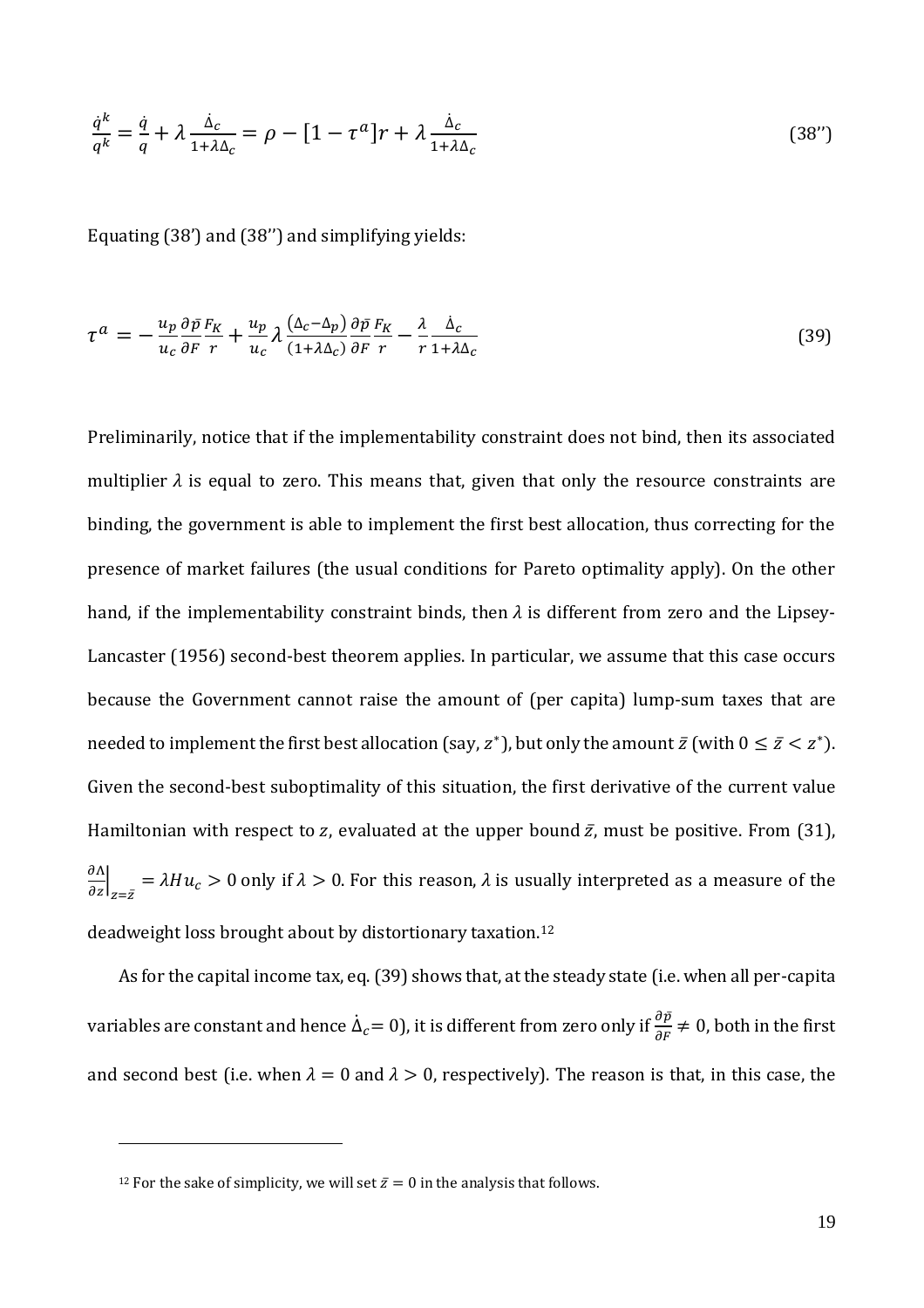government finds it optimal to hit (or subsidize) capital income to correct for the externality that the capital stock exerts on the individual's warm-glow via total output (i.e. assumption S.3). Along the transition path, on the other hand, capital income tax can be different from zero even if  $\frac{\partial \bar{p}}{\partial F} \neq 0$ , provided that  $\dot{\Delta}_c \neq 0$ : if the general elasticity of consumption decreases (increases), future consumption becomes less (more) elastic and then it is second-best optimal to levy positive (negative) taxes on capital income (i.e. on future consumption). As the for labour income tax, eq. (38) applies both along the transition path and the steady state and shows that, in the first best ( $\lambda = 0$ ), the same argument applies as in the previous case: the government hits (or subsidizes) labour income only for corrective purposes (externality in the warm-glow,  $\frac{\partial \bar{p}}{\partial F}\neq0$ 0). However, in the second best ( $\lambda > 0$ ), things are different, in that a non-zero labour income tax may be optimal even in the case of absence of externality, and, as we will show in section 4, the sign of the optimal tax will depend, among other things, on the nature of labour supply (i.e. whether the latter is a normal of inferior good). We provide further comments on such findings in section 4.

As for the Pigouvian tax on pollution *X*, by substituting for  $q^Q$  from (36) into (37) and exploiting (33) one gets:

$$
\frac{u_p}{u_c} \frac{(1+\lambda\Delta_p)}{(1+\lambda\Delta_c)} \left[ \frac{\eta}{\rho+\mu} \frac{\partial \bar{p}}{\partial q} - \frac{\partial \bar{p}}{\partial x} \right] + \frac{\eta}{\rho+\mu} H \frac{u_Q}{u_c} \frac{(1+\lambda\Delta_Q)}{(1+\lambda\Delta_c)} + \frac{\eta}{\rho+\mu} \frac{\dot{q}^Q}{u_c(1+\lambda\Delta_c)} = -\Psi' \left( \frac{X}{F} \right)
$$
(40)

Next, exploiting (15) and (38') the following relationship obtains:

$$
\frac{1}{[1-\tau^a]} = \frac{\rho - \frac{u_p(1+\lambda\Delta_p)\partial \overline{p}}{u_c(1+\lambda\Delta_c)\partial F}F_K - \frac{q^k}{q^k}}{\rho - \frac{\dot{q}}{q}}\tag{40'}
$$

20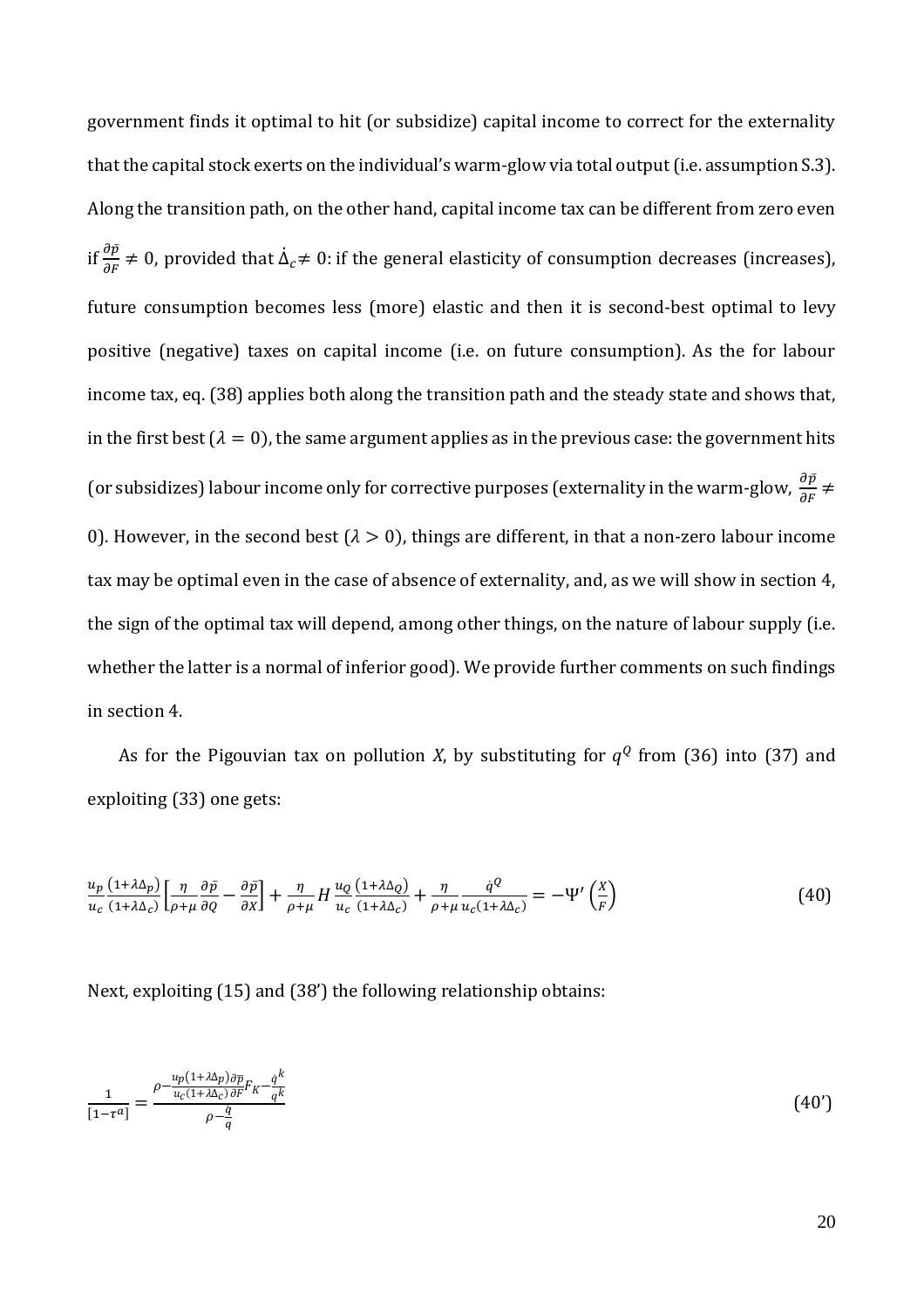Plugging  $(40')$  into  $(26)$ , substituting into  $(40)$  for  $-\Psi'$  and rearranging terms we can provide the following decomposition of  $\tau^x$ :

$$
\tau^{x} = \tau_{FB}^{x} + \tau_{FB}^{x}(p) + \tau_{SB}^{x} + \tau_{SB}^{x}(p) + \tau_{D}^{x}(p)
$$
\n(41)

with

$$
\tau_{FB}^x = \frac{\eta}{\rho + \mu} H \frac{u_Q}{u_C} \tag{41a}
$$

$$
\tau_{FB}^{\chi}(p) = \frac{u_p}{u_c} \left( \frac{\eta}{\rho + \mu} \frac{\partial \bar{p}}{\partial q} - \frac{u_p}{u_c} \frac{\partial \bar{p}}{\partial x} \frac{\partial \bar{p}}{\partial F} \frac{F_K}{\rho} \right)
$$
(41b)

$$
\tau_{SB}^{\chi} = \frac{\eta}{\rho + \mu} H \frac{u_Q}{u_c} \lambda \frac{(\Delta_Q - \Delta_c)}{(1 + \lambda \Delta_c)}
$$
(41c)

$$
\tau_{SB}^{\chi}(p) = \frac{u_p}{u_c} \lambda \frac{(\Delta_p - \Delta_c)}{(1 + \lambda \Delta_c)} \left( \frac{\eta}{\rho + \mu} \frac{\partial \bar{p}}{\partial q} - \frac{\partial \bar{p}}{\partial x} - \frac{u_p}{u_c} \frac{\partial \bar{p}}{\partial x} \frac{\partial \bar{p}}{\partial r} \frac{F_K}{\rho} \right)
$$
(41d)

$$
\tau_D^{\chi}(p) = \frac{u_p}{u_c} \frac{\partial \bar{p}}{\partial x} \frac{1}{\rho - \frac{q}{q}} \left\{ \left[ 1 - \frac{u_p (1 + \lambda \Delta_p)}{u_c (1 + \lambda \Delta_c)} \frac{\partial \bar{p}}{\partial F} \frac{F_K}{\rho} \right] \frac{\dot{q}}{q} - \frac{\dot{q}^k}{q^k} \right\} + \frac{\eta}{\rho + \mu} \frac{\dot{q}^Q}{u_c (1 + \lambda \Delta_c)} \tag{41e}
$$

where  $\tau_{FB}^x$ ,  $\tau_{SB}^x$  are the first-best and second-best tax components (i.e. when  $\lambda = 0$  and  $\lambda > 0$ , respectively) in a framework without the warm-glow component ( $u_p=0$ ) and  $\tau^x_{FB}(p)+\tau^x_{SB}(p)$ are the first-best and second-best components of the pollution tax that add to the previous ones in the presence of warm-glow. Notice that in the absence of public goods and externalities, that is with Q not being present in the utility function and no externalities in H.1 (i.e. avoiding (S.2) or (S.3) specifications), the decentralised equilibrium would coincide with the planner's solution (i.e. first welfare theorem applies), with stock prices incorporating both economic and social returns as in Baron (2007).  $\tau_D^{\chi}(p)$  is the dynamic component of the pollution tax that is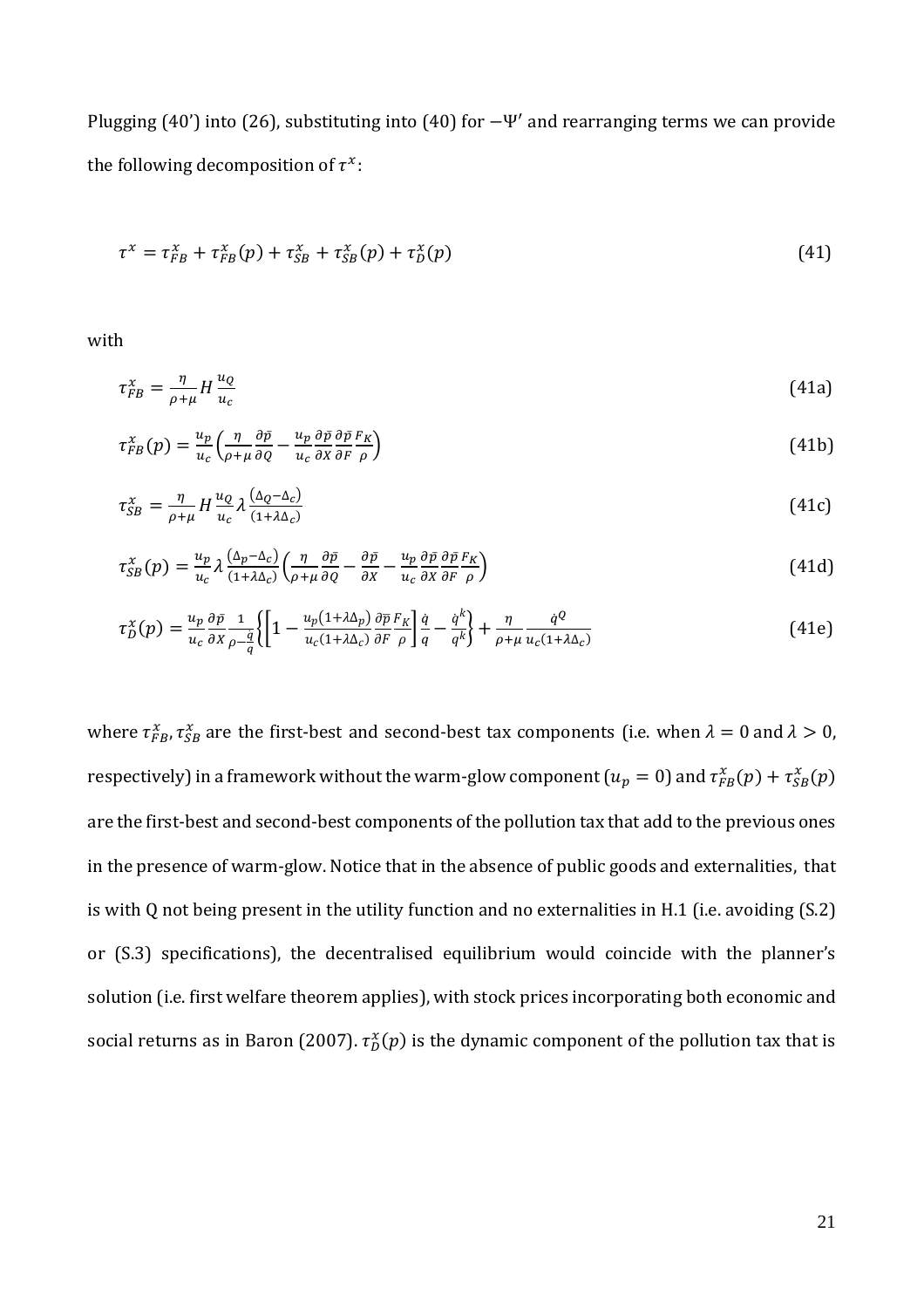only present along the transitional path and is zero along the steady state. For the sake of clarity, in the reminder of the work we will focus on the steady state results<sup>13</sup>.

As for the first best, without warm-glow ( $u_p = 0$ ), *X* is an externality: there is no market for such a commodity, while it affects the public good consumed by individuals (Q), so that its marginal cost should be corrected by Pigouvian taxation (eq. 41a). On the other hand, in the presence of warm-glow  $(u_p < 0)$ , *X* is a private good representing a (negative) contribution to a public good (Q) and is not an externality because it has a market (stock market). However, its market price is not optimal and should be corrected through the Samuelson's rule (again eq.41a). More precisely, notice that in cases (S.1) and (S.3) the first-best add-on component due to the warm glow is zero (in that in 41b the terms  $\frac{\partial \bar{p}}{\partial q} = \frac{\partial \bar{p}}{\partial r} = 0$ ), while it is different from zero in case (S.2) and (S.4). In fact, in the latter cases, while *X* is still a private contribution to a public, there are also externalities at work: either the level of *Q* or *F* affect the marginal disutility of the warm-glow. The corrections for such externalities, in case (S.2), is operated through the addon term  $-\frac{u_p}{u_p}$  $\frac{u_p}{u_c} \left( \frac{\eta}{\rho + \eta} \right)$  $\rho + \mu$  $\bar{p}^{\scriptscriptstyle \gamma}$  $\left(\frac{p}{Q}\right) > 0$ , while in case (S.3) is operated through the add-on term  $\left(\frac{u_p}{u}\right)$  $\left(\frac{u_p}{u_c}\right)^2 \left(\frac{\bar{p}}{F^2}\right)$  $F^2$  $F_K$  $\left(\frac{\pi}{\rho}\right)$  > 0 and by hitting/subsidising both capital and labour income (see next section for further explanation of these findings and the sign of these corrective components).

Finally, equation (41d) is the second-best warm glow add-on component. Its sign is the sign of  $(\Delta_p - \Delta_c)$ , and is related to whether consumption or warm glow is a stronger Hicks complement of leisure. Second-best tax theory produces uniform taxation of commodities which are equally strong Hicks complements to leisure. The good which has the stronger

<u>.</u>

 $^{13}$  It follows from (15), (27), (33)-(37) that when real quantities are constant, the individual co-states  $q^k,q^Q$  and  $q$ are also constant. We focus on steady state results though there may be occasions, for certain models, where a second-best economy does not converge to a steady state (see Straub and Werning 2018).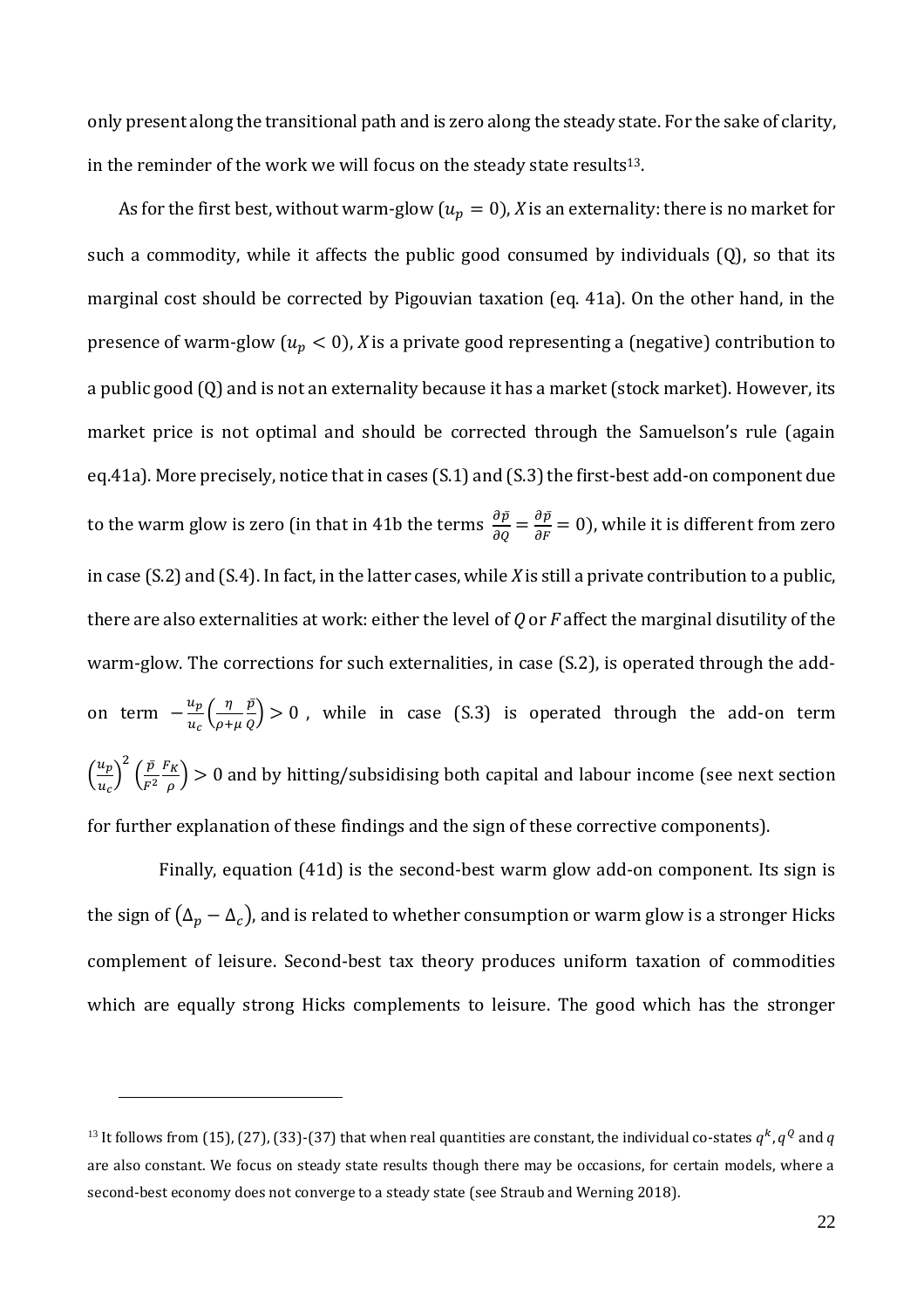complementarity should be taxed at a higher rate (Atkinson and Stiglitz 1972). If  $(\Delta_p - \Delta_c)$  > 0 it means (in our model) that warm glow as a good has stronger complementarity with leisure than consumption c. This should imply that warm glow as a good should bear a higher tax than ordinary consumption. However, as we do not have a tax instrument on warm glow itself (and the consumption tax has been set to zero), the extra tax on pollution *x* (41d) plays the role of this missing instrument. Only when we have equal complementarity  $(\Delta_c - \Delta_p) = 0$ , this component is redundant (as then *c* and *p* are taxed at the uniform rate 0).

Table 1 summarizes our findings on  $\tau^x$  (see Appendix A.4 for details)

|                    | $\tau^x$                              |                                                                                   |  |
|--------------------|---------------------------------------|-----------------------------------------------------------------------------------|--|
|                    | No warm-glow $(u_p = 0)$              | With warm-glow $(u_p < 0)$                                                        |  |
| <b>First-Best</b>  | $\tau_{FB}^{\chi}$                    | $\tau_{FB}^{\chi} + \tau_{FB}^{\chi}(p)$                                          |  |
| <b>Second-Best</b> | $\tau_{FB}^{\chi} + \tau_{SB}^{\chi}$ | $\tau_{FB}^{\chi} + \tau_{FB}^{\chi}(p) + \tau_{SB}^{\chi} + \tau_{SB}^{\chi}(p)$ |  |

#### **4. Discussion of the results**

In this section we analyse and comment on our obtained results on the optimal structure of taxes along the steady state.

We first present the optimal tax structure at the first-best, and we focus on the second-best. We adopt a simplifying assumption on the shape of the utility function, on which we introduce the restriction of partial additivity.

**Assumption H2:** *The instantaneous utility function assumes the following form*:

$$
u(c, l, p, Q) = v(c, l) + h(p, Q)
$$

*i.e. additive and separable in*  $(c, l)$  *and*  $(p, Q)$ *.*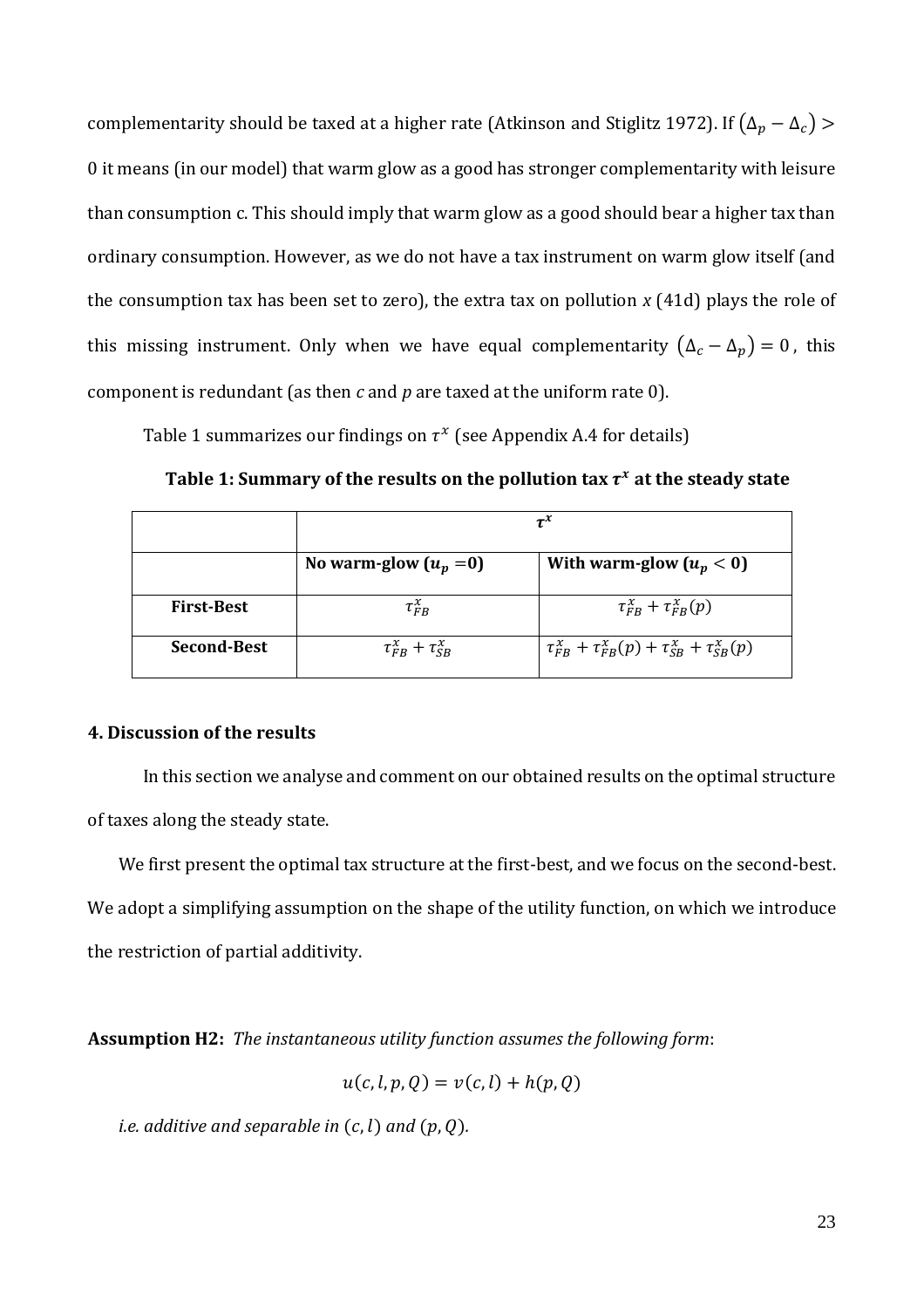We now provide the following Lemma:

*Lemma 1:* Under H2, if leisure is non-inferior, then:

L.1) 
$$
\Delta_l - \Delta_c > 0
$$
  
\nL.2)  $\Delta_p - \Delta_c > 0$   
\nL.3)  $(1 + \lambda \Delta_p) > 0$ 

**Proof.** See Appendix A.2.

Under the above assumptions, we can now provide the following Proposition characterizing the first-best tax structure.

**Proposition 1.** *At the steady state, the first-best tax structure is the following:* 

*a*)  $\tau^x > 0$ ;

<u>.</u>

- b)  $\tau^a$ ,  $\tau^l = 0$  under specifications (S.1), (S.2) and (S.4),
- *c*)  $\tau^a$ ,  $\tau^l$   $<$  0 under specification (S.3).

**Proof.** The result on  $\tau^x$  descends from eq. (41), whereby at the first-best  $\tau^x = \tau_{FB}^x + \tau_{FB}^x(p)$ , with  $\tau_{FB}^x > 0$  for all specifications of  $\bar{p}^j(t)$  and  $\tau_{FB}^x(p) > 0$  for specifications (S.2) and (S.3), (zero otherwise<sup>14</sup>). As for  $\tau^a$ ,  $\tau^l$ , the results descend from the fact that, at the first-best,  $\lambda = 0$ and, that, under specifications (S.1), (S.2) and (S.4),  $\frac{\partial \bar{p}}{\partial F} = 0$ , so that the results sub b) of zero taxes follow from mere observation of (38) and (39). Under specification (S.3),  $\frac{\partial \bar{p}}{\partial F} < 0$ ; moreover, recall that  $u_c > 0$ ,  $u_l, u_p < 0$ . Hence, by observation of (38) and (39),  $sign(\tau^a) =$ 

<sup>&</sup>lt;sup>14</sup> Note that under specification (S.4),  $\frac{\partial \bar{p}}{\partial x}$  appearing in the expression for  $\tau_{FB}^{x}(p)$  is zero.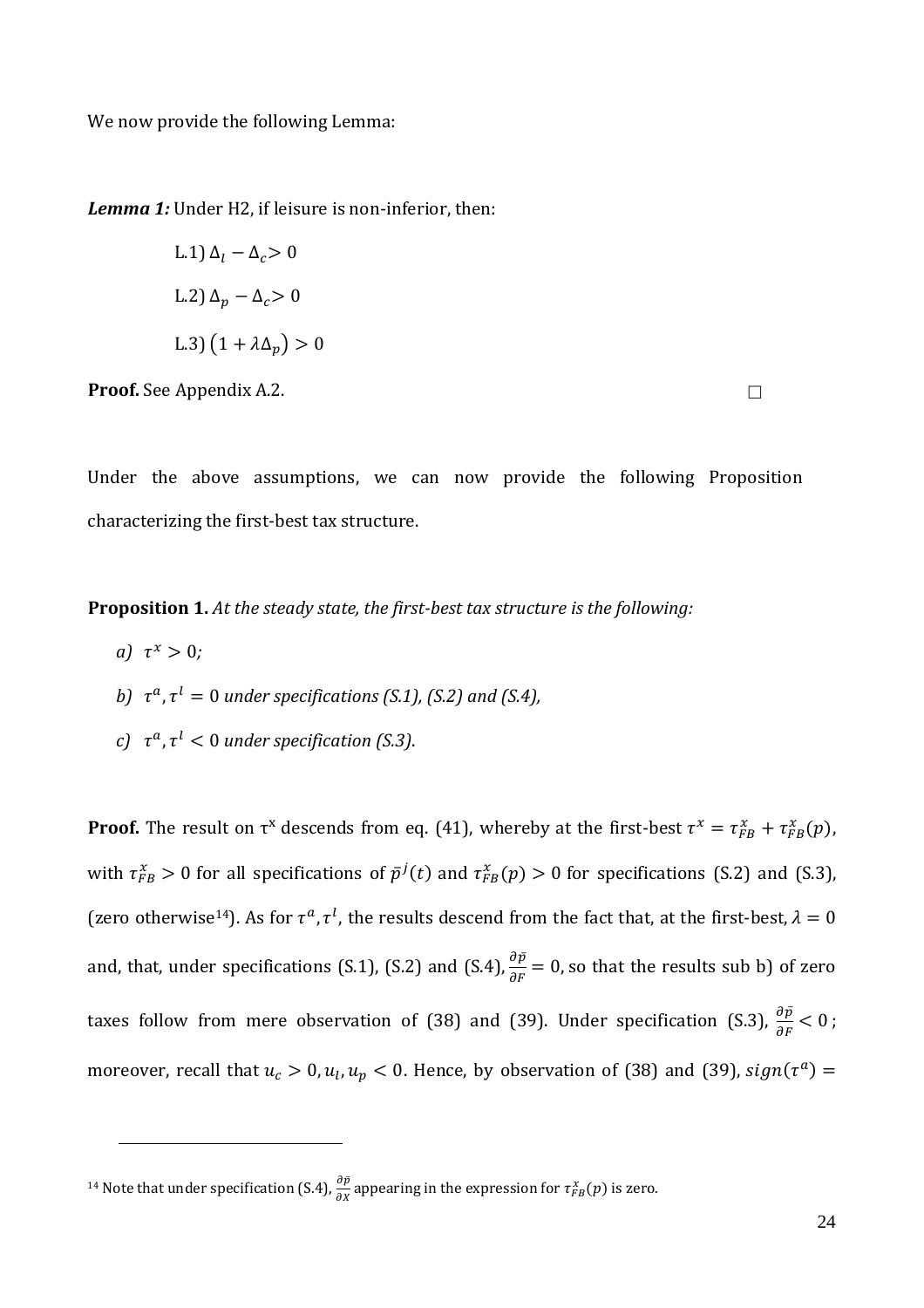$sign(\tau^l)$ . Finally, by (33),  $(1 + \lambda \Delta_c) > 0$  and by Lemma 1, sub L.3),  $(1 + \lambda \Delta_p) > 0$ , so that  $\tau^a$ ,  $\tau$  $\ell < 0$ .

Under formulation (S.1) and (S.4) there is no correction for warm-glow in the pollution tax (i.e.  $\tau_{FB}^x(p) = 0$ ) and we get standard expression for corrective taxation, while the add-on correction is present under specifications (S.2) and (S.3)(see eq. 41b). Furthermore, both taxes on capital and labour income are either zero or, in case the warm-glow depends on the scale of economic activity (S.3), negative (i.e. both inputs should be subsidized to reduce the individual's perceived damage caused by firms).

The economic rationale behind our findings it that, in formulation (S.2), while firms realise the consequence of pollution on its own perceived pollution content, they do not realise that they (in the aggregate) affect the state of the environment (environmental quality). If they did realise they affected the aggregate, they would have an incentive to lower pollution at each date to increase Q (again in order to lower the cost of capital). This needs to be corrected for in the first best, with an extra (positive) component added to the Pigou tax.

As for formulation (S.3), the economic explanation for the result is that each firm realises that its individual pollution affects the perceived pollution content, but does not take into account the effect on aggregate production. If the firm could increase aggregate production, it would do so in order to reduce the perceived pollution content and lower the pollution premium (to lower the cost of capital). In the first best, this needs to be corrected for. Thus, capital and labour are subsidised to increase aggregate production. However, the correction to increase aggregate production, to lower the perceived pollution content, will imply that the abatement incentive for the firm is lowered. Therefore, the new Pigou tax needs to contain the extra (positive) component.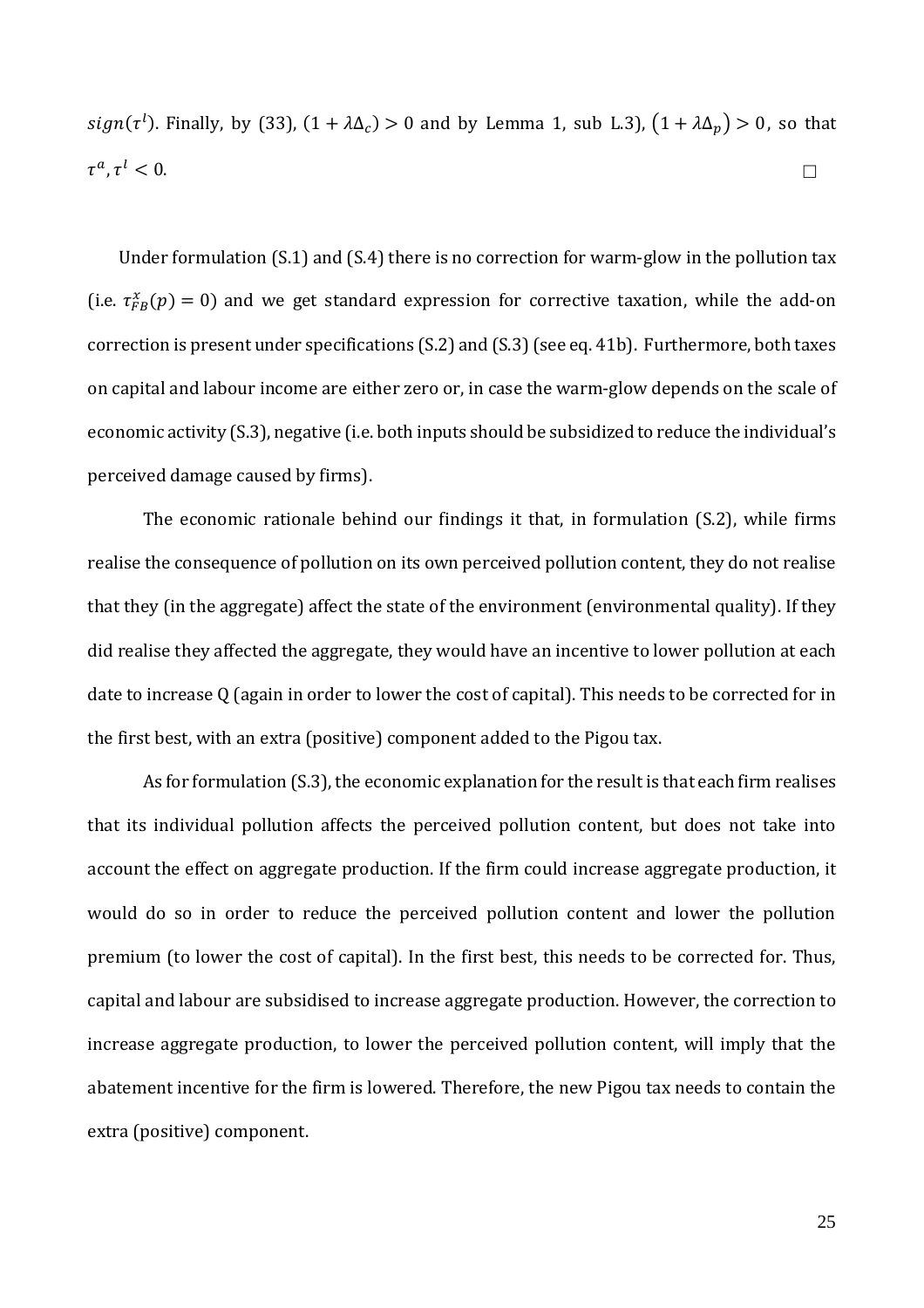Let us now turn to the second-best tax structure, which we characterize through the following Proposition:

**Proposition 2.** *At the steady state, the second-best tax structure is the following:* 

*I*)  $\tau^x > 0$ ; *II) As for*  $\tau^a$ :

*II.A*)  $\tau^a = 0$  *under specifications (S.1), (S.2) and (S.4),* 

*II.B*)  $\tau^a$  < 0 *under specification (S.3).* 

*III)* As for  $\tau^l$  :

*III.A)*  $\tau^l > 0$  *under specifications (S.1), (S.2) and (S.4), III.B) Its sign is ambiguous under specification (S.3)*.

**Proof.** See Appendix A.3.

As a final comment, we notice that the ambiguity of the sign of the labour income tax in specification (S.3) stems from the fact that the second-best component would make it optimal for the policymaker to levy positive taxes on labour income, while the first-best component does exert an opposite effect. We can summarize our results through the following Table (see Appendix A.4 for details).

**Table 2: Summary of the results on first-best and second best-tax structure**

|                    | $\tau^x$     | $\boldsymbol{\tau}^{\boldsymbol{a}}$ |               |                     |                     |
|--------------------|--------------|--------------------------------------|---------------|---------------------|---------------------|
|                    |              | Specifications                       | Specification | Specifications      | Specification (S.3) |
|                    |              | (S.1), (S.2), (S.4)                  | (S.3)         | (S.1), (S.2), (S.4) |                     |
| <b>First-Best</b>  | $\tau^x > 0$ | $\tau^a=0$                           | $\tau^a < 0$  | $\tau^{\iota}=0$    | $\tau^{\iota} < 0$  |
| <b>Second-Best</b> | $\tau^x > 0$ |                                      |               | $\tau^i>0$          | $\tau^l$ ambiguous  |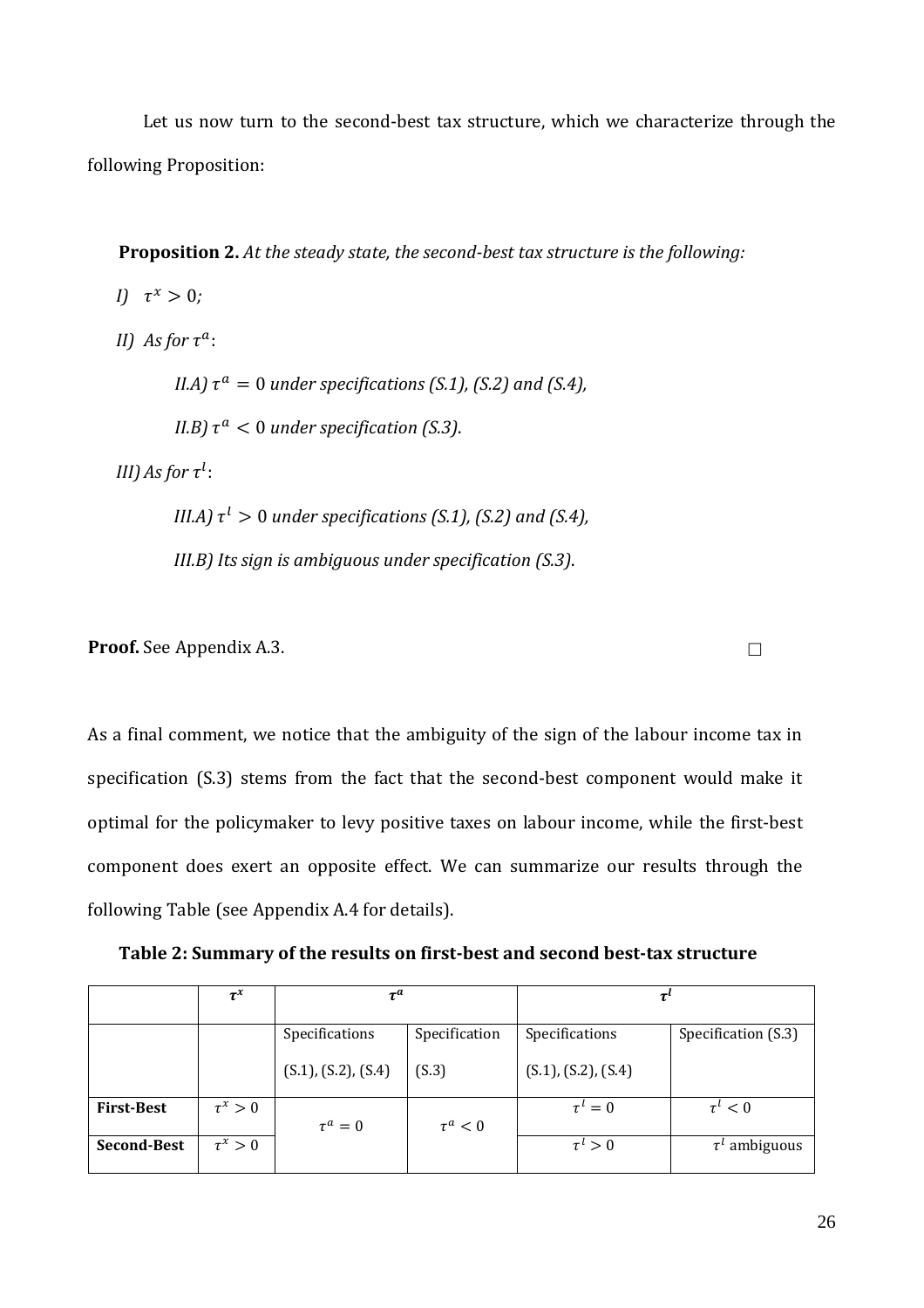#### **5. The role of the warm-glow in the first-best allocation**

In this section we provide an example to assess the role of the warm-glow in shaping the optimal tax structure in the first-best. To simplify, we assume the following utility function:

$$
u(c, l, p, Q) = \log\left(c - \frac{l^{1+\sigma}}{1+\sigma}\right) + \log(Q) + \xi \cdot h(p) \tag{42}
$$

with  $h' < 0$  and  $h'' < 0$ . As for the warm-glow, we choose specification (S.1), i.e.  $\bar{p}^j(t) = \gamma \cdot$  $x^{j}(t)$  and, as for technology, the following Cobb-Douglas production function:  $F = K^{\beta} \cdot L^{1-\beta}$ , while capital depreciation,  $\delta$ , is assumed to be zero. We wish to assess how the corrective tax changes as warm-glow preferences become stronger, that is how  $\tau^x$  varies with  $\xi$ .

Recall that, in the first-best, under (S.1), both  $\tau^a$  and  $\tau^l$  are zero. By dividing (9) and (10) and exploiting (25), at the steady state we get:

$$
-\frac{u_l}{u_c} = l^{\sigma} = w = \left[1 - \Psi\left(\frac{x}{F}\right) + \Psi'\left(\frac{x}{F}\right)\frac{x}{F}\right]F_L\tag{43}
$$

which, by defining  $\theta \equiv \frac{X}{E}$  $\frac{A}{F}$ , can be written as:

$$
H \cdot l^{1+\sigma} = w = [1 - \Psi(\theta) + \Psi'(\theta) \cdot \theta] \cdot (1 - \beta) \cdot F \tag{44a}
$$

or

$$
L \equiv H \cdot l = H \cdot \left[1 - \Psi(\theta) + \Psi'(\theta) \cdot \theta\right]^{\frac{1}{\sigma}} \cdot \left(1 - \beta\right)^{\frac{1}{\sigma}} \cdot \left(\frac{K}{L}\right)^{\frac{1}{\sigma}}
$$
(44b)

Next, rewriting (27) as: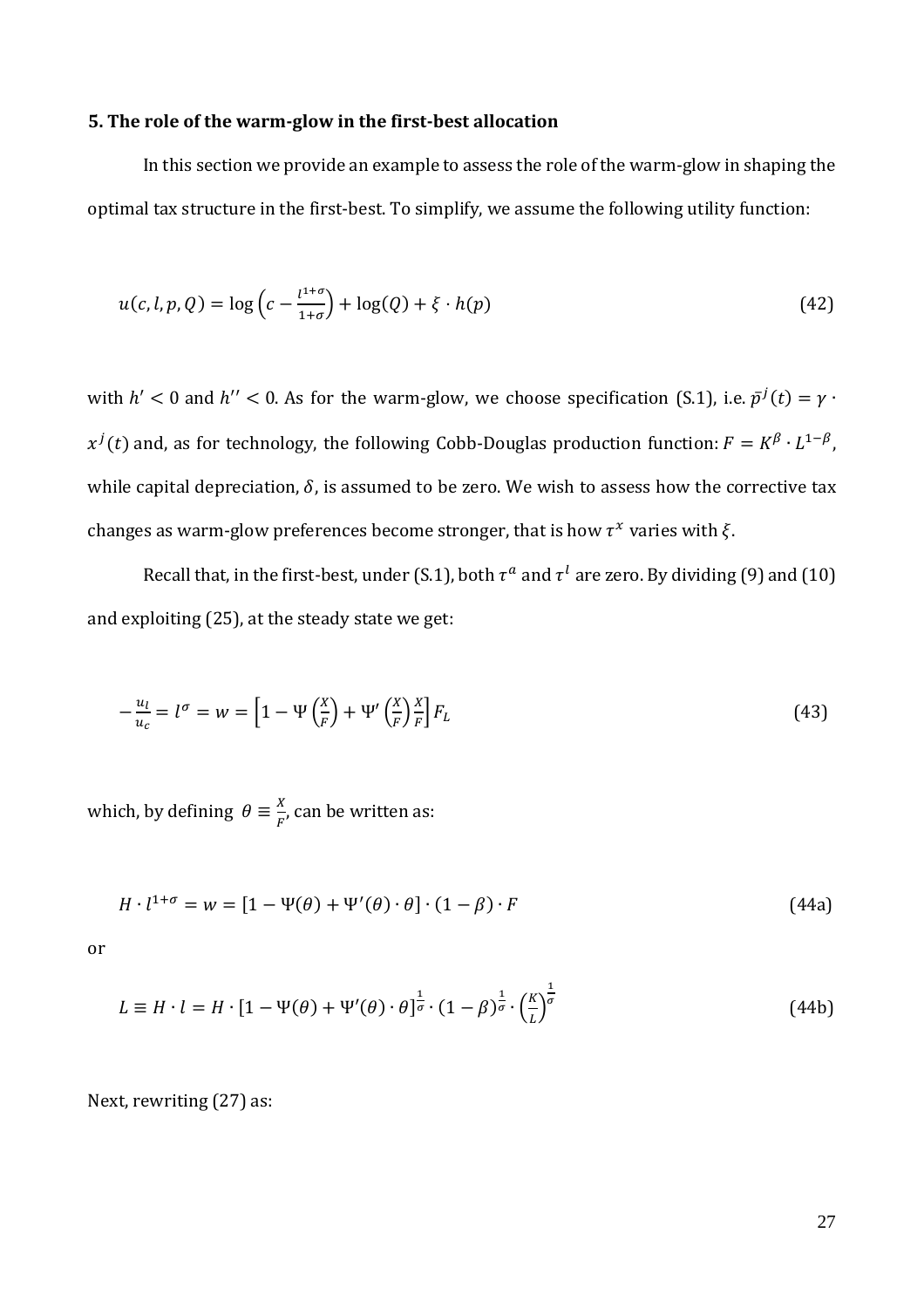$$
[1 - \Psi(\theta) + \Psi'(\theta) \cdot \theta] \cdot \beta \cdot \left(\frac{L}{K}\right)^{1 - \beta} = \rho + \delta
$$
\n(45)

By exploiting (44b), (45) and the production function we get and implicit equilibrium equation  $F = F(\theta)$ , and by log-differentiation of (44b), (45) and the production function we get:

$$
\frac{F_{\theta}}{F} = \frac{1 + \beta \cdot \sigma}{(1 - \beta) \cdot \sigma} \cdot \frac{\Psi''(\theta) \cdot \theta}{[1 - \Psi(\theta) + \Psi'(\theta) \cdot \theta]} \ge 0.
$$

Taking (26)

$$
\tau^x = -\Psi'(\theta) + \frac{\xi h \left(\frac{\gamma}{H} X\right) \gamma}{u_c} \mathbf{15}
$$
\n
$$
\tag{46}
$$

and recognizing that:

<u>.</u>

$$
\frac{1}{u_c} = \frac{1}{H} \cdot \left( H \cdot c - H \cdot \frac{l^{1+\sigma}}{1+\sigma} \right) \tag{47}
$$

and exploiting (29) at steady state:

$$
c \cdot H = [1 - \Psi(\theta)] \cdot F(\theta) - G \tag{48}
$$

to substitute for  $c \cdot H$  into (47) and (46), we get:

<sup>&</sup>lt;sup>15</sup> Notice that, under specification (S.1), the equilibrium value of the warm-glow function is  $p = \sum_{i=1}^{J} \frac{p^j}{n}$  $\frac{\bar{p}^j}{H} = \gamma \cdot \frac{X}{H}$ H  $\frac{\bar{p}^j}{j=1} \frac{\bar{p}^j}{H} = \gamma \cdot \frac{X}{H'}$ with  $\frac{\partial \bar{p}}{\partial x} = \gamma$ .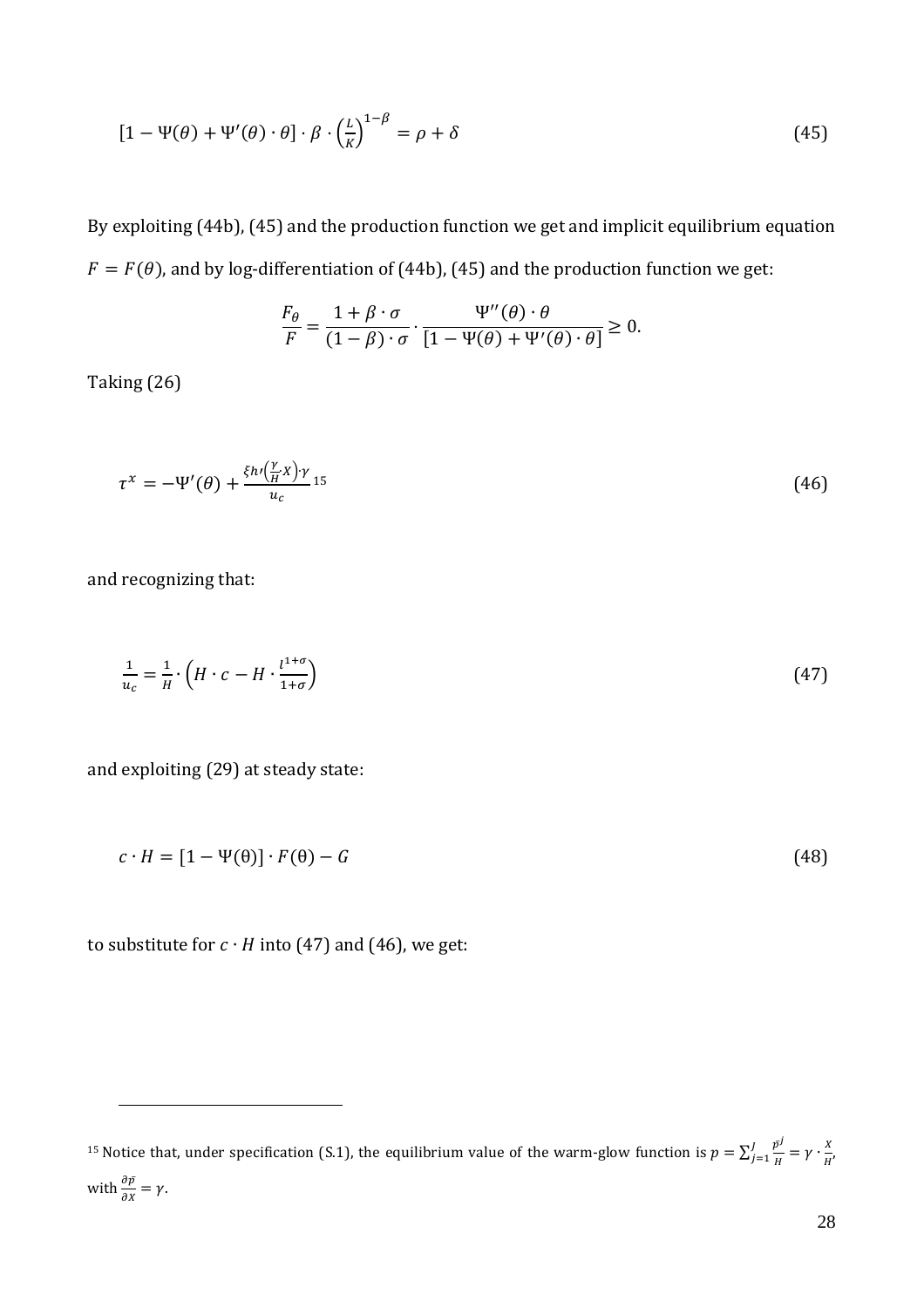$$
\tau^{x} = -\Psi'(\theta) + \xi \cdot h' \left(\frac{\gamma}{H} \cdot \theta \cdot F(\theta)\right) \cdot \frac{\gamma}{H} \cdot \left[ (1 - \Psi) \cdot F(\theta) - G - \frac{1 - \beta}{1 + \sigma} \cdot (1 - \Psi(\theta) + \Psi'(\theta) \cdot \theta) \cdot F(\theta) \right]
$$
\n(49)

Moreover, by substituting for Q from (30), evaluated at the steady state, into (41a) and exploiting (47) and (29), yields:

$$
\tau^x = \frac{\eta}{\rho + \mu} \cdot H \cdot M(\theta, F(\theta)) \tag{50}
$$

with 
$$
M(\theta, F(\theta)) \equiv \frac{u_Q}{u_c} = \mu \cdot \frac{1-\Psi(\theta) - \frac{G}{F(\theta)} - \frac{1-\beta}{1+\sigma} [1-\Psi(\theta)+\Psi'(\theta)\cdot\theta]}{\frac{\phi}{F(\theta)} - \eta \cdot \theta} > 0.
$$

Equations (49) and (50) provide the two equilibrium conditions for first-best optimal allocations of  $\theta$  and  $\tau^x$ . In order to evaluate the effect of the warm-glow on the steady state, we apply Cramer's rule to get the partial derivatives of  $\theta$  and  $\tau^x$  with respect to the parameter  $\xi$ . Total differentiation of (49) and (50) yields:

$$
d\tau^x = -(\Psi'' + \xi \cdot m) \cdot d\theta + \frac{h'(p)}{u_c} \cdot d\xi \tag{51}
$$

$$
d\tau^x = \frac{\eta}{\rho + \mu} \cdot H \cdot M_\theta \cdot d\theta \tag{52}
$$

with

$$
m \equiv -\xi h''(p) \left(\frac{\gamma}{H}\right)^2 (F + \theta F_\theta) \left[ (1 - \Psi)F - G - \frac{1 - \beta}{1 + \sigma} (1 - \Psi + \Psi' \theta)F \right]
$$
  
+  $\xi h'(p) \frac{\gamma}{H} \left[ 1 - \Psi - \frac{1 - \beta}{1 + \sigma} \cdot (1 - \Psi + \Psi' \theta)F_\theta - \Psi' F - \Psi'' F \theta \frac{1 - \beta}{1 + \sigma} \right]$  (53)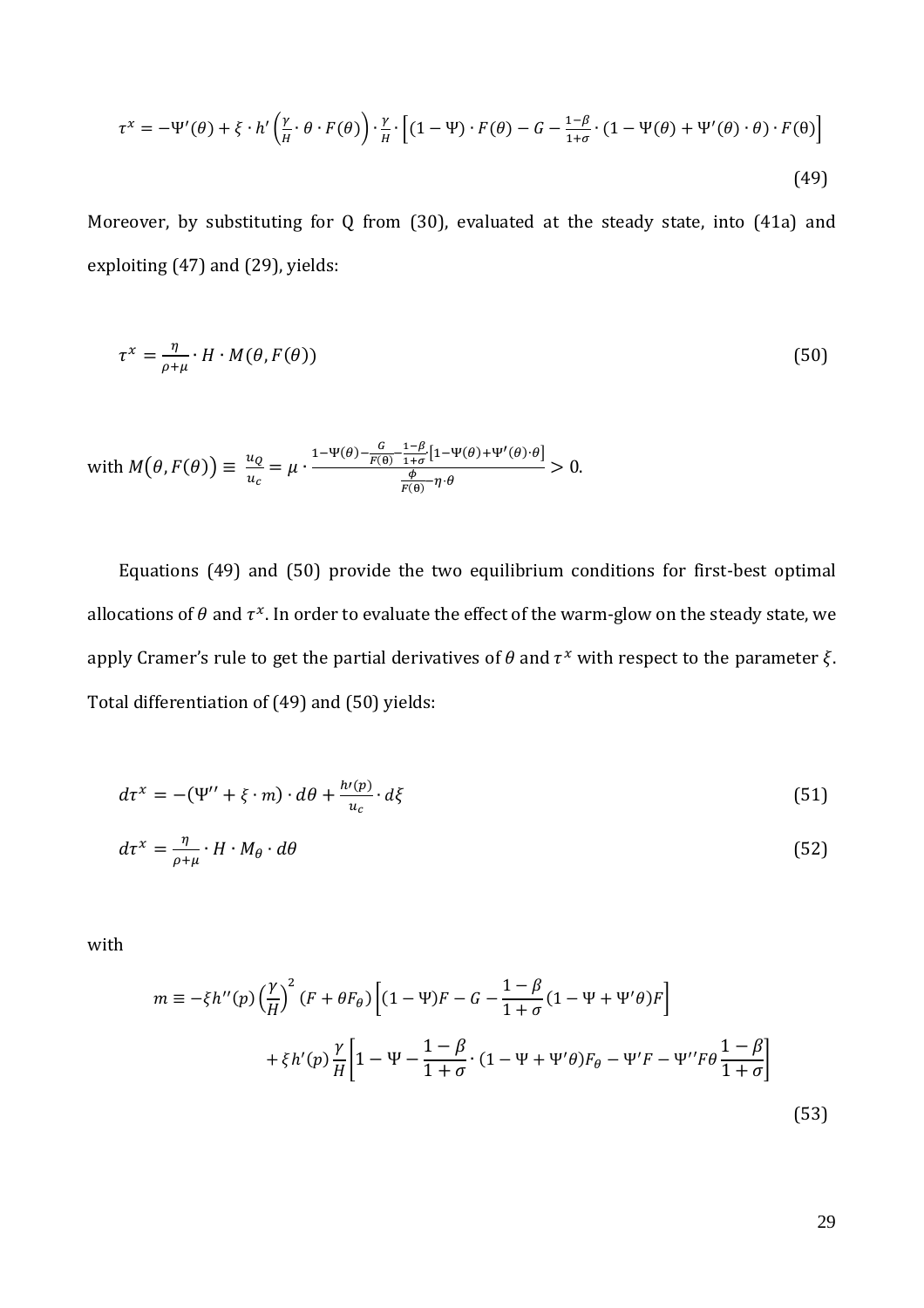$$
M_{\theta} = \mu \frac{\left[ -\Psi' + \frac{G}{F} \frac{F_{\theta}}{F} - \frac{1-\beta}{1+\sigma} \Psi'' \theta \right] \left( \frac{\phi}{F} - \eta \theta \right) + \left[ 1 - \Psi - \frac{G}{F} - \frac{1-\beta}{1+\sigma} (1 - \Psi + \Psi' \theta) \right] \left( \frac{\phi}{F} \frac{F_{\theta}}{F} - \eta \right)}{\left[ \frac{\phi}{F} - \eta \theta \right]^2}
$$
\n(54)

Sufficient for  $m > 0$  and  $M_{\theta} > 0$  is  $-\Psi' - \Psi'' \theta \ge 0$  (which we will assume throughout the example<sup>16</sup>). From  $(51)$  and  $(52)$  we get:

$$
\frac{d\tau^x}{d\xi} = \frac{h'(p)}{u_c \left[1 + (\Psi'' + \xi \cdot m) \cdot \frac{1}{\frac{\eta}{\rho + \mu} \cdot H \cdot M_\theta}\right]} < 0
$$

and

$$
\frac{d\theta}{d\xi} = \frac{h'(p)}{u_c \left[\frac{\eta}{\rho + \mu} \cdot H \cdot M_\theta + (\Psi'' + \xi \cdot m)\right]} < 0
$$

Hence, we have shown that stronger warm-glow preferences reduce the level of the optimal pollution tax and the pollution intensity. Moreover, given that  $F_{\theta} > 0$ , stronger warm-glow preferences reduce total production and the level of capital.

#### **6. Conclusions**

 $\overline{a}$ 

In this paper we characterize optimal taxes in a continuous-time model in the presence of pollution as a joint product of production. We explicitly allow investors to engage in socially responsible investments through a *warm-glow* mechanism as in Andreoni (1990) and Dam (2011) and firms to engage in corporate socially responsible activities through pollution abatement activity.

<sup>&</sup>lt;sup>16</sup> it is possible to show that the latter inequality holds under a CES abatement function with low elasticity of substitution.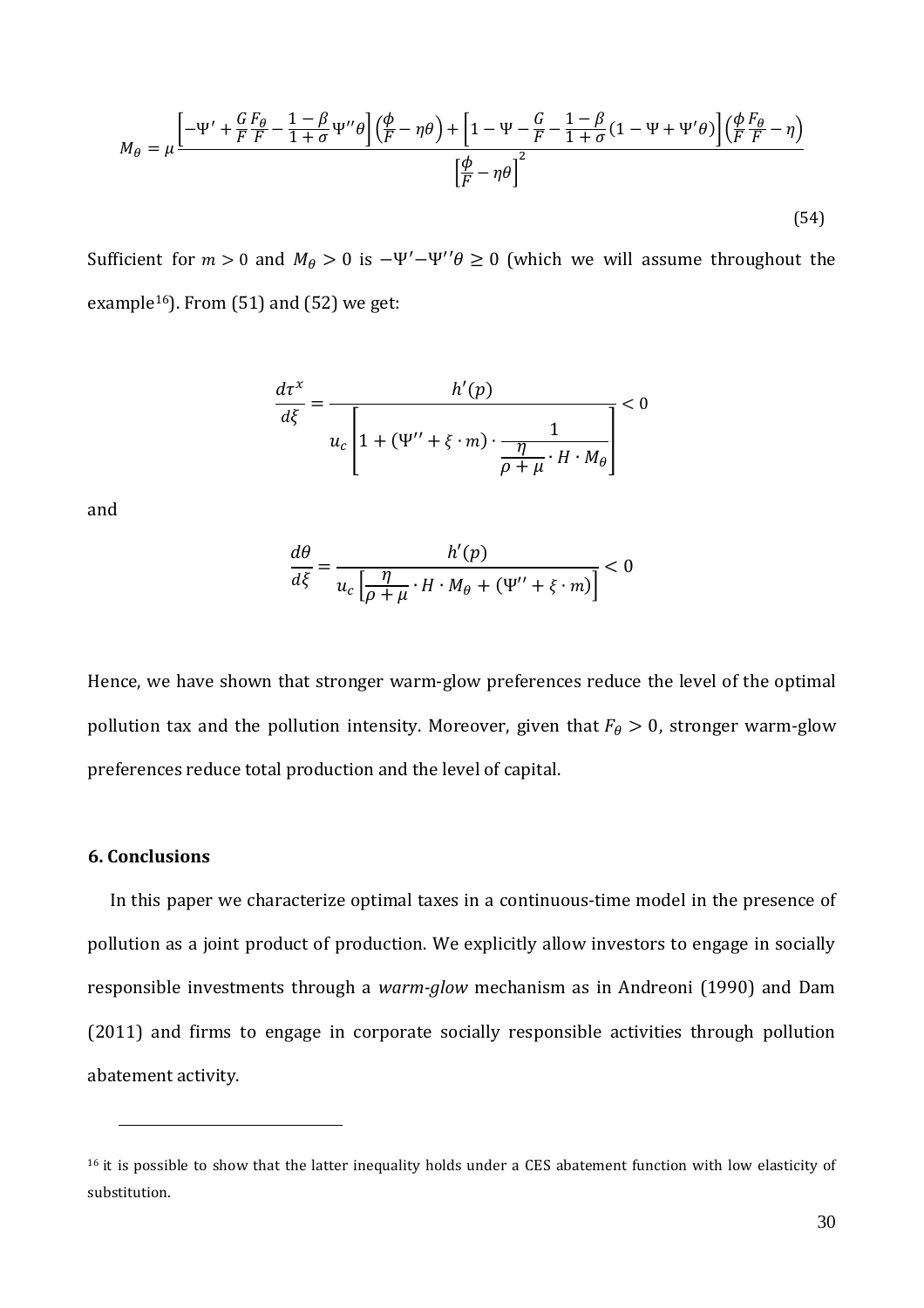We show that the first-best tax structure consists in positive taxation of pollution and either zero or negative taxation of production-factor incomes (negative taxation arising in case the perceived pollution content of firms is negatively related to the total scale of economic activity).

As for the second-best structure, we show that the pollution tax has an additivity property, consisting of the first-best component, plus the first best-warm-glow component, plus a secondbest component, plus the second-best warm-glow component. Leisure being non-inferior is sufficient for the add-on components to be positive or zero, apart from the second-best warmglow component, which can take on any sign. Overall, in the second-best the total pollution tax is positive, suggesting that warm-glow is not a substitute for the government.

While the first-best tax rule for the capital income tax also holds in the second-best, it emerges that in general, sufficient for the labour income tax to be positive is that leisure is non inferior (though its sign can be ambiguous, if the perceived pollution content of the firm depends on gross GDP). Finally, in an example we show that the presence of warm-glow preferences yields lower first-best pollution taxes.

Finally, we have focused on an identical household economy, where an individual specific lump-sum tax is unavailable (the Ramsey tradition). We do this to keep the analysis as simple as possible, given that the model is already complex, and it is the first paper dealing with optimal taxation in a dynamic general equilibrium model, in the presence of environmental warm-glow, firms' abatement activities and financial markets. we leave the second-best optimal-tax case with heterogeneous households for future research.

#### **References**

Allgood, S. (2009). Charity, impure altruism, and marginal redistributions of income. *National Tax Journal*, 219-235.

31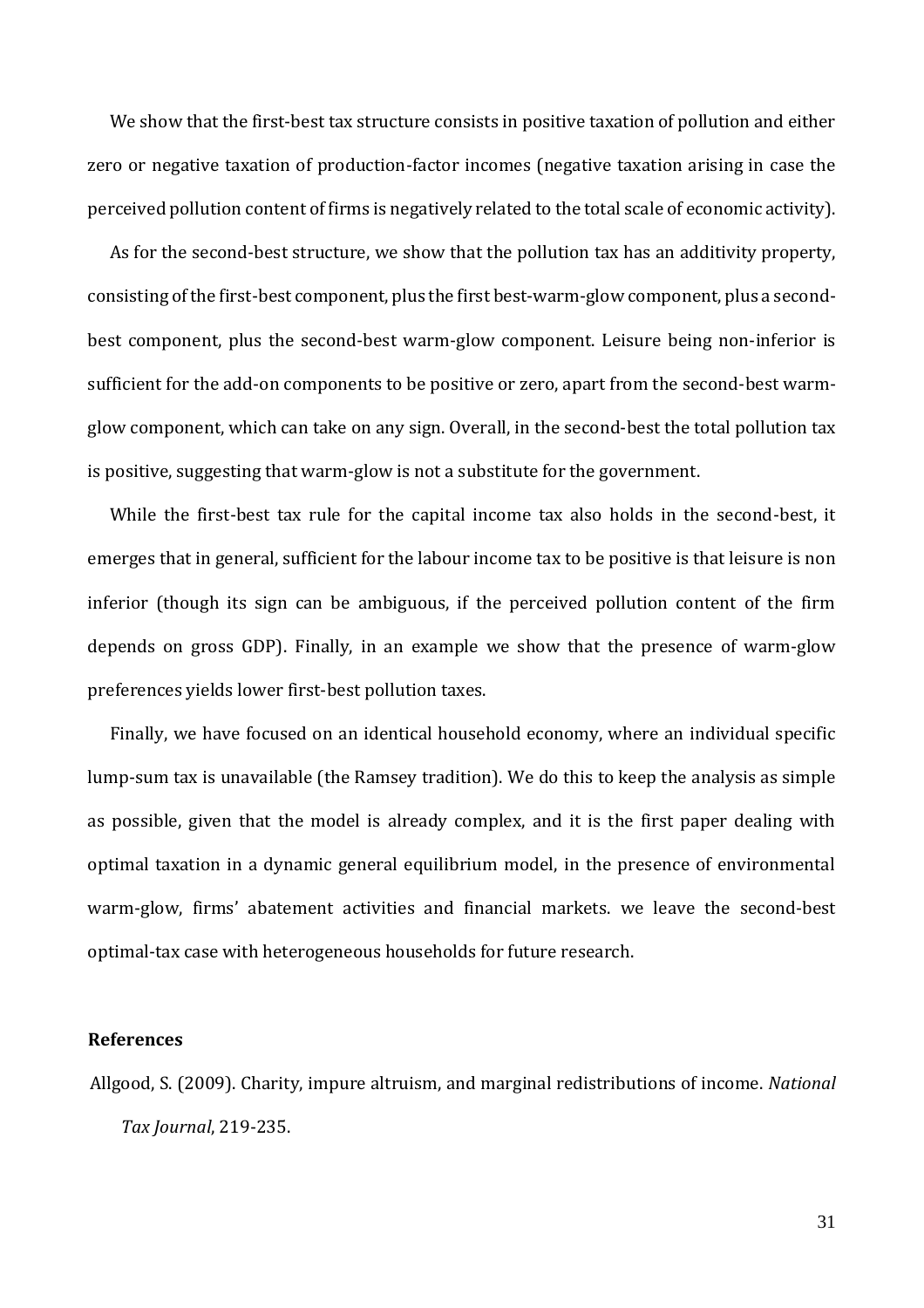- Andreoni, J. (1990). Impure altruism and donations to public goods: A theory of warm-glow giving. *The Economic Journal*, *100*(401), 464-477.
- Andreoni, J. (2006). Philanthropy. *Handbook of the economics of giving, altruism and reciprocity*, *2*, 1201-1269.
- Andreoni, J., Rao, J. M., Trachtman, H. (2017). Avoiding the ask: A field experiment on altruism, empathy, and charitable giving. *Journal of Political Economy*, *125*(3), 625-653.
- Aronsson, T., Sjögren, T. (2018). Optimal Taxation, Redistribution, and Environmental Externalities, *International Review of Environmental and Resource Economics*: 11(3) 233- 308.
- Atkinson, A. B., Stiglitz, J. E. (1972). The structure of indirect taxation and economic efficiency. *Journal of Public economics*, *1*(1), 97-119.
- Ballestero, E., Pérez-Gladish, B., Garcia-Bernabeu, A. (2015). The ethical financial question and the MCDM framework. In *Socially Responsible Investment* (pp. 3-22). Springer, Cham.
- Barnea, A., Heinkel, R., Krause, A., (2005). Green investors and corporate investment. *Structural Change and Economic Dynamics* 16 (3), 332–346.
- Baron, D. P. (2007). Corporate social responsibility and social entrepreneurship. *Journal of Economics & Management Strategy*, *16*(3), 683-717.
- Belfiori, M. E. (2018). Climate change and intergenerational equity: Revisiting the uniform taxation principle on carbon energy inputs. *Energy Policy*, *121*, 292-299.
- Besley, T., Ghatak, M. (2007). Retailing public goods: The economics of corporate social responsibility. *Journal of public Economics*, *91*(9), 1645-1663.
- Bontems, P., Bourgeon, J. M. (2005). Optimal environmental taxation and enforcement policy. *European Economic Review*, *49*(2), 409-435.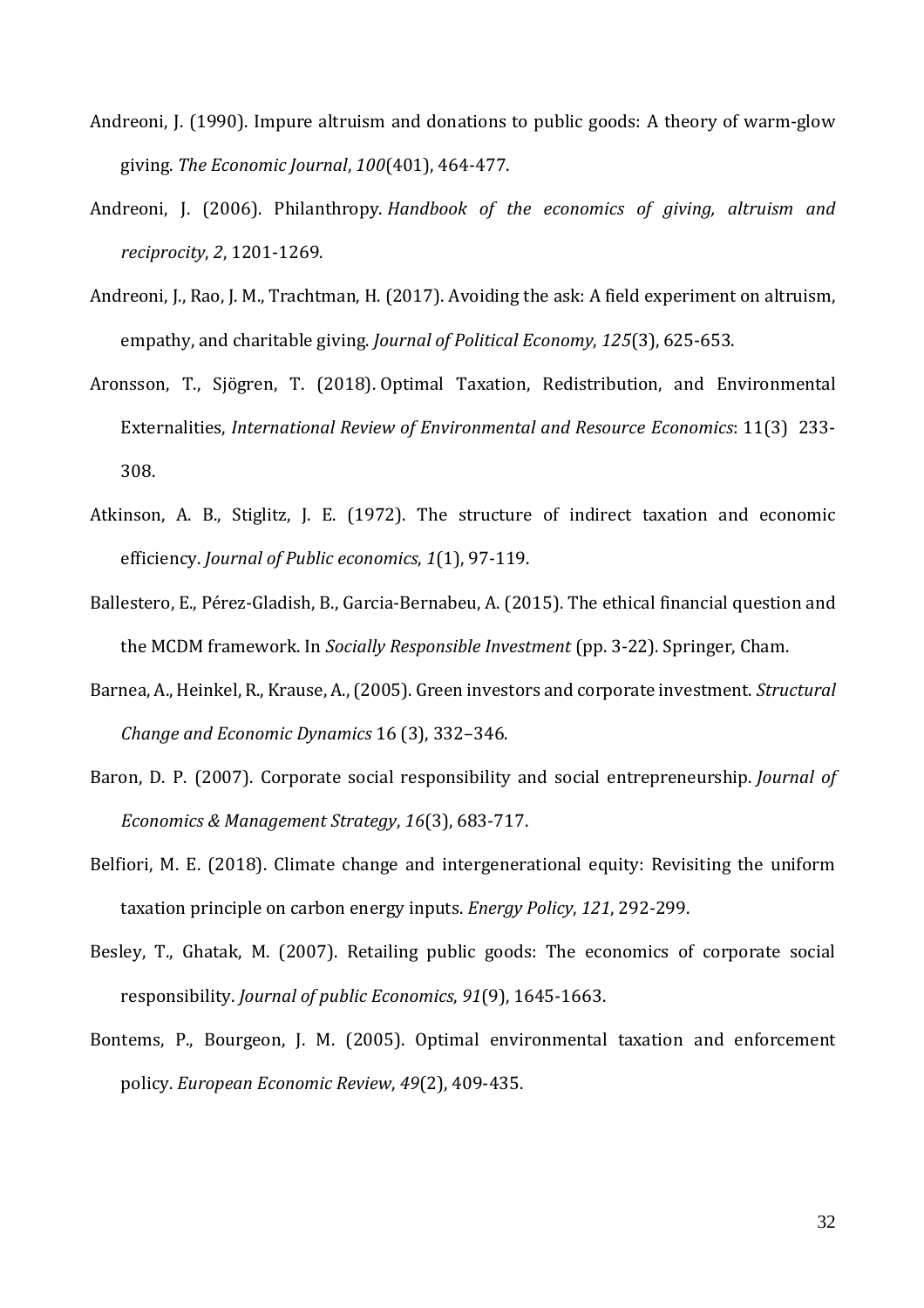- Bovenberg, A.L., Goulder, L.H. (2002). Environmental taxation and regulation. In: Auerbach, A.J., Feldstein, M.S. (eds) *Handbook of public economics*, vol 3. North-Holland, Amsterdam, 1471– 1545.
- Brekke, K. A., Pekovic, S. (2018). Why Are Firms Environmentally Responsible? A Review and Assessment of the Main Mechanisms. *International Review of Environmental and Resource Economics*, *12*(4), 355-398.
- Brock, W. A., Taylor, M. S. (2005). Economic Growth and the Environment: A Review of Theory and Empirics, in: Philippe Aghion & Steven Durlauf (ed.), *Handbook of Economic Growth*, edition 1, volume 1, chapter 28, pages 1749-1821 Elsevier.
- Carpenter, J. (2018). The Shape of Warm Glow: Field Experimental Evidence from a Fundraiser *IZA Discussion Paper No. 11760.*
- Chamley, C. (1986). Optimal taxation of capital income in general equilibrium with infinite lives. *Econometrica: Journal of the Econometric Society*, 607-622.
- Cremer, H., Gahvari, F., Ladoux, N. (2001). Second-Best Pollution Taxes and the Structure of Preferences. *Southern Economic Journal, 68*(2), 258-280.
- Dam, L. (2011). Socially responsible investment in an environmental overlapping generations model. *Resource and Energy Economics*, *33*(4), 1015-1027.
- Dam, L., Heijdra, B. J. (2011). The environmental and macroeconomic effects of socially responsible investment. *Journal of Economic Dynamics and Control*, *35*(9), 1424-1434.
- Dam, L., Scholtens, B. (2015). Toward a theory of responsible investing: On the economic foundations of corporate social responsibility. *Resource and Energy Economics*, *41*, 103- 121.
- Diamond. P (2006). Optimal Tax Treatment of Private Contributions for Public Goods with and without Warm Glow Preferences. *Journal of Public Economics* 90, 897-919.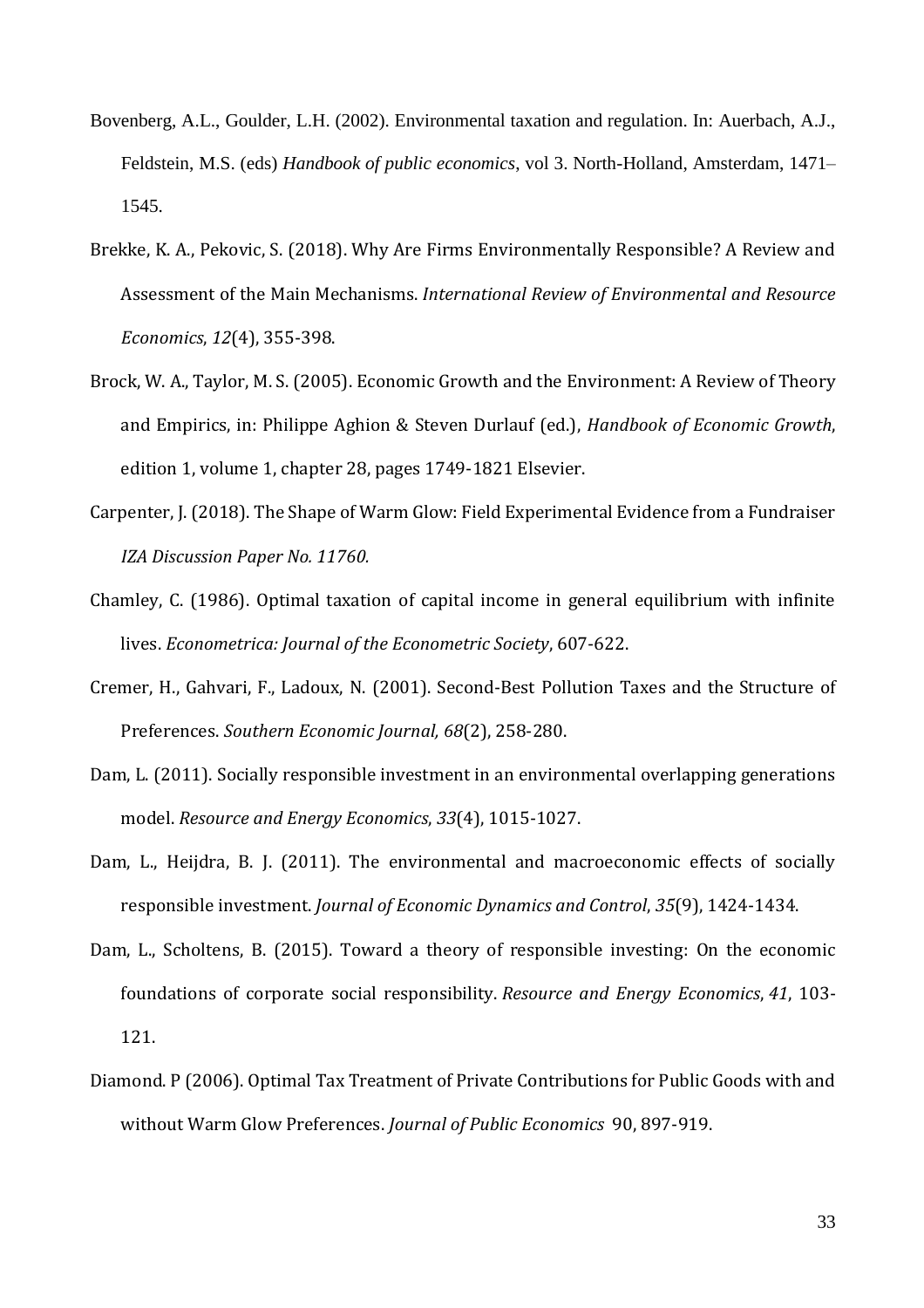- Eurosif (2016): *European SRI Study.* Available at: [http://www.eurosif.org/wp](http://www.eurosif.org/wp-content/uploads/2016/11/SRI-study-2016-HR.pdf)[content/uploads/2016/11/SRI-study-2016-HR.pdf](http://www.eurosif.org/wp-content/uploads/2016/11/SRI-study-2016-HR.pdf)
- Evren, Ö., Minardi, S. (2017). Warm‐glow Giving and Freedom to be Selfish. *The Economic Journal*, *127*(603), 1381-1409.
- Gahvari, F. (2014). Second-best pigouvian taxation: a clarification. *Environmental and Resource Economics*, *59*(4), 525-535.
- Graff Zivin, J., Small, A. (2005). A Modigliani-Miller theory of altruistic corporate social responsibility. *The BE Journal of Economic Analysis & Policy*, *5*(1).
- Goulder, L. H., Parry, I. W. (2008). Instrument choice in environmental policy. *Review of environmental economics and policy*, *2*(2), 152-174.
- GSIA (2016): *Global Sustainable Investment Review.* Available at: [http://www.gsi](http://www.gsi-alliance.org/wp-content/uploads/2017/03/GSIR_Review2016.F.pdf)[alliance.org/wp-content/uploads/2017/03/GSIR\\_Review2016.F.pdf](http://www.gsi-alliance.org/wp-content/uploads/2017/03/GSIR_Review2016.F.pdf)
- Heinkel, R., Kraus, A., Zechner, J. (2001). The effect of green investment on corporate behavior. *Journal of financial and quantitative analysis*, *36*(4), 431-449.
- Hong, H., Kacperczyk, M. (2009). The price of sin: The effects of social norms on markets. *Journal of Financial Economics*, *93*(1), 15-36.
- Jacobs, B., & De Mooij, R. A. (2015). Pigou meets Mirrlees: On the irrelevance of tax distortions for the second-best Pigouvian tax. *Journal of Environmental Economics and Management*, *71*, 90-108.
- Judd, K. L. (1985). Redistributive taxation in a simple perfect foresight model. *Journal of public Economics*, *28*(1), 59-83.
- Kampas, A., Horan, R. (2016). Second-best pollution taxes: revisited and revised. *Environmental Economics and Policy Studies*, *18*(4), 577-597.
- Lipsey, R. G., Lancaster, K. (1956). The general theory of second best. *The review of economic studies*, *24*(1), 11-32.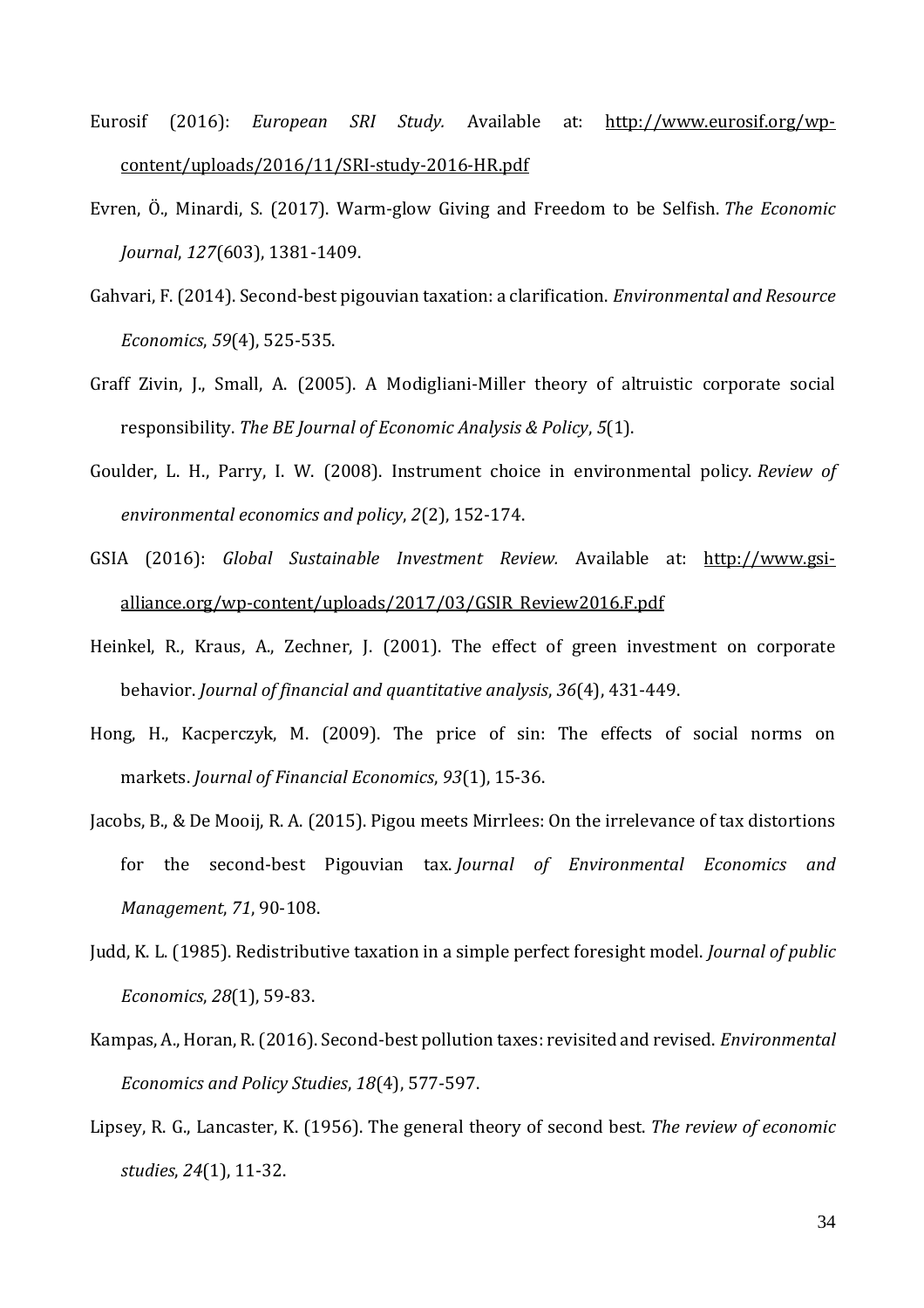- Merton, R. C. (1971). Optimum Consumption and Portfolio-Rules in a Continuous-Time Framework. *Journal of Economic Theory*.
- OECD (2015). Policy Guidance for investment in clean energy infrastructure: expanding access to clean energy for green growth and development, OECD Publishing.
- Renneboog, L., Ter Horst, J., Zhang, C. (2008). Socially responsible investments: Institutional aspects, performance, and investor behavior. *Journal of Banking & Finance*, *32*(9), 1723- 1742.
- Sandmo, A. (1975). Optimal taxation in the presence of externalities. *The Swedish Journal of Economics*, 86-98.
- Straub, L. and Werning, I. (2018). Positive Long Run Capital Taxation: Chamley-Judd Revisited, mimeo, MIT.
- Vanwalleghem, D. (2017). The real effects of sustainable & responsible investing?. *Economics Letters*, *156*, 10-14.

#### **Appendix A.1. The implementability constraint**

Time derivative of  $q(t)a(t)$  is

$$
\frac{d}{dt}[q(t)a(t)] = \dot{q}(t)a(t) + q(t)\dot{a}(t)
$$
\n(A.1.1)

Exploiting  $(6)$  and  $(15)$ ,  $(A.1.1)$  reads as:

$$
\frac{d}{dt}[q(t)a(t)] = q(t)\{\overline{w}(t)l(t) - c(t) - z(t)\} - u_p(t)\sum_{j=1}^{J} \frac{\omega^{j}(t)\overline{p}^{j}(t)}{v^{j}(t)}a(t) + a(t)\rho q(t)
$$
(A.1.2)

By substituting for  $q(t)$  from (9) and (10) and exploiting (4) it follows: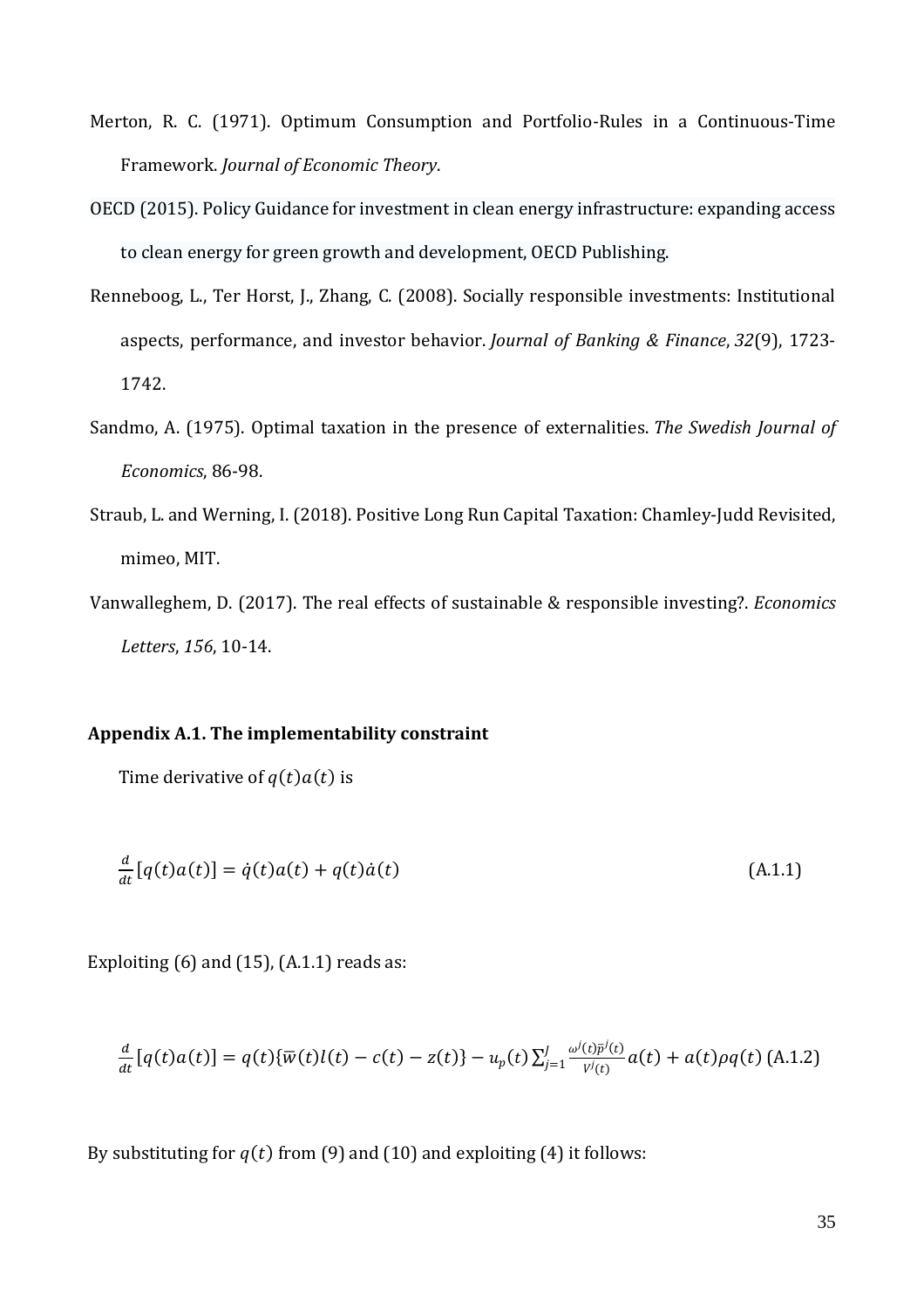$$
\frac{d}{dt}[q(t)a(t)] - \rho q(t)a(t) = -u_p(t)p(t) - u_c(t)c(t) - u_c(t)z(t) - u_l(t)l(t)
$$
 (A.1.3)

Multiplying both sides by  $e^{-\rho t}$  (A.1.3) can be written as:

$$
\frac{d}{dt}[q(t)a(t)e^{-\rho t}] = -e^{-\rho t}[u_p(t)p(t) + u_c(t)c(t) + u_c(t)z(t) + u_l(t)l(t)] \tag{A.1.4}
$$

and integrating it follows that:

$$
a(0)q(0) = \int_0^\infty e^{-\rho t} \left[ u_p(t)p(t) + u_l(t)l(t) + u_c(t)c(t) + u_c(t)z(t) \right] dt \tag{A.1.5}
$$

which is eq. (28) in the text.

### **Appendix A.2. Proof of Lemma 1**

 $q$  is the marginal shadow value of assets and is inversely related to assets. We take as normality of, say c, the case when  $\frac{dc}{dq} < 0$ , as it corresponds to  $\frac{dc}{da} > 0$ , the "income effect" keeping prices fixed. Normality of leisure is when labour increases in  $q$ , that is  $\frac{dl}{dq} > 0$ .

Differentiating (9) and (10) for partially separable utility (assumption H2) we have:

$$
\begin{bmatrix} u_{cc} & u_{cl} \\ u_{lc} & u_{ll} \end{bmatrix} \begin{bmatrix} \frac{\partial c}{\partial q} \\ \frac{\partial l}{\partial q} \end{bmatrix} = \begin{bmatrix} 1 \\ -\overline{w} \end{bmatrix} = \begin{bmatrix} 1 \\ \frac{u_l}{u_c} \end{bmatrix}
$$
(A.2.1)

Cramer's rule provides the following:

$$
\frac{\partial l}{\partial q} = \frac{1}{u_l} \frac{\frac{u_{cc} - u_{lc}}{u_c - u_l}}{u_{cc} u_{ll} - u_{cl} u_{lc}} \tag{A.2.2}
$$

Concavity of  $u$  implies

 $u_{cc}u_{ll} - u_{cl}u_{lc} > 0$  (A.2.3)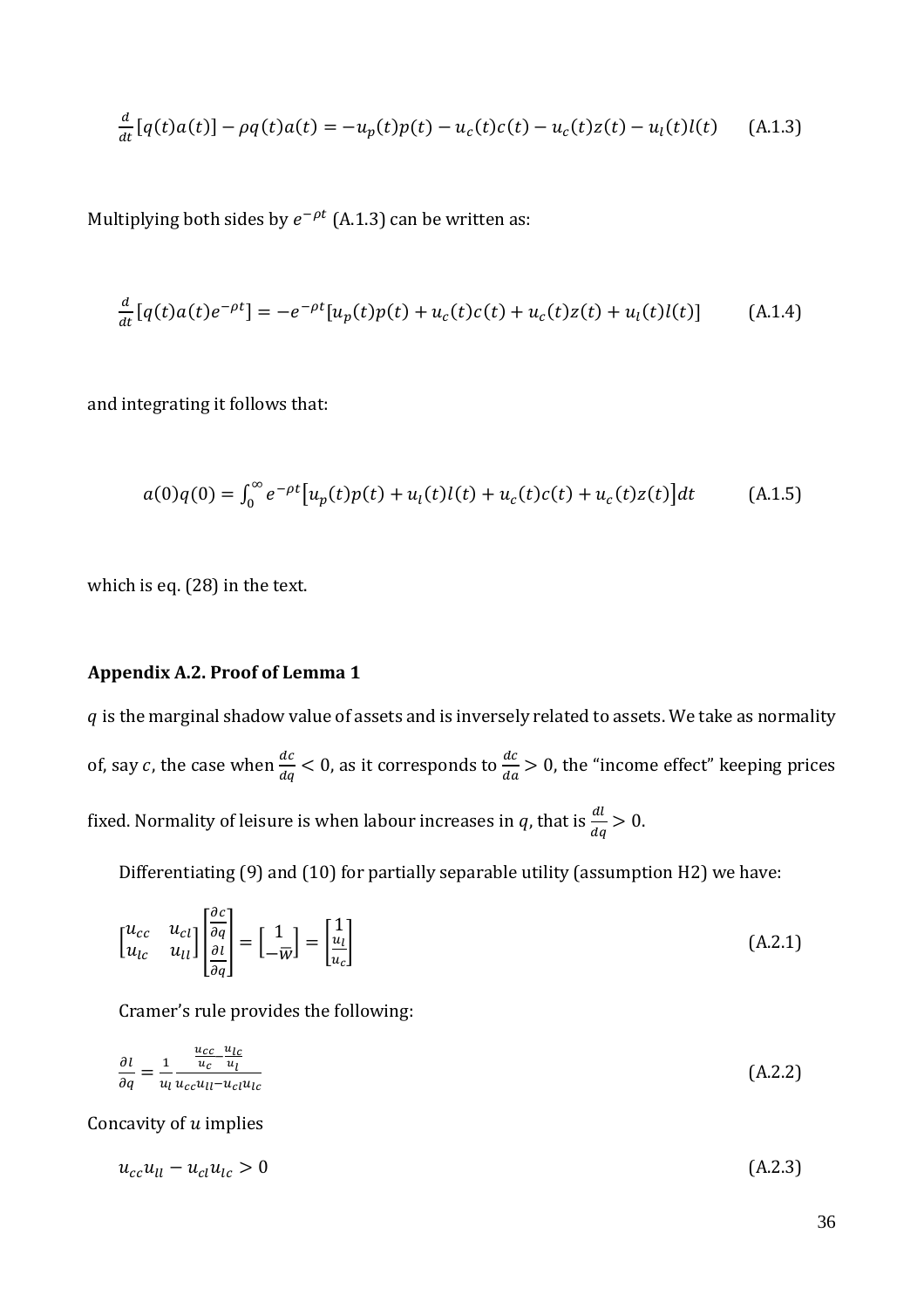Then, since  $u_l < 0$ , sign  $\left(\frac{\partial l}{\partial q}\right) = sign\left(-\frac{u_{cc}}{u_c}\right)$  $\frac{u_{cc}}{u_c} + \frac{u_{lc}}{u_l}$  $\frac{u_{lc}}{u_l}$ ), that is, leisure is non-inferior if  $-\frac{u_{cc}}{u_c}$  $\frac{c_{cc}}{u_c}$  +  $u_{lc}$  $\frac{u_{\mathcal{C}}}{u_{\mathcal{U}}} \geq 0.$ 

From definition of  $\Delta_c$  and  $\Delta_l$ 

$$
\Delta_c - \Delta_l = \left(\frac{u_{lc}}{u_l} - \frac{u_{cc}}{u_c}\right)c + \left(\frac{u_{ll}}{u_l} - \frac{u_{lc}}{u_c}\right)l. \tag{A.2.4}
$$

From eq. (6) in steady state

$$
c = \overline{w}l + \overline{R}a = -\frac{u_l l}{u_c} + \overline{R}a
$$
\n(A.2.5)

where  $\bar{R}$  is after-tax return on assets. Substituting (A.2.5) into (A.2.4) and rearranging we have:

$$
\Delta_c - \Delta_l = \frac{u_l}{u_c^2} l \left[ u_{cc} - 2 \frac{u_c}{u_l} u_{lc} + \left( \frac{u_c}{u_l} \right)^2 \right] + \left( \frac{u_{lc}}{u_l} - \frac{u_{cc}}{u_c} \right) \bar{R} a \,. \tag{A.2.6}
$$

The term in squared brackets is a quadratic form of the Hessian of  $u$  and is negative under concavity. Since  $u_l < 0$ , we have  $\Delta_c - \Delta_l > 0$  if  $-\frac{u_{cc}}{u_{cs}}$  $\frac{u_{cc}}{u_c} + \frac{u_{lc}}{u_l}$  $\frac{u_{lc}}{u_l} \geq 0$ , i.e. if leisure is non-inferior. From definition of  $\Delta_p$  and  $\Delta_c$ ,

$$
\Delta_p - \Delta_c = \frac{u_{pp}}{u_p} p - \frac{u_{cc}}{u_c} c - \frac{u_{lc}}{u_l} l. \tag{A.2.7}
$$

Using  $(A.2.5)$ ,  $(A.2.7)$  can be written as

$$
\Delta_p - \Delta_c = \frac{u_{pp}}{u_p} p + \frac{u_l}{u_c} \left( \frac{u_{cc}}{u_c} - \frac{u_{lc}}{u_l} \right) l - \frac{u_{cc}}{u_c} \overline{R} a \,. \tag{A.2.8}
$$

Then,  $-\frac{u_{cc}}{u}$  $\frac{u_{cc}}{u_c} + \frac{u_{lc}}{u_l}$  $\frac{u_{lc}}{u_l} \ge 0 \Rightarrow \Delta_p - \Delta_c > 0$ , since  $\frac{u_{pp}}{u_p} p > 0$ .

Next, from definition of  $\Delta_Q$  and using the steps above, we have

$$
\Delta_Q - \Delta_c = \frac{u_{pQ}}{u_Q} p - 1 + \frac{u_l}{u_c} \left( \frac{u_{cc}}{u_c} - \frac{u_{lc}}{u_l} \right) l - \frac{u_{cc}}{u_c} \overline{R} a \,. \tag{A.2.9}
$$

Non-inferiority of leisure implies  $\Delta_Q - \Delta_c > \frac{u_{pQ}}{u_{\Omega}}$  $\frac{^{up}Q}{u_Q}p-1.$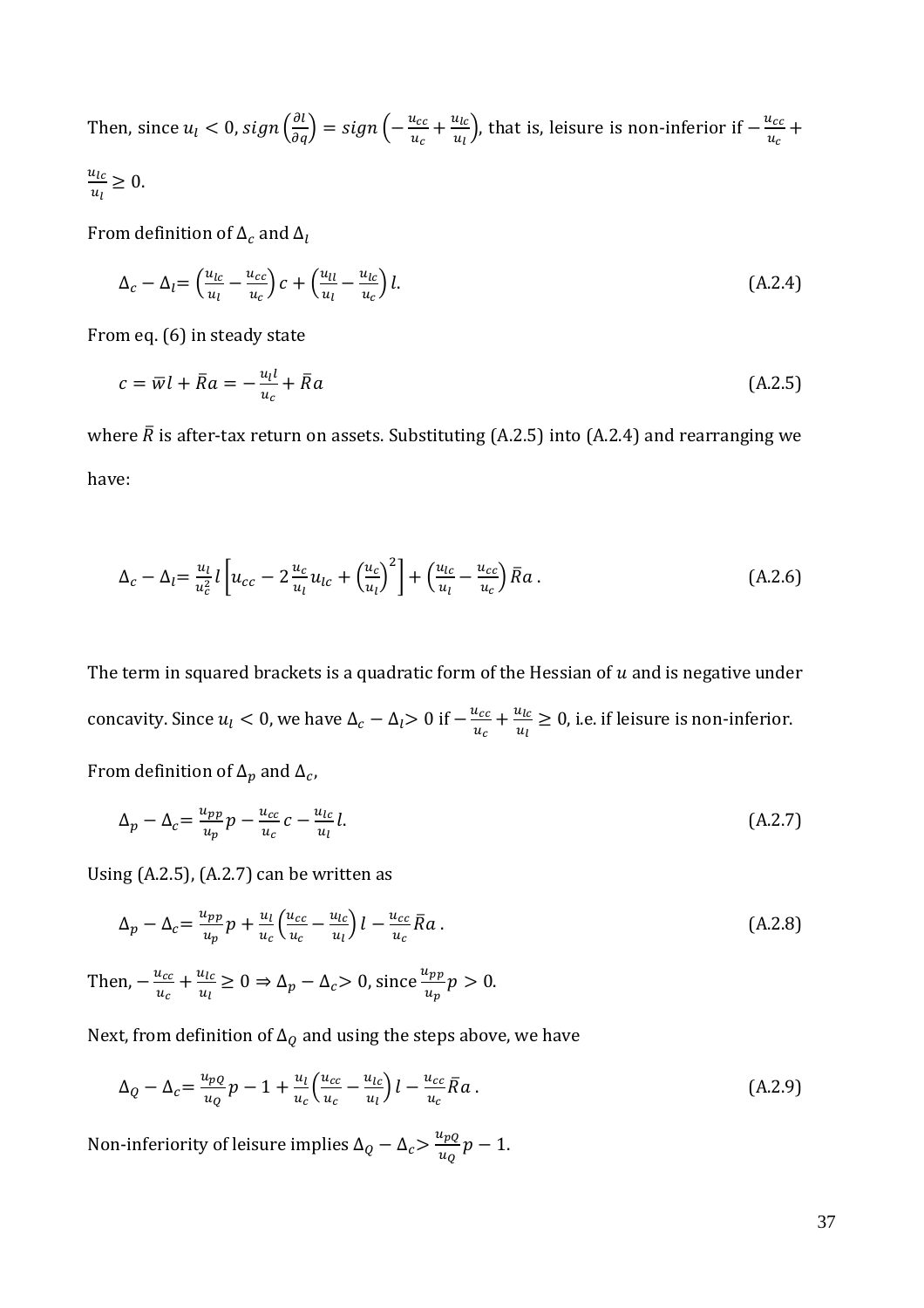If complete additive separability,  $\Delta_{Q} = 0$ , then from the definition of  $\Delta_{c}$  we have  $\Delta_{Q} - \Delta_{c} =$ 

$$
-\frac{u_{cc}}{u_c}c-1.
$$

Finally, from (33) (1 +  $\lambda\Delta_c$ ) > 0, next (1 +  $\lambda\Delta_c$ ) = (1 +  $\lambda\Delta_p$ ) –  $\lambda(\Delta_p - \Delta_c)$ . So,  $\Delta_p$  –  $\Delta_c > 0$  implies  $(1 + \lambda \Delta_p) > 0$ .

### **Appendix A.3. Proof of Proposition 2**

**Proof:** As for the sign of  $\tau^x$ , by using (15), in steady state we get

$$
r = \frac{\rho}{\left[1 - \tau^a\right]}.\tag{A.3.1}
$$

equating (A.3.1) and (27), at the symmetric equilibrium we obtain:

$$
\left[1 - \Psi\left(\frac{x}{F}\right) + \Psi'\left(\frac{x}{F}\right)\frac{x}{F}\right]F_K - \delta = \frac{\rho}{\left[1 - \tau^a\right]}.
$$
\n(A.3.2)

From (35), in steady state we can write:

$$
\rho = \frac{u_p}{q^k} \left( 1 + \lambda \Delta_p \right) \frac{\partial \bar{p}}{\partial F} F_K + \left\{ \left[ 1 - \Psi \left( \frac{X}{F} \right) + \Psi' \left( \frac{X}{F} \right) \frac{X}{F} \right] F_K - \delta \right\} \tag{A.3.3}
$$

Substituting from eq. (A.3.2), (A.3.3) can be written as:

$$
\rho = \frac{u_p}{q^k} \left( 1 + \lambda \Delta_p \right) \frac{\partial \bar{p}}{\partial F} F_K + \frac{\rho}{[1 - \tau^a]}.
$$
\n(A.3.4)

and, exploiting (33)

$$
\frac{1}{\left[1-\tau^{a}\right]} = 1 - \frac{u_{p}\left(1+\lambda\Delta_{p}\right)}{u_{c}\left(1+\lambda\Delta_{c}\right)} \frac{\partial\bar{p}}{\partial F} \frac{F_{K}}{\rho}
$$
\n(A.3.5)

Substituting for the LHS of (A.3.5) into (26) provides: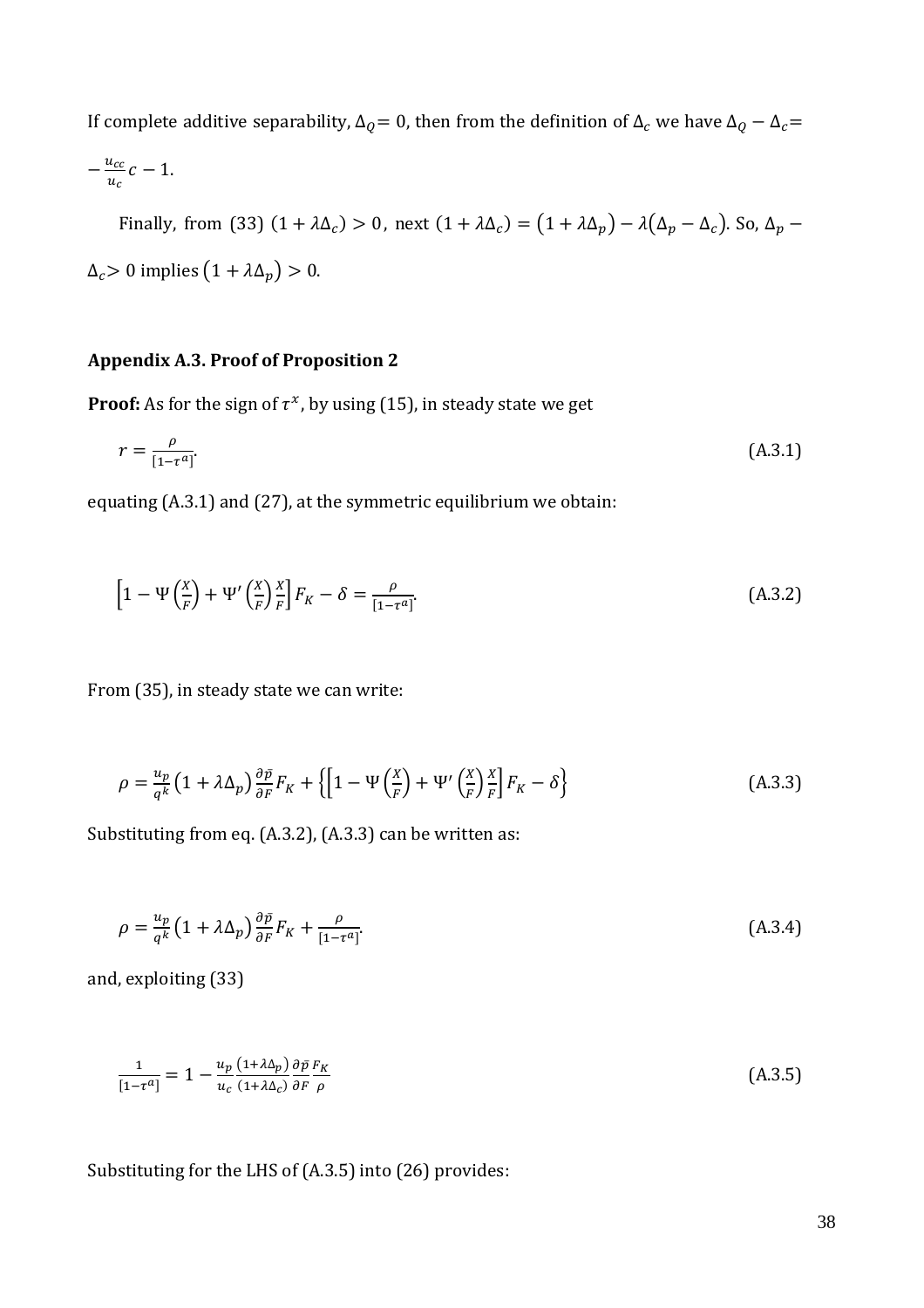$$
\tau^x = \frac{u_p}{u_c} \frac{\partial \bar{p}}{\partial x} \Big[ 1 - \frac{u_p}{u_c} \frac{(1 + \lambda \Delta_p)}{(1 + \lambda \Delta_c)} \frac{\partial \bar{p}}{\partial F} \frac{F_K}{\rho} \Big] - \Psi' \left( \frac{X}{F} \right) \tag{A.3.6}
$$

Exploiting (36) to substitute for Ψ′  $(\frac{X}{F})$  $\frac{1}{F}$ ) into (A.3.6) we obtain:

$$
\tau^{x} = \frac{u_{p}}{u_{c}} \frac{\partial \bar{p}}{\partial x} - \frac{u_{p}}{u_{c}} \frac{\partial \bar{p}}{\partial x} \frac{u_{p}}{u_{c}} \frac{(1 + \lambda \Delta_{p})}{(1 + \lambda \Delta_{c})} \frac{\partial \bar{p}}{\partial F} \frac{F_{K}}{\rho} - \frac{u_{p}}{u_{c}} \frac{(1 + \lambda \Delta_{p})}{(1 + \lambda \Delta_{c})} \frac{\partial \bar{p}}{\partial x} + \eta \frac{q^{Q}}{q^{k}}
$$
(A.3.7)

Collecting terms of (A.3.7) it descends:

$$
\tau^x = \frac{u_p}{u_c} \frac{\partial \bar{p}}{\partial x} \frac{(1 + \lambda \Delta_p)}{(1 + \lambda \Delta_c)} \left[ \lambda \frac{(\Delta_c - \Delta_p)}{(1 + \lambda \Delta_p)} - \frac{u_p}{u_c} \frac{\partial \bar{p}}{\partial F} \frac{F_K}{\rho} \right] + \eta \frac{q^Q}{q^k}
$$
(A.3.8)

By our assumptions and by Lemma 1,  $\frac{u_p}{u_c}$  $\partial \bar p$  $\partial X$  $(1+\lambda\Delta_p)$  $\frac{(1+\lambda\Delta_p)}{(1+\lambda\Delta_c)}\bigg[\lambda\frac{(\Delta_c-\Delta_p)}{(1+\lambda\Delta_p)}\bigg]$  $\frac{(\Delta_c - \Delta_p)}{(1 + \lambda \Delta_p)} - \frac{u_p}{u_c}$  $u_c$  $\partial \bar p$  .  $\partial F$  $F_K$  $\left[\frac{\kappa}{\rho}\right] > 0.$ 

Finally, given that  $q^k > 0$  and that  $q^Q > 0$  (from eq. (30) and increase of  $\phi$  relaxes the environmental constraint, so that  $\frac{\partial \Lambda}{\partial \phi} = q^Q > 0$ ), it follows that  $\tau^x(t) > 0$ .

As for  $\tau^a$ , the argument presented in Proposition 1 applies. Finally, as for  $\tau^l$ , under specifications (S.1), (S.2) and (S.4), the term  $\frac{\partial \bar{p}}{\partial F}$  in eq. (38) is zero, while ( $\Delta_l - \Delta_c$ ) > 0 by Lemma 1, sub L.1), so that  $\tau^l > 0$ . Under specification (S.3),  $\frac{\partial \bar{p}}{\partial F} < 0$ , so that the sign of  $\tau^l$  is ambiguous.  $\square$